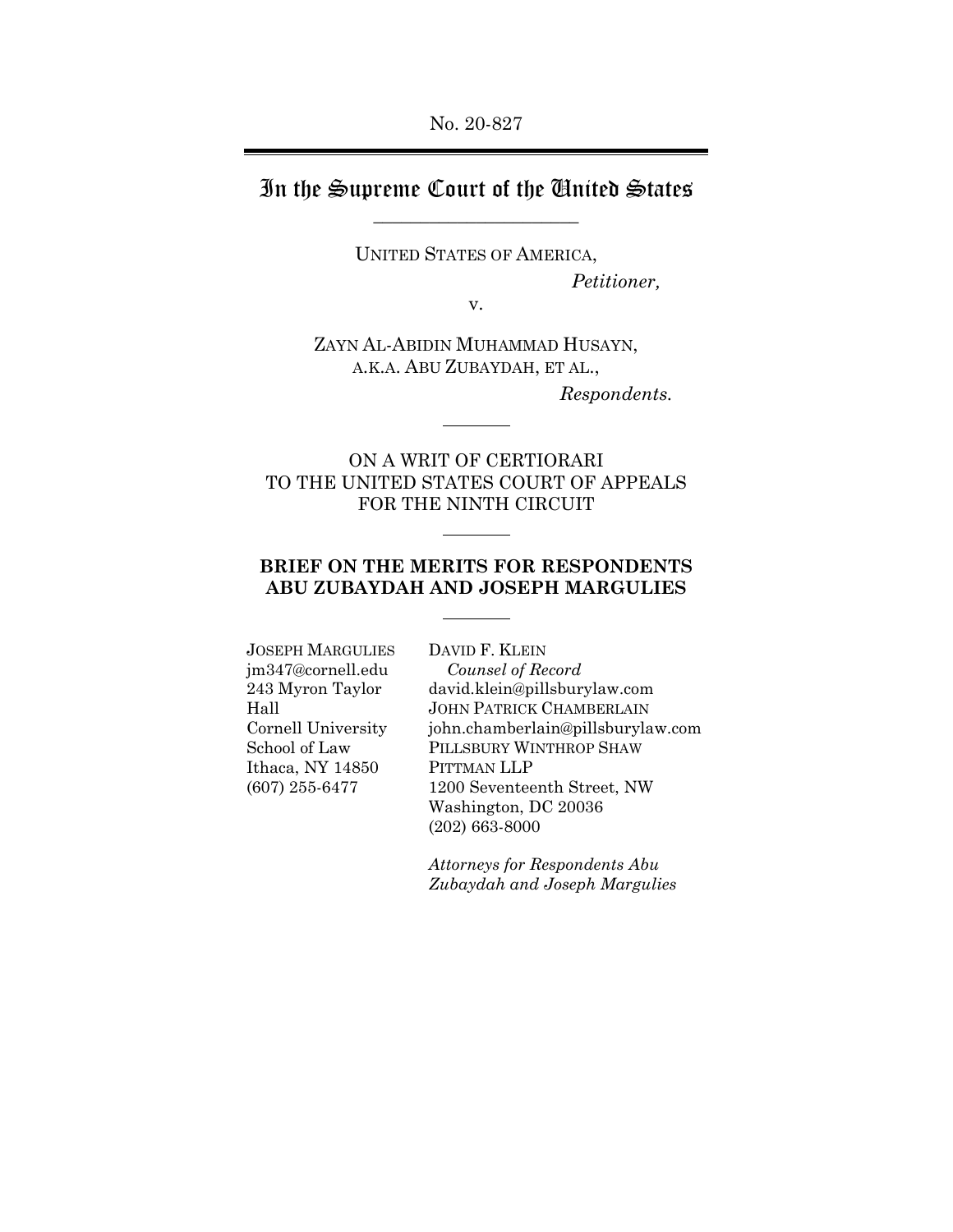# **TABLE OF CONTENTS**

|    | B. Mitchell's and Jessen's Prior                                                                                                                                   |
|----|--------------------------------------------------------------------------------------------------------------------------------------------------------------------|
|    | C. Polish Investigation and Proceedings<br>Before the European Court of Human                                                                                      |
|    | D. Proceedings in the District Court 14                                                                                                                            |
|    | E. Proceedings in the Ninth Circuit 18                                                                                                                             |
|    | SUMMARY OF ARGUMENT 20                                                                                                                                             |
|    |                                                                                                                                                                    |
| I. | The Court of Appeals Correctly Reversed<br>the District Court's Dismissal of the<br><b>Application, Which Seeks Discovery</b><br>of Nonprivileged Information 23   |
|    | A. As They Have Done Twice Before, Mitchell<br>and Jessen Can Testify to What They<br>Saw, Did, and Heard at Black Sites,<br>Without Mentioning Their Locations 26 |
|    | B. The Historical Fact of a Polish Black                                                                                                                           |
|    | C. Mitchell and Jessen Cannot "Officially                                                                                                                          |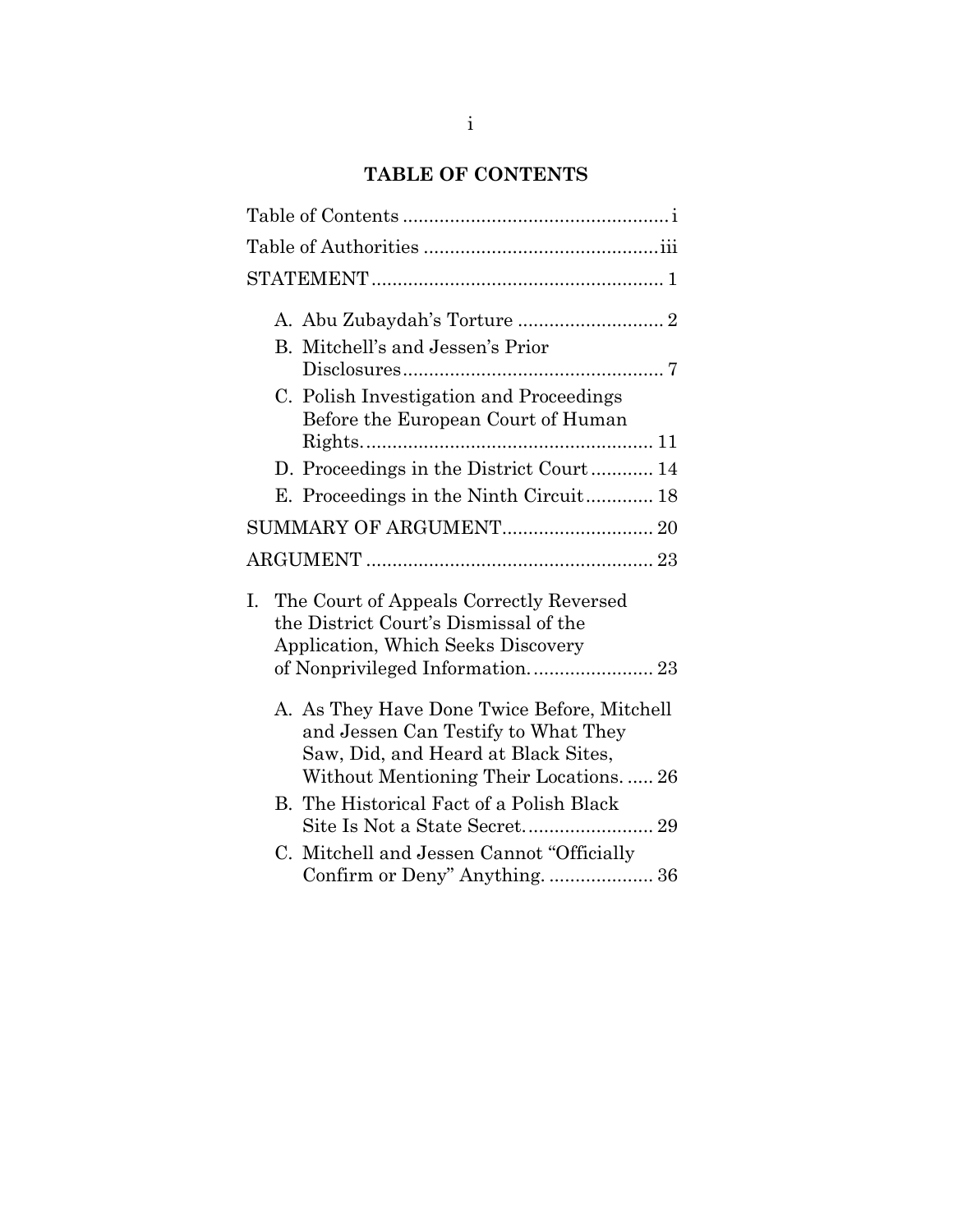| D. Under Reynolds, Abu Zubaydah's Strong<br>Showing of Necessity Required More<br>Careful Judicial Review 39             |  |
|--------------------------------------------------------------------------------------------------------------------------|--|
| E. There Is No Heightened Risk from<br><b>Transmitting Nonprivileged</b>                                                 |  |
| II. There Is No Basis for Replacing the<br>Reynolds Doctrine with a Standard of<br>Blind Deference, as the Government    |  |
| III. The Government's Abuse-of-Discretion<br>Argument Is Not Properly Before this<br>Court and, In Any Event, Is Without |  |
| A. The Government's New Argument Was<br>Not Raised in Its Petition for Writ of<br>Certiorari or in the District Court 48 |  |
| B. The Government's Abuse-of-Discretion<br>Argument Mischaracterizes the                                                 |  |
| C. In Any Event, There Was No Abuse of                                                                                   |  |
|                                                                                                                          |  |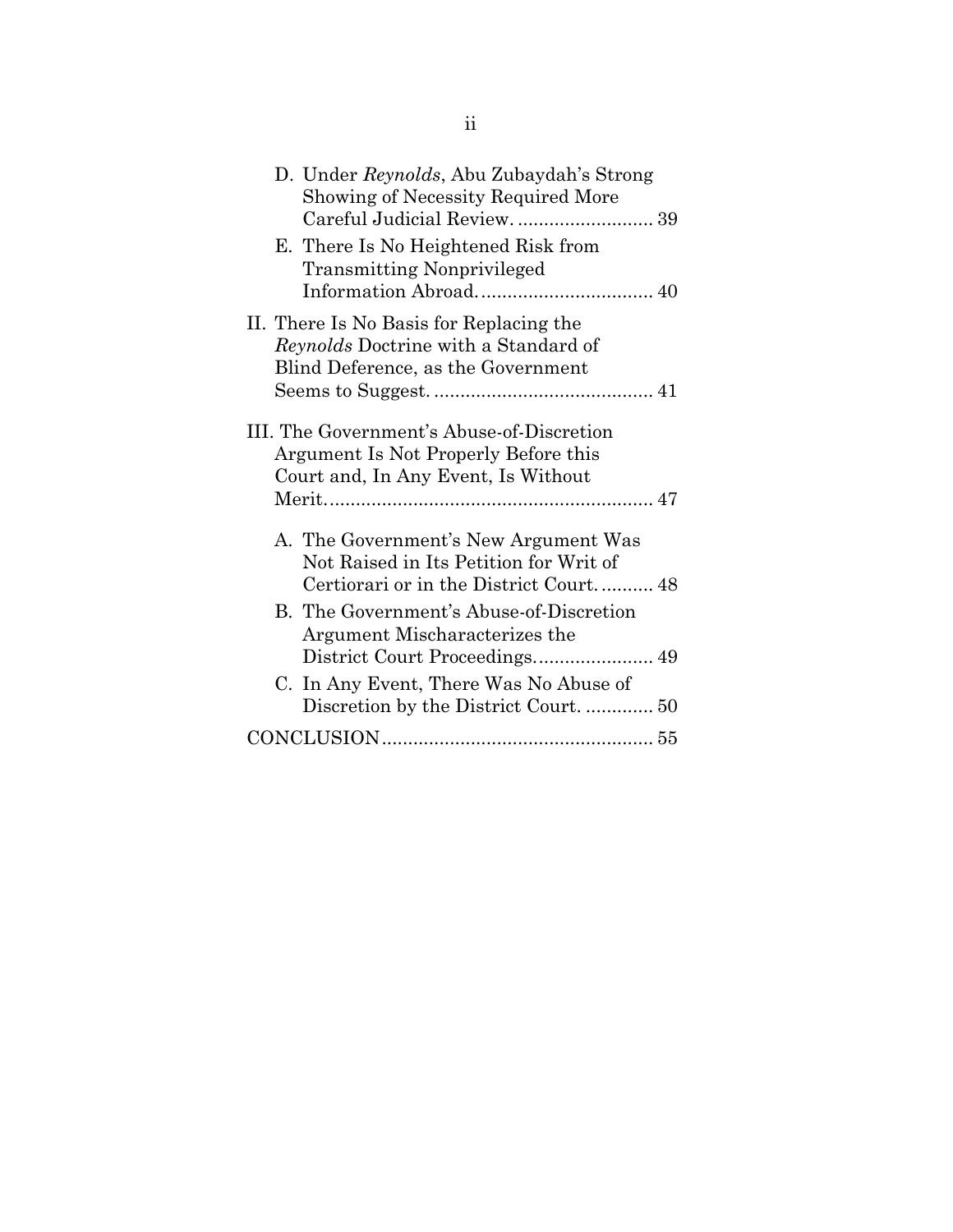## **TABLE OF AUTHORITIES**

Page(s)

## Cases

| Abilt v. CIA,                                 |
|-----------------------------------------------|
|                                               |
| $ACLU$ v. Brown,                              |
| 619 F.2d 1170 (7th Cir. 1980)24, 39           |
| $ACLU$ v. $CIA$ ,                             |
|                                               |
| Al-Haramain Islamic Found., Inc. v. Bush,     |
|                                               |
| Ansonia v. Bd. of Educ. v. Philbrook,         |
|                                               |
| Bank Line Ltd. v. United States,              |
|                                               |
| Boumediene v. Bush,                           |
|                                               |
| Bourjaily v. United States,                   |
|                                               |
| United States v. Burr,                        |
| 25 F. Cas. 30 (C.C.D. Va. 1807)39, 40, 42, 45 |
| United States v. Burr,                        |
|                                               |
| Crater Corp. v. Lucent Techs., Inc.,          |
|                                               |
| Cresmer v. United States,                     |
|                                               |
| Doe v. CIA,                                   |
|                                               |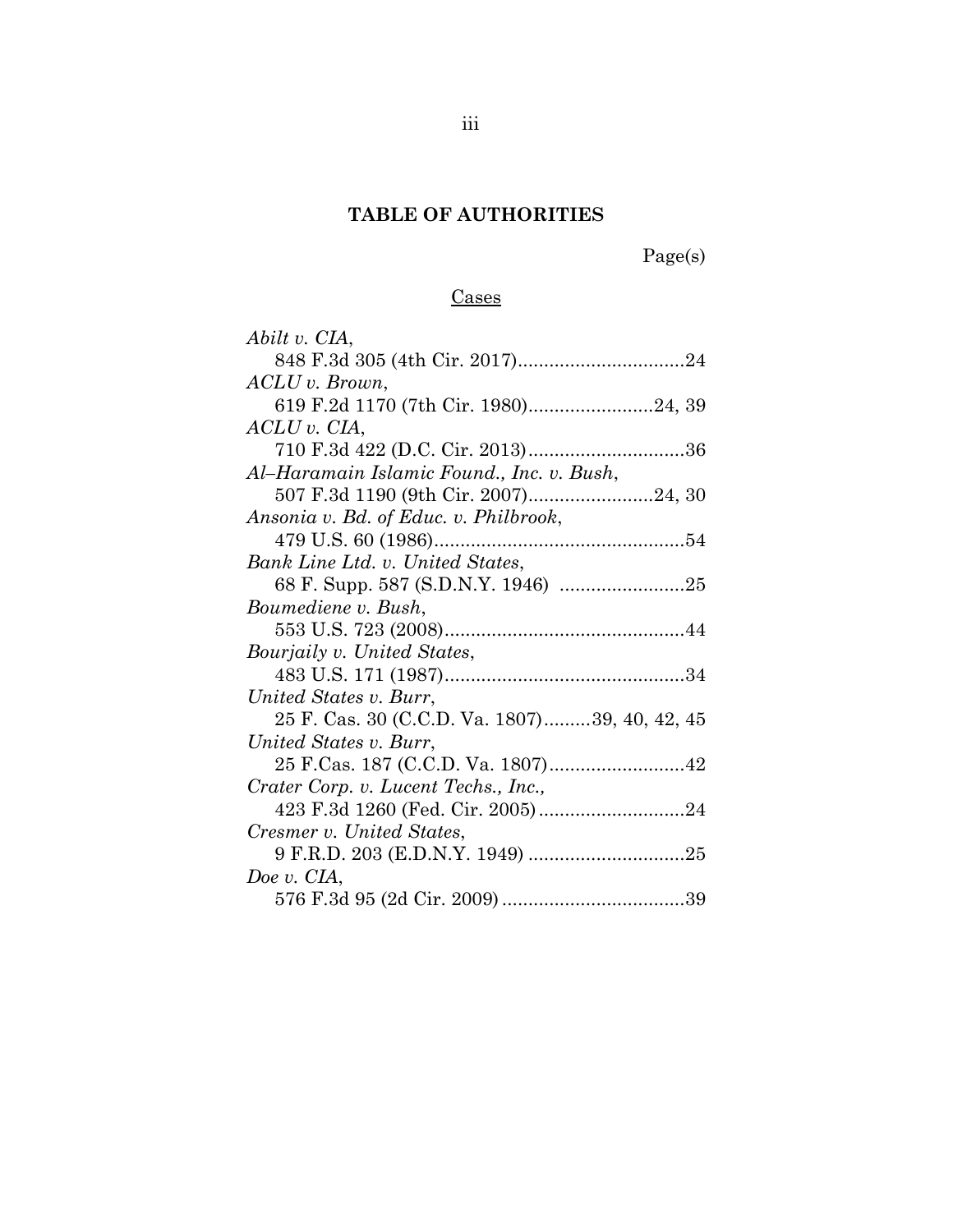| Ellsberg v. Mitchell,                            |
|--------------------------------------------------|
| 709 F.2d 51 (D.C. Cir. 1983)24, 25, 39           |
| Exxon Co., U.S.A. v. Sofec, Inc.,                |
|                                                  |
| Ex parte Milligan,                               |
|                                                  |
| Firth Sterling Steel Co. v. Bethlehem Steel Co., |
|                                                  |
| Fitzgibbon v. CIA,                               |
| 911 F.2d 755 (D.C. Cir. 1990)37                  |
| Glossip v. Gross,                                |
|                                                  |
| In re Grand Jury Subpoena,                       |
| 218 F. Supp. 2d 544 (S.D.N.Y. 2002) 24           |
| Hamdi v. Rumsfeld,                               |
|                                                  |
| <i>Hepting v. AT&amp;T Corp.,</i>                |
| 439 F. Supp. 2d 974 (N.D. Cal. 2006)30           |
| Hudson River Sloop Clearwater, Inc. v. Dep't of  |
| Navy,                                            |
|                                                  |
| Husayn (Abu Zubaydah) v. Poland,                 |
| No. 7511/13 (Eur. Ct. H.R. 2014)  passim         |
| Intel Corp. v. Advanced Micro Devices, Inc.,     |
|                                                  |
| Johnson v. CIA,                                  |
| 2018 WL 833940 (S.D.N.Y. Jan. 30, 2018) 35       |
| Kewanee Oil Co. v. Bicron Corp.,                 |
|                                                  |
| Lawrence v. Texas,                               |
|                                                  |
| Marbury v. Madison,                              |
|                                                  |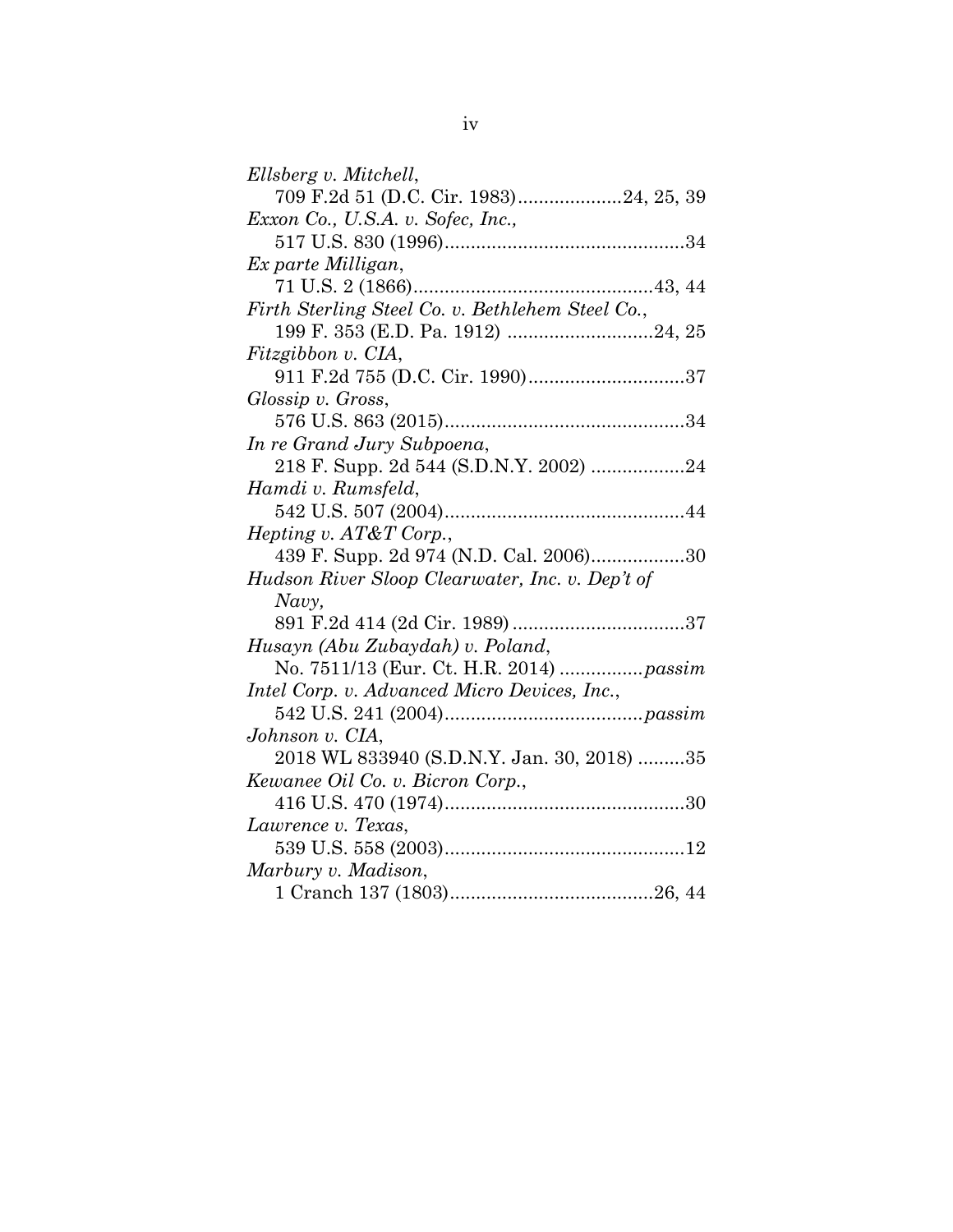| Military Audit Project v. Casey,             |
|----------------------------------------------|
| 656 F.2d 724 (D.C. Cir. 1981)35, 36, 37      |
| Mitchell v. Forsyth,                         |
|                                              |
| Mohamed v. Jeppesen Dataplan Inc.,           |
|                                              |
| United States v. Nixon,                      |
|                                              |
| Olaplex, Inc. v. L'Oreal USA, Inc.,          |
| 2021 WL 1811722 (Fed. Cir. May 6, 2021) 30   |
| In re Premises Located at 840 140th Ave. NE, |
| Bellevue, Wash.,                             |
| 634 F.3d 557 (9th Cir. 2011)15               |
| United States v. Reynolds,                   |
|                                              |
| Spock v. United States,                      |
|                                              |
| Trump v. Vance,                              |
|                                              |
| Watts v. Indiana,                            |
|                                              |
| Weber v. Finker,                             |
|                                              |
| Whitney v. Robertson,                        |
|                                              |
| Ziglar v. Abbasi,                            |
|                                              |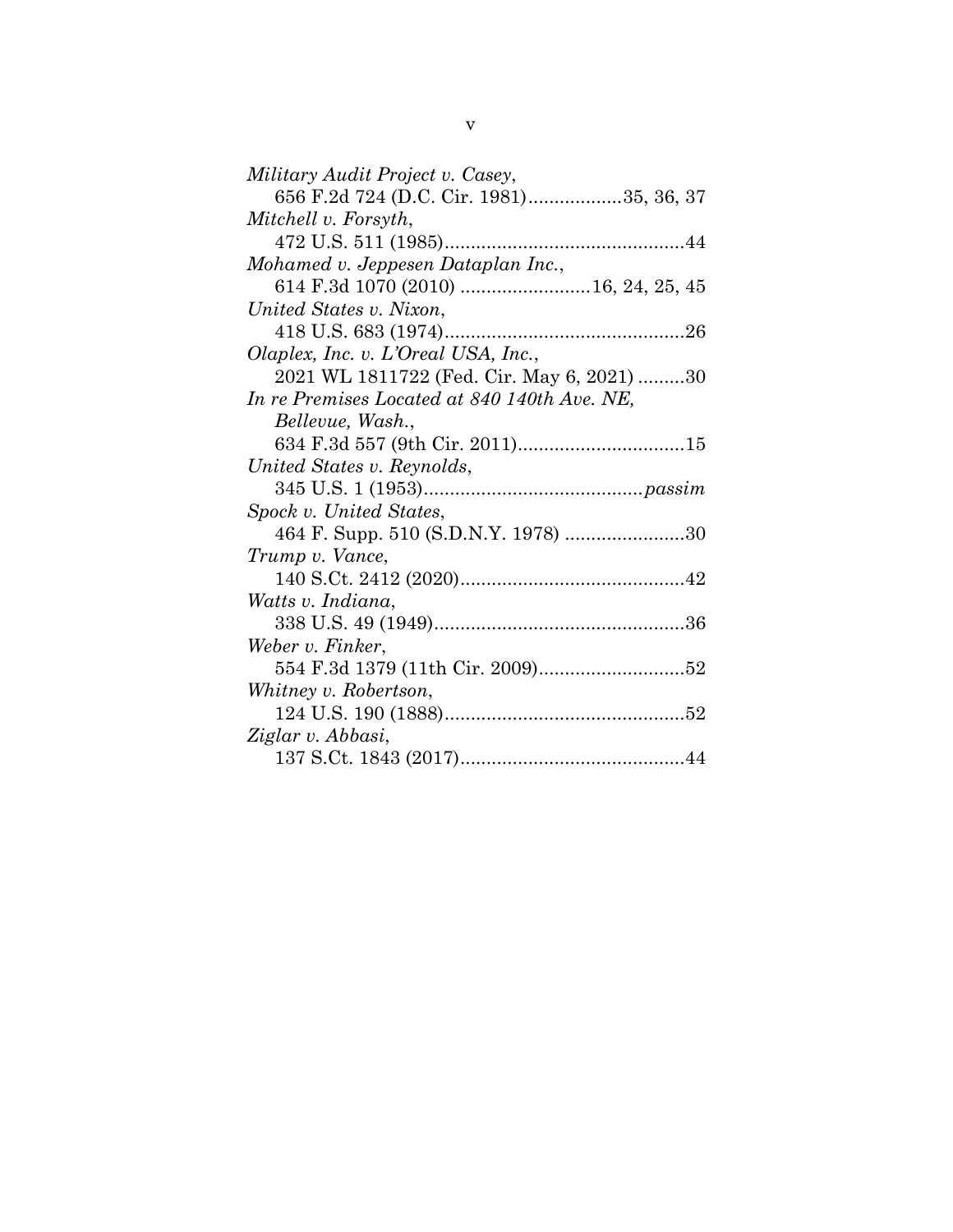# Statutes and Treaties

| Treaty Between the United States of America and |  |
|-------------------------------------------------|--|
| the Republic of Poland on Mutual Legal          |  |
| Assistance in Criminal Matters, U.S.-Pol.,      |  |
|                                                 |  |

| United States Code |  |
|--------------------|--|
|                    |  |
|                    |  |

# Rules and Regulations

| Federal Rule of Evidence                        |  |
|-------------------------------------------------|--|
|                                                 |  |
| Rules of the Supreme Court of the United States |  |
|                                                 |  |

# Miscellaneous

| Poland's secret CIA prisons: Kwasniewski admits he |
|----------------------------------------------------|
| knew, BBC NEWS (Dec. 10, 2014)                     |
|                                                    |
| Charles Alan Wright & Arthur R. Miller,            |
| 26 Federal Practice and Procedure                  |
|                                                    |
| THE FEDERALIST No. 51 (James Madison)44            |
| THE FEDERALIST No. 84 (Alexander Hamilton)44       |
| Hearing Transripts in United States v. Khalid      |
| Shaikh Mohammad, et al.                            |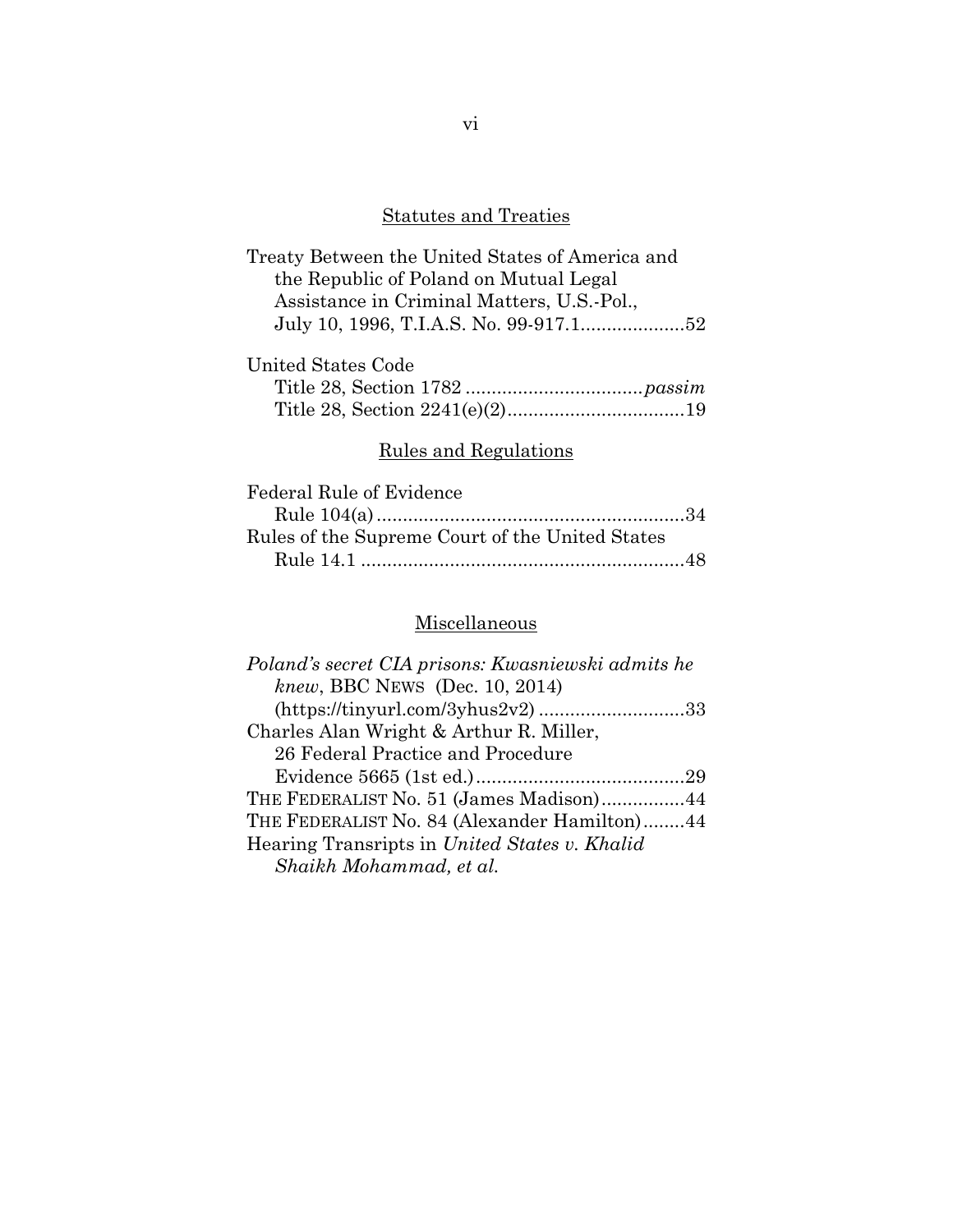| Jan. 21, 2020 Transcript                                                                                                                              |
|-------------------------------------------------------------------------------------------------------------------------------------------------------|
|                                                                                                                                                       |
| Jan. 22, 2020 a.m. Transcript                                                                                                                         |
|                                                                                                                                                       |
| Jan. 22, 2020 p.m. Transcript                                                                                                                         |
|                                                                                                                                                       |
| Jan. 27, 2020 Transcript, Part 3 of 5                                                                                                                 |
|                                                                                                                                                       |
| Jan. 27, 2020 Transcript, Part 4 of 5                                                                                                                 |
|                                                                                                                                                       |
| Jan. 31, 2020 Transcript                                                                                                                              |
| $(https://tinyurl.com/4bzwktxe)9, 10$                                                                                                                 |
| James E. Mitchell, <i>Enhanced Interrogation</i> :                                                                                                    |
| Inside the Minds and Motives of the                                                                                                                   |
| Islamic Terrorists Trying to Destroy                                                                                                                  |
|                                                                                                                                                       |
| Statement of President Barack Obama, Aug. 1, 2014<br>https://obamawhitehouse.archives.gov/the-press-<br>office/2014/08/01/press-conference-president1 |
| Statement of Ambassador James S. Gilmore III,<br>Dec. 10, 2020, https://tinyurl.com/szuyj7yc12                                                        |
| S. Rep. No. 288, 113th Cong.,                                                                                                                         |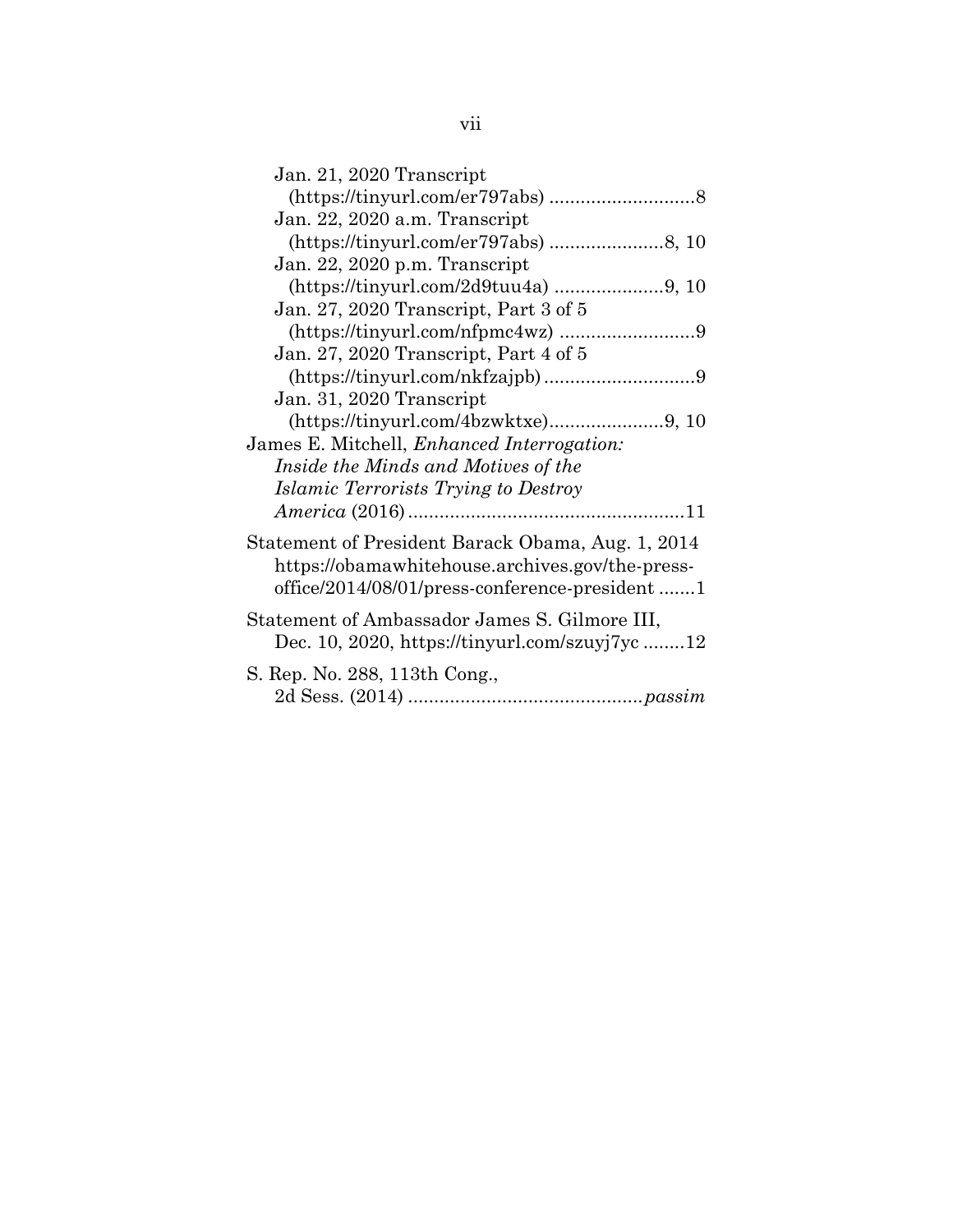#### **STATEMENT**

<span id="page-8-0"></span>This case arises from the CIA's attempt to gather intelligence through the use of torture. <sup>1</sup> The CIA undertook this effort after the attacks of September 11, 2001, with the cooperation of a number of foreign states who allowed the CIA to establish then-secret "black sites" on their territory. *See generally* S. Rep. No. 288, 113th Cong., 2d Sess. (2014), Senate Select Committee on Intelligence, Committee Study of the Central Intelligence Agency's Detention and Interrogation Program, Executive Summary (hereafter "SSCI Report").

Respondent Zayn-al Abidin Muhammad Husayn ("Abu Zubaydah") was the first prisoner detained and tortured in such a site. He is a stateless Palestinian whom the CIA mistakenly believed was a highranking member of al-Qa'ida. *Id.* at 410-411. He was captured in Pakistan in March 2002, and held at a number of black sites from late March 2002 until September 2006, when he was transferred from CIA to DOD custody and moved to the U.S. prison at Guantánamo Bay, where he remains.

The locations of many black sites are now widely known. The two former CIA contractors who devised and implemented the torture program (Respondents James Mitchell and John "Bruce" Jessen) have twice testified under oath about what they saw, heard, and

<sup>1</sup> President's News Conference, Aug. 1, 2014, https://obamawhitehouse.archives.gov/the-press-office/2014/08/ 01/press-conference-president ("[W]e did some things that were wrong. … [W]e tortured some folks. We did some things that were contrary to our values.").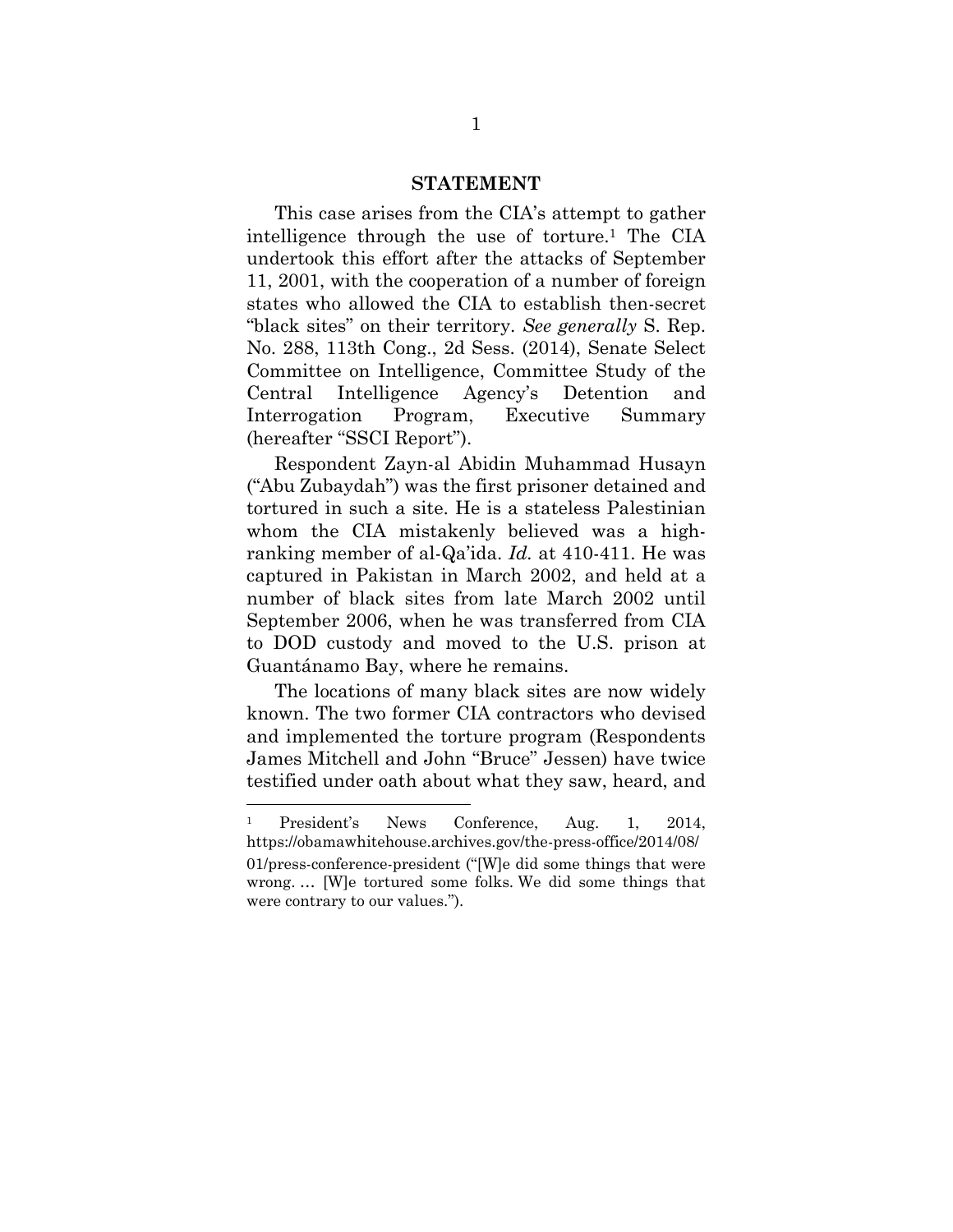did at various black sites, including what they did to Abu Zubaydah and some of what they observed at the black site at issue in this litigation. It is undisputed that this testimony contains no state secrets. In addition, the European Court of Human Rights ("ECHR") found "beyond a reasonable doubt" that Abu Zubaydah was initially detained by the CIA at a black site in Thailand before being transferred to a black site in Poland on December 5, 2002. 2

Polish prosecutors are investigating the complicity of Polish nationals in Abu Zubaydah's detention and torture. In this case, Abu Zubaydah seeks nonprivileged discovery from Mitchell and Jessen for use in that investigation, as permitted by 28 U.S.C. Section 1782 ("§1782").

The narrow question before this Court is whether the district court may order Mitchell and Jessen to testify (as they have done twice before) about *nonprivileged* information; or if, instead, the Government may prohibit disclosure of even nonprivileged information by invoking the state secrets doctrine.

### <span id="page-9-0"></span>**A. Abu Zubaydah's Torture**

When Abu Zubaydah was arrested, the CIA had no detention facilities. Yet it did not want to transfer him to military custody, because he "would have to be

<sup>2</sup> Statement § C, *infra*. The SSCI Report uses code names for the sites and confirms that in December 2002, Abu Zubaydah was transferred from "Detention Site Green" to "Detention Site Blue." SSCI Report at 67. Detention Site Blue is the site at issue in this litigation.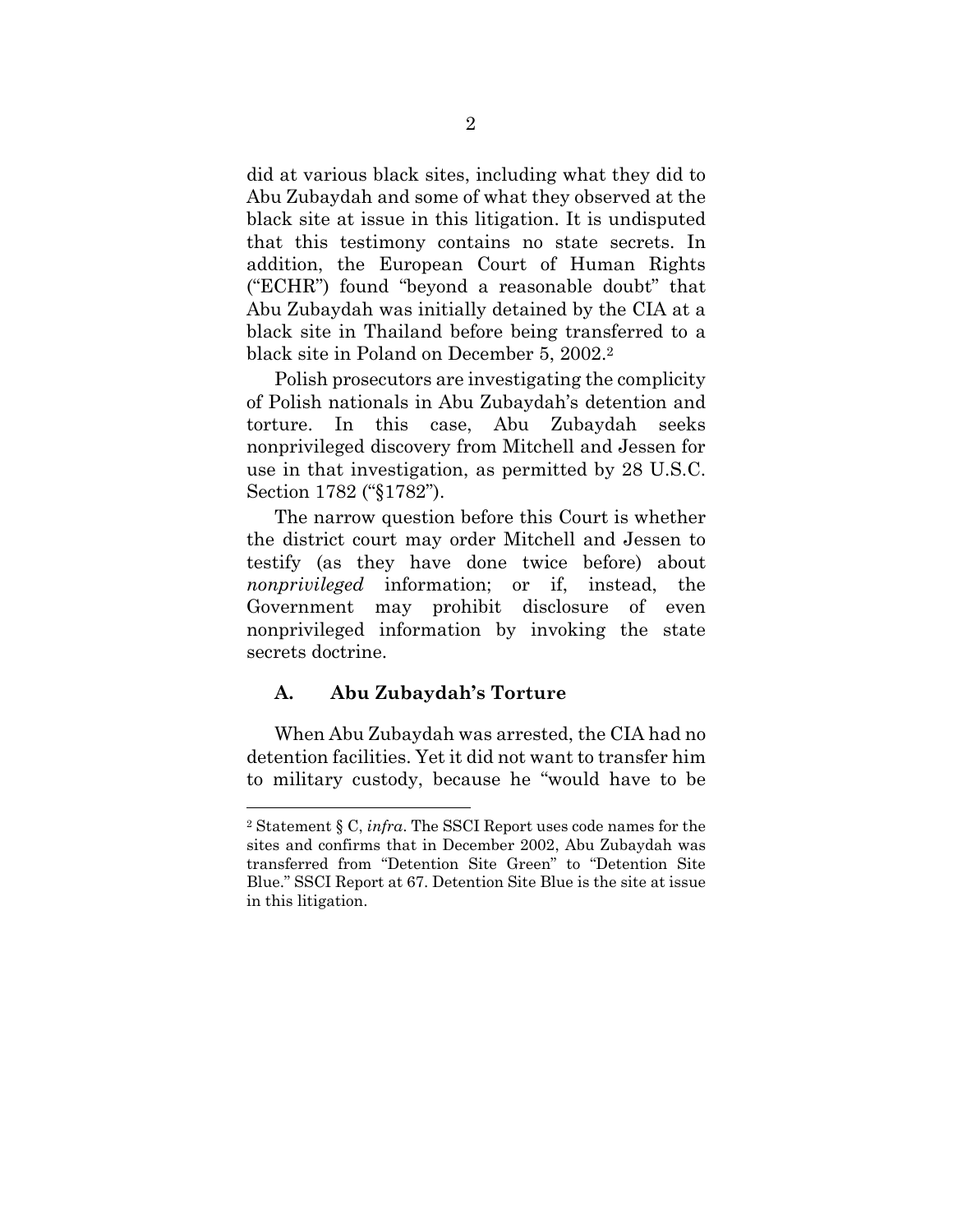declared to the International Committee of the Red Cross." SSCI Report at 22. The Agency rejected the option of holding him at the U.S. military base in Guantánamo because of the "general lack of secrecy and the possible loss of control to US military and/or FBI." *Id.* (internal quotation marks omitted). Ultimately, the Agency decided to hold him at a black site, in part because of the "lack of U.S. court jurisdiction." *Id.* In late March 2002, Abu Zubaydah arrived at "Detention Site Green" (*id.* at 23), which is now known to have been located in Thailand (C.A.E.R. 552, ¶404). The CIA dispatched Respondent Mitchell to the site shortly thereafter; Respondent Jessen followed later that summer. SSCI Report at 26, 40.<sup>3</sup>

Initially, Abu Zubaydah was questioned by FBI agents who spoke Arabic and had long experience investigating al-Qa'ida. *Id.* at 24-25. Abu Zubaydah promptly informed the agents that he intended to cooperate, and "provided background information on his activities." *Id.* When his medical condition deteriorated from gunshot wounds he suffered when captured, he was transferred to a hospital, where he was intubated, but continued to provide information "using an Arabic alphabet chart." *Id.* When the breathing tube was removed, he "provided additional

<sup>3</sup> The SSCI Report refers to Mitchell and Jessen as "Swigert" and "Dunbar," respectively. *Compare* C.A.E.R. 767 (CIA cable identifying Mitchell and Jessen as Abu Zubaydah's interrogators) *with* SSCI Report at 40 (referring to the same interrogators as "Swigert" and "Dunbar").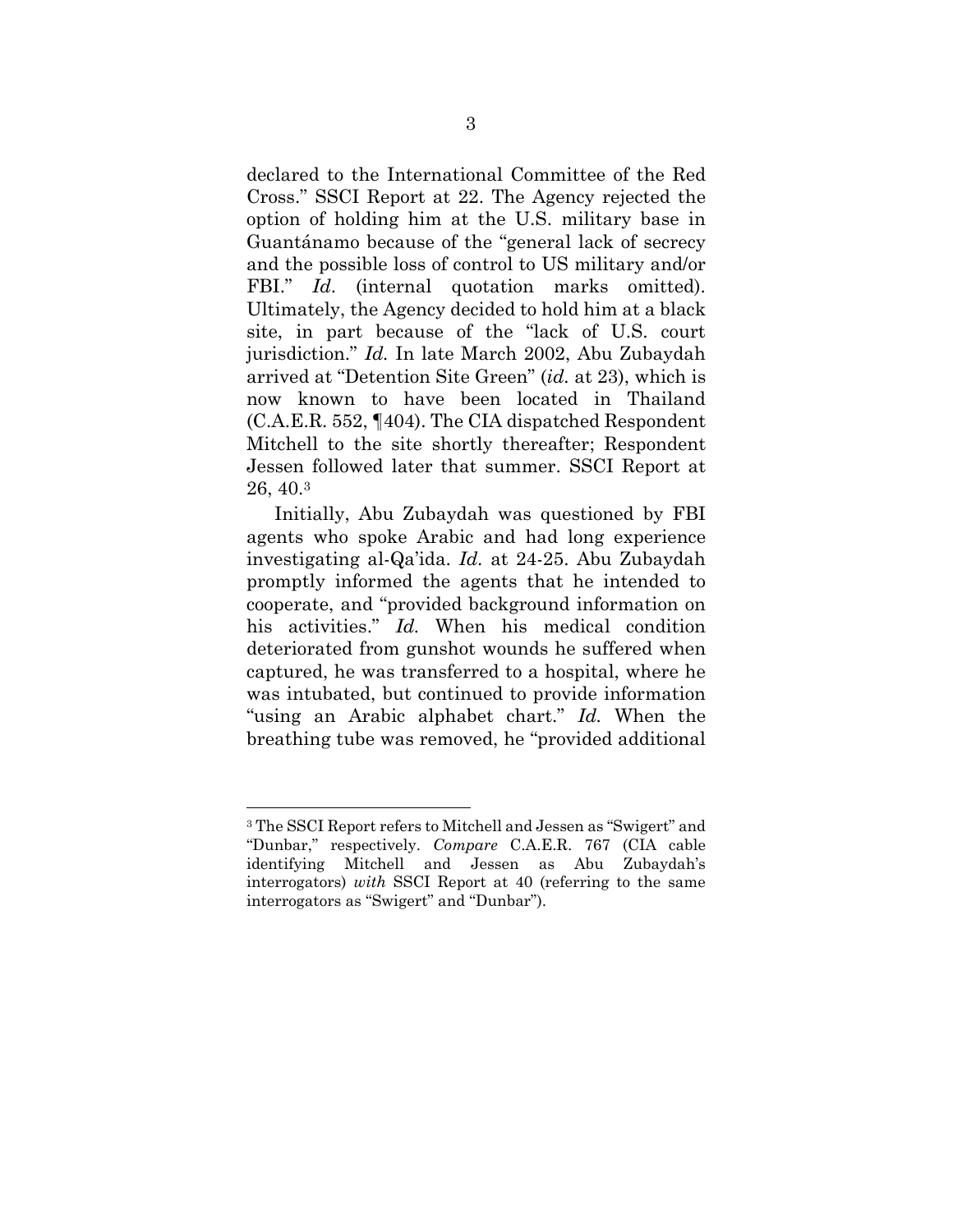intelligence and reiterated his intention to cooperate." *Id.*

But CIA officials thought Abu Zubaydah was holding back. They believed, wrongly, that he was the "third or fourth man" in al-Qa'ida, and had been "involved in every major terrorist operation carried out by al-Qa'ida," including as "one of the planners of the September 11 attacks." *Id.* at 410. They also believed he had a heightened ability to resist interrogations and had authored an al-Qa'ida manual on resistance techniques. *Id*.

None of these allegations has support in any CIA record (*id.* at 410-11), and the CIA itself concluded that the most basic of them was false: Abu Zubaydah "was not a member of al-Qa'ida," let alone a high ranking member. *Id.* at 410. There is also no evidence he had a role in the September 11 attacks, that he has an unnatural ability to resist interrogations, or that he authored an al-Qa'ida interrogation manual. *Id.* at 410-11.

Nonetheless, convinced that Abu Zubaydah was withholding critical intelligence, the Agency decided to subject him to "novel interrogation methods." *Id*. at 32. In July 2002, Respondent Mitchell "provided a list of 12 [interrogation] techniques for possible use by the CIA." *Id.*<sup>4</sup> The interrogation team warned that the

<sup>4</sup> The techniques were: "(1) the attention grasp, (2) walling, (3) facial hold, (4) facial slap, (5) cramped confinement, (6) wall standing, (7) stress positions, (8) sleep deprivation, (9) waterboard, (10) use of diapers, (11) use of insects, and (12) mock burial." SSCI Report at 32. All but the last two were approved and implemented. For a more detailed description of these techniques, see C.A.E.R. 767-69 (declassified CIA cable).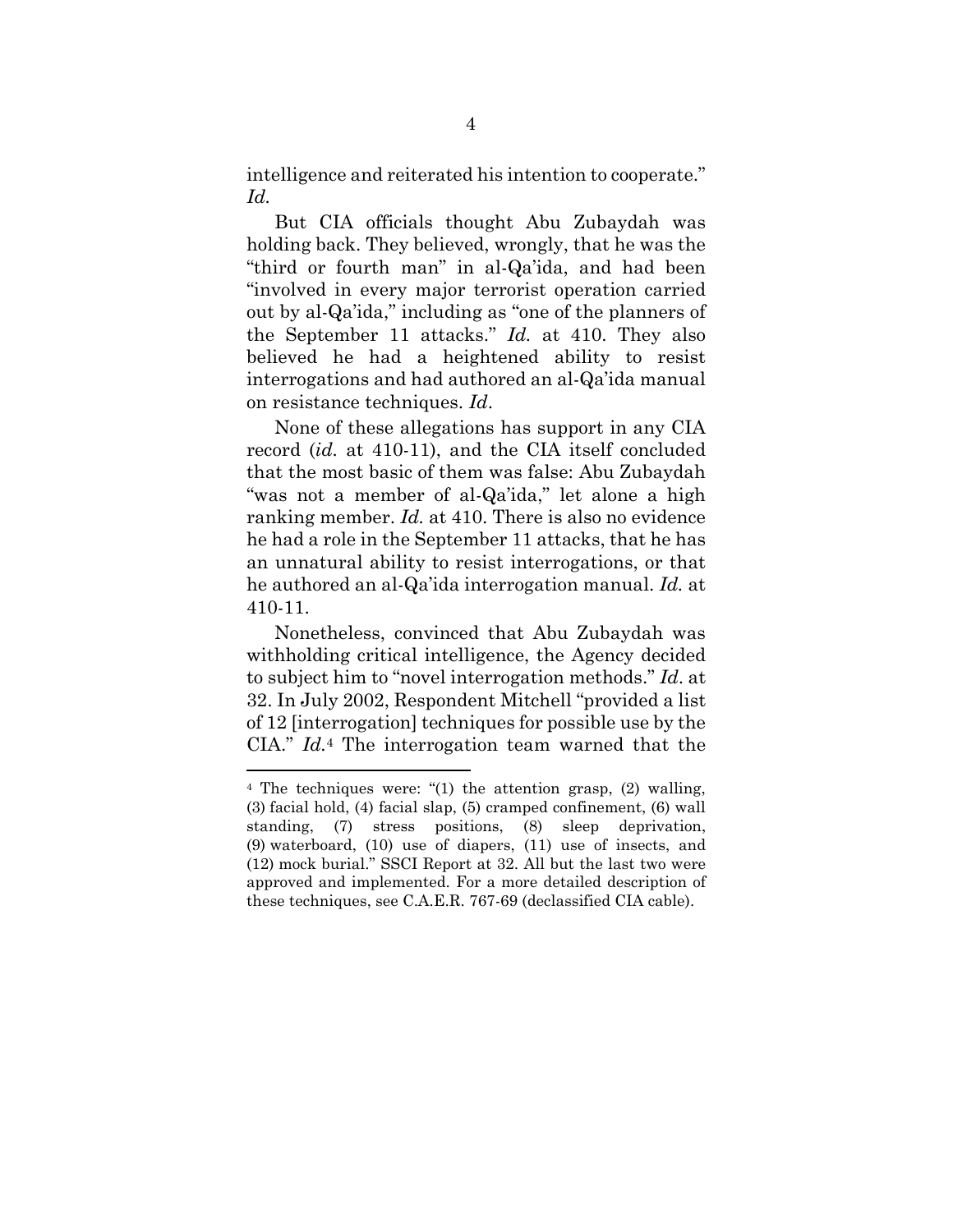proposed methods might kill Abu Zubaydah. *Id.* at 34- 35. Additionally, "in light of the planned psychological pressure techniques to be implemented," the team sought "reasonable assurances that [Abu Zubaydah] will remain in isolation and incommunicado for the remainder of his life." *Id.* at 35 (brackets in original). CIA Headquarters confirmed that "the interrogation process takes precedence over preventative medical procedures" and provided these assurances. *Id.*<sup>5</sup>

On August 3, 2002, the CIA instructed Mitchell and Jessen to begin. *Id.* at 40. For twenty consecutive days, they tortured Abu Zubaydah. *Id.* Eighty-three times, they strapped him to a board with his head lower than his feet while they poured water up his nose and down his throat. *Id.* at 231, n.1316. Just when he thought he would drown, they raised the board, allowing him a moment to vomit and gasp before they repeated the torture. *See, e.g.*, C.A.E.R. 783.<sup>6</sup> During one session, Abu Zubaydah became "unresponsive, with bubbles rising through his open, full mouth." SSCI Report at 495.

<sup>5</sup> The CIA has made good on this promise: Abu Zubaydah, now 50 years old, has been held for nearly 20 years without charges, and without meaningful communication with the outside world.

<sup>6</sup> "Subject began crying, and at 1716 hours, the first water treatment of this session was applied. [REDACTED] Subject (and board) was elevated as necessary in order to clear his air passage. Subject continued to whimper. The interrogators [Mitchell and Jessen] told subject that they had been patient … that it was time to say the truth …. Subject responded that if he knew … he would have told them. … The interrogators stopped subject's denials and applied the water treatment …. Subject continued crying and whimpering."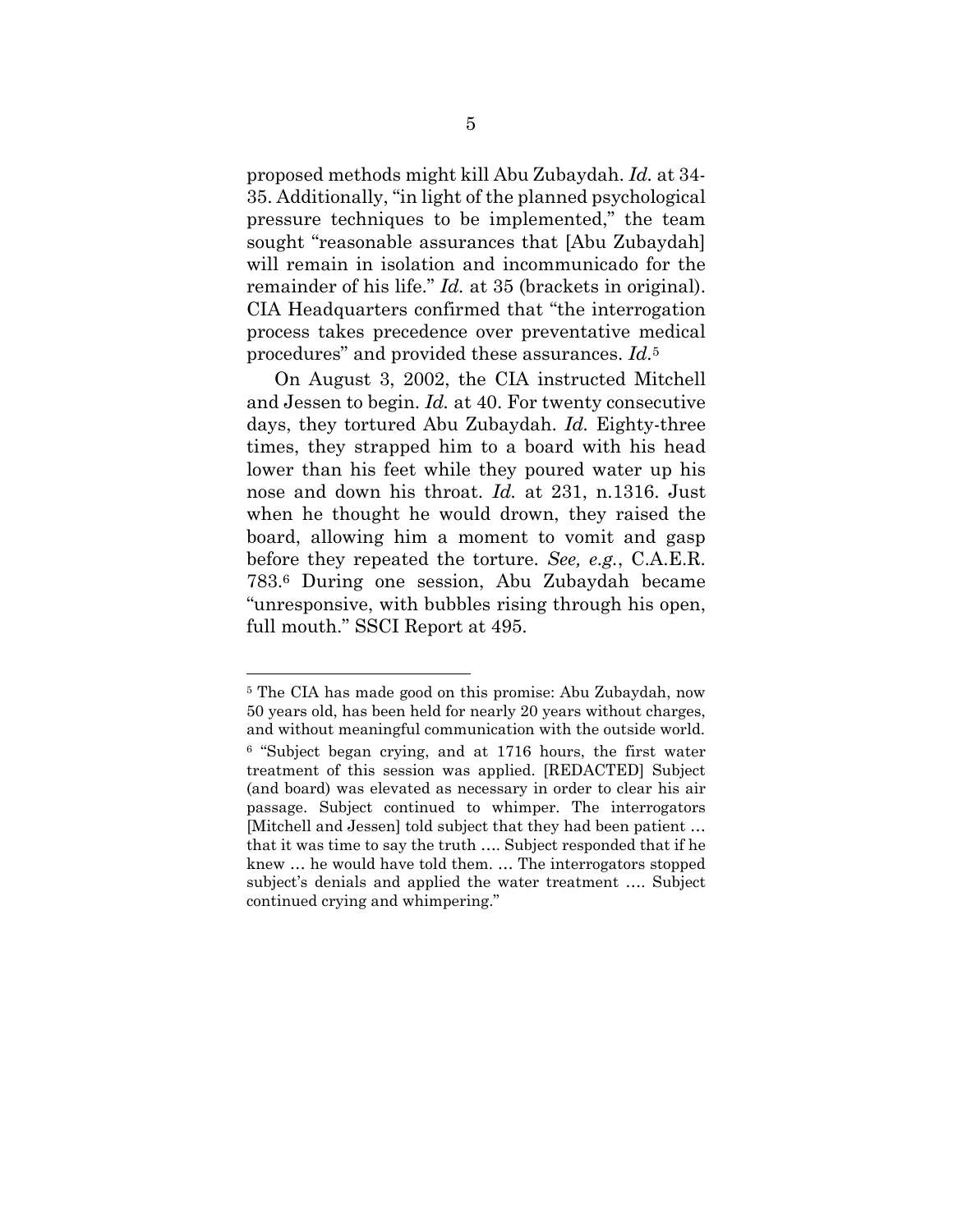Abu Zubaydah was also handcuffed and repeatedly slapped and slammed into walls, forced into a tall, narrow box the size of a coffin, and crammed into another box that would nearly fit under a chair, where he was left for hours.<sup>7</sup> At least once, he was subjected to "rectal rehydration." *Id.* at 488.<sup>8</sup> The objective of this torture was to "induce complete helplessness" and "reach the stage where we have broken any will or ability of subject to resist," so the CIA could "confidently assess" that he was not holding back information. C.A.E.R. 759.

In this they succeeded. By the sixth day of his torture, Abu Zubaydah was sobbing, whimpering, twitching, and hyperventilating. C.A.E.R. 780-83. He was so broken that he complied with orders at the snap of a finger. SSCI Report at 43. At that point, Mitchell and Jessen believed Abu Zubaydah had no more information to give and recommended that the torture stop, but the CIA disagreed. <sup>9</sup> The torture

<sup>7</sup> SSCI Report at 42 ("Abu Zubaydah spent a total of 266 hours … in the large (coffin size) confinement box and 29 hours in a small confinement box, which had a width of 21 inches, a depth of 2.5 feet, and a height of 2.5 feet.").

<sup>8</sup> Abu Zubaydah's torture is described in graphic detail in declassified CIA cables, some of which were produced in discovery in the *Salim* litigation (described *infra*) and are in the record here. C.A.E.R. 742-800. Those cables describe, *inter alia*, the government-approved torture techniques (*id*. 766-69) and their use on Abu Zubaydah (*id*. 773-77, 780-85).

<sup>9</sup> C.A.E.R. 130-31, Mitchell's Testimony ("[W]e ended up in a video conference with Jose Rodriguez [of the CIA] and a bunch of folks, and prior to that, Bruce and I had said, We're not going to continue doing this, and what they said was, Well, you guys have lost your spine. I think the word that was actually used is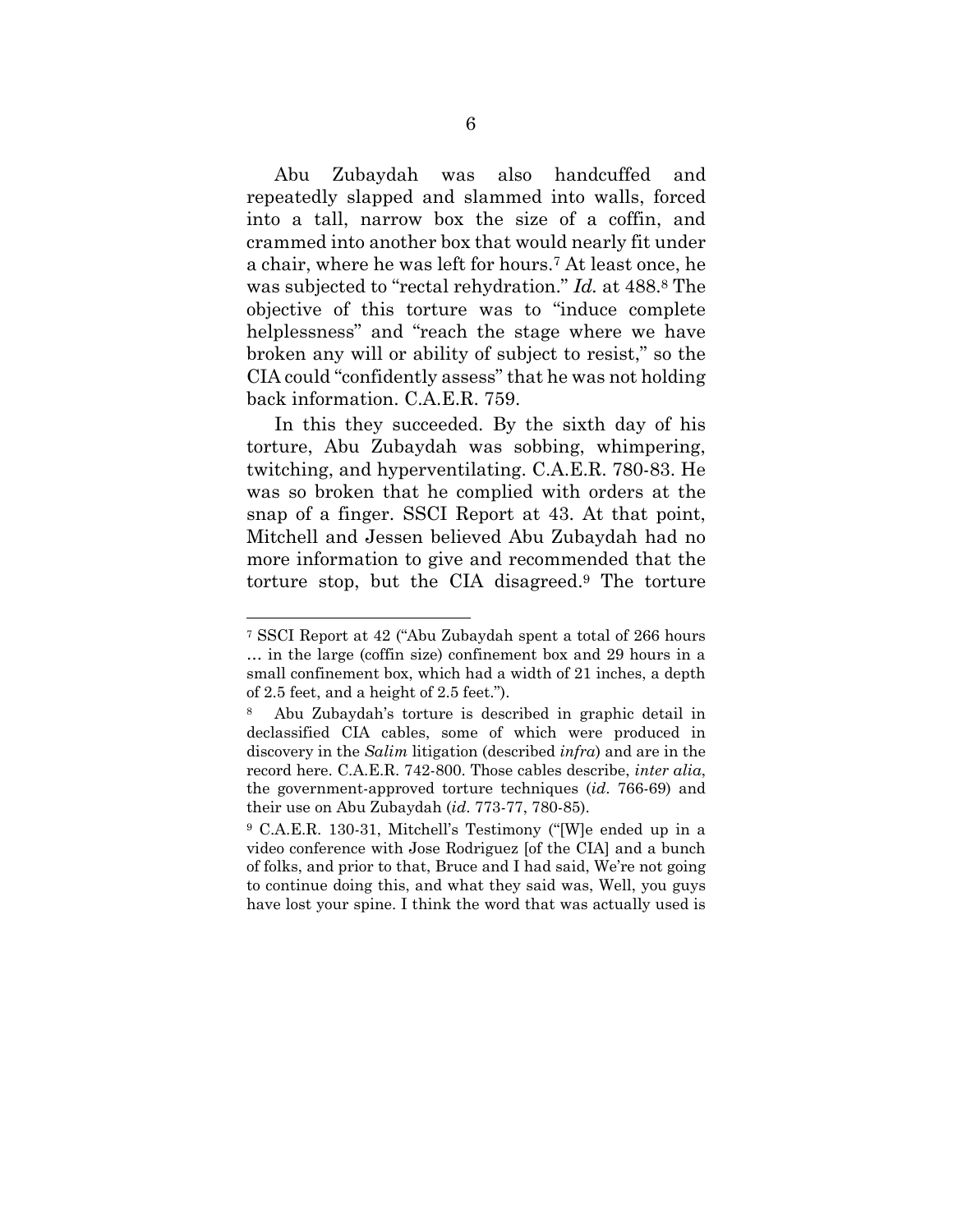therefore continued another two weeks, "on a near 24 hour-per-day basis," until the CIA concluded that Abu Zubaydah had been telling the truth all along "and that he did not possess any new terrorist threat information." *Id.* at 40, 45.

### <span id="page-14-0"></span>**B. Mitchell's and Jessen's Prior Disclosures**

Mitchell and Jessen have twice provided detailed, sworn testimony regarding their experiences and observations at black sites generally, including their interactions with Abu Zubaydah and some of their observations of the site at issue in this proceeding, without revealing information the Government deems privileged.

In 2017, for instance, Mitchell and Jessen gave deposition testimony in *Salim v. Mitchell*, No. 2:15 cv-286-JLQ (E.D. Wash. 2015), which was brought on behalf of former CIA detainees interrogated at black sites (one of whom, Gul Rahman, died of hypothermia while in custody—*see* SSCI Report at 54-55). Multiple Government attorneys attended the depositions to "protect against the unauthorized disclosure of classified, protected or privileged Government information." C.A.E.R. 107-08.

In *Salim*, Mitchell testified without Government objection about Abu Zubaydah's interrogation at the first black site. He recounted visiting a hospital in

that, You guys are p\*\*\*\*\*\*, there was going to be another attack in America and the blood of dead civilians are going to be on your hands."); SSCI Report at  $42-43$ .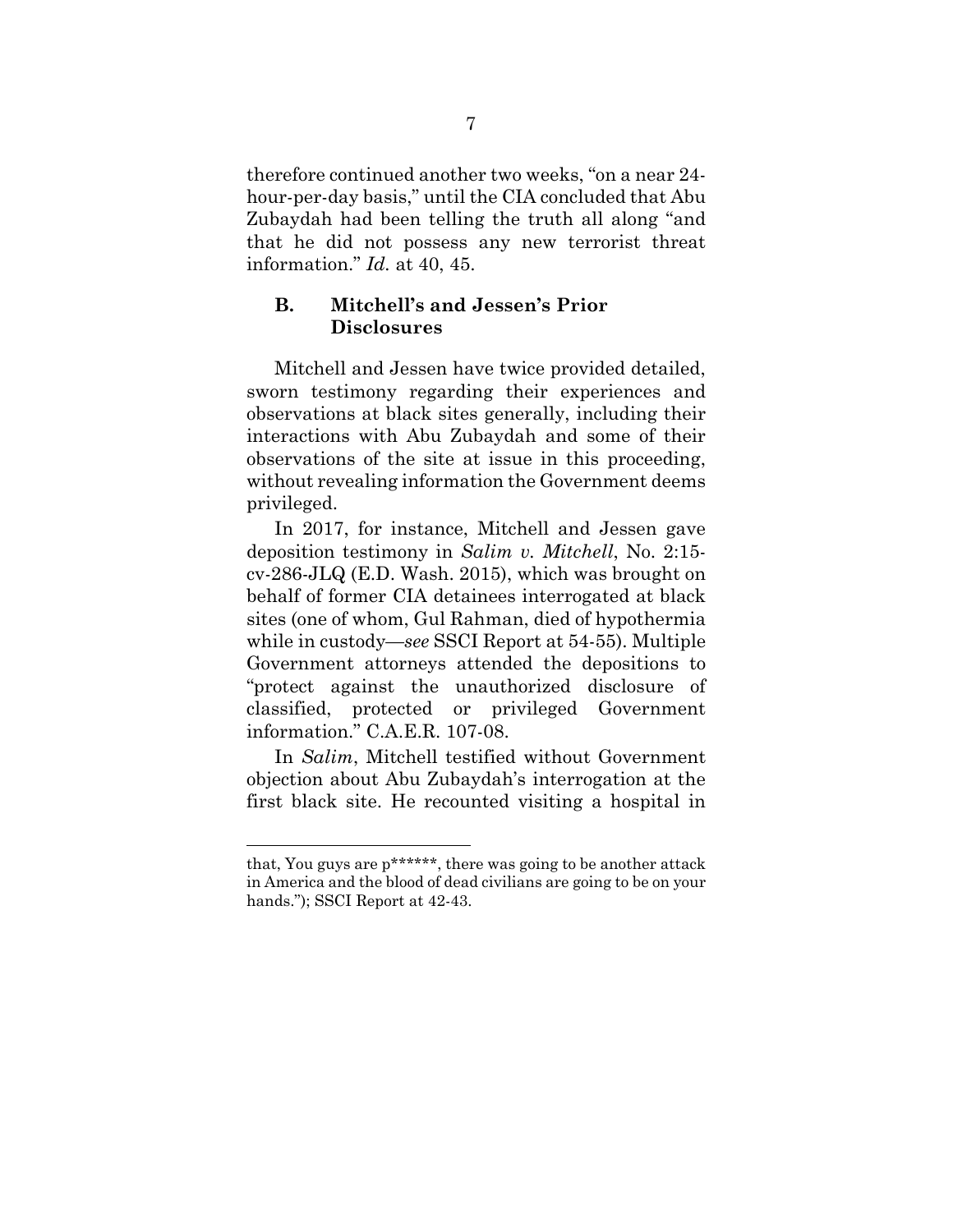April 2002 where "Abu Zubaydah was dying"; the "aggressive phase" of Abu Zubaydah's interrogation; how he asked the CIA to discontinue Abu Zubaydah's torture after a few days, but the Agency refused; and how he conceived the idea of waterboarding detainees. *Id.* at 119, 124-25, 128, 130-31, 134-35. Jessen testified about, *inter alia*, the timing of his visit to "Detention Site Cobalt," and the conditions of confinement he observed there. *Id.* at 109-112. The Government did not assert the state secrets privilege over any of this information.

More recently, in January 2020 Mitchell and Jessen testified again in Military Commission hearings at Guantánamo. Mitchell testified over the course of eight days, generating more than 2,000 pages of testimony.<sup>10</sup> He described, *inter alia*, how Abu Zubaydah was kept awake for 126 consecutive hours<sup>11</sup> before being moved into the "isolation phase" of his interrogation, <sup>12</sup> and how he waterboarded Abu Zubaydah.<sup>13</sup> Mitchell also testified about what he saw, heard, and did at the black site at issue in this

<sup>10</sup> *United States v. Khalid Shaikh Mohammad, et al.*, transcripts available at https://www.mc.mil/. Mitchell and Jessen testified from January 21, 2020 to January 31, 2020.

<sup>11</sup> Jan. 21, 2020 Tr. (https://tinyurl.com/6cuy92vm) at 30348:10- 349:7.

<sup>12</sup> *Id.* at 30350:8-11, 30353:11-355:9.

<sup>13</sup> Jan. 22 a.m. Tr. (https://tinyurl.com/er797abs) at 30441:22- 443:11; 30469:11-17.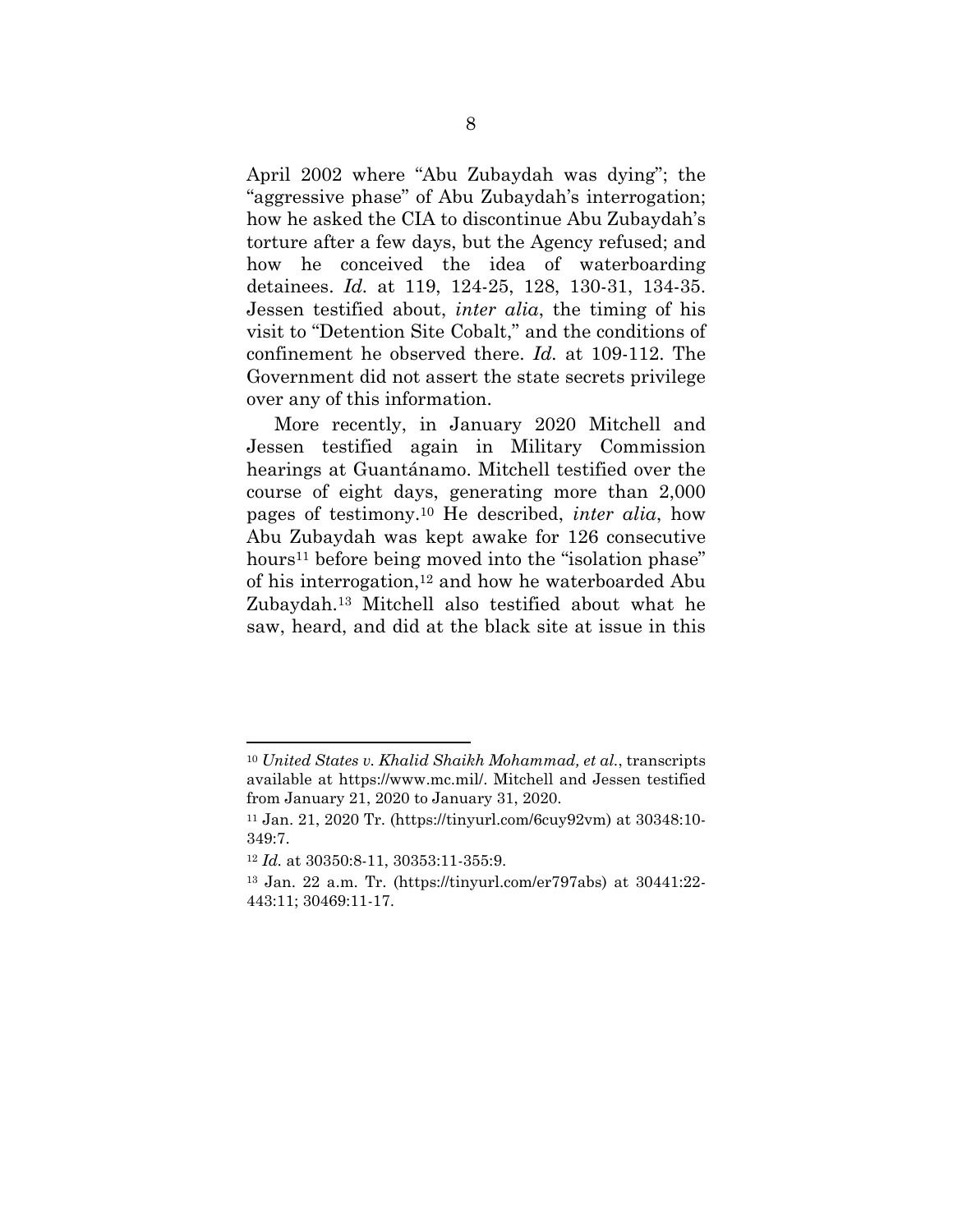litigation. <sup>14</sup> He testified, for instance, about Abu Zubaydah's mistreatment there15; unauthorized interrogation techniques that were used16; the condition of the cells17; and (in detail) the interrogation techniques that were implemented against detainee Khalid Sheikh Mohammed.<sup>18</sup>

Respondent Jessen testified at Guantánamo on January 31, 2020. He discussed, *inter alia*, a July 2002 meeting in which he was "asked to join the interrogation team of Abu Zubaydah"19; how Abu Zubaydah was then "still healing physically from some really severe injuries" <sup>20</sup>; how he and Mitchell provided a list of proposed interrogation techniques to the CIA21; the "proportion of time that those techniques were used compared to the proportion of time [the detainees] were in detention"22; and his

<sup>14</sup> The Commission Hearings used code numbers for the black sites instead of the color code names used in the SSCI Report. "Location Number 4" took the place of "Detention Site Blue." *See*  Jan. 27 Tr. Part 4 of 5 (https://tinyurl.com/nkfzajpb) at 31371:18- 22.

<sup>15</sup> Jan. 22 p.m. Tr. (https://tinyurl.com/2d9tuu4a) at 30562:4- 30574:23.

<sup>16</sup> *Id.* at 30576:5-579:3.

<sup>&</sup>lt;sup>17</sup> Jan. 27 p.m. Tr. Part 3 of 5 (https://tinyurl.com/nfpmc4wz) at 31280:3-283:22.

<sup>18</sup> Jan. 27 Tr. Part 4 of 5 at 31371:18-395:4.

<sup>19</sup> Jan. 31 Tr. (https://tinyurl.com/4bzwktxe) at 32450:19-453:4.

<sup>20</sup> *Id.* at 32461:19-462:17.

<sup>21</sup> *Id.* at 32463:14-32465:17.

<sup>22</sup> *Id*. at 32467:10-13.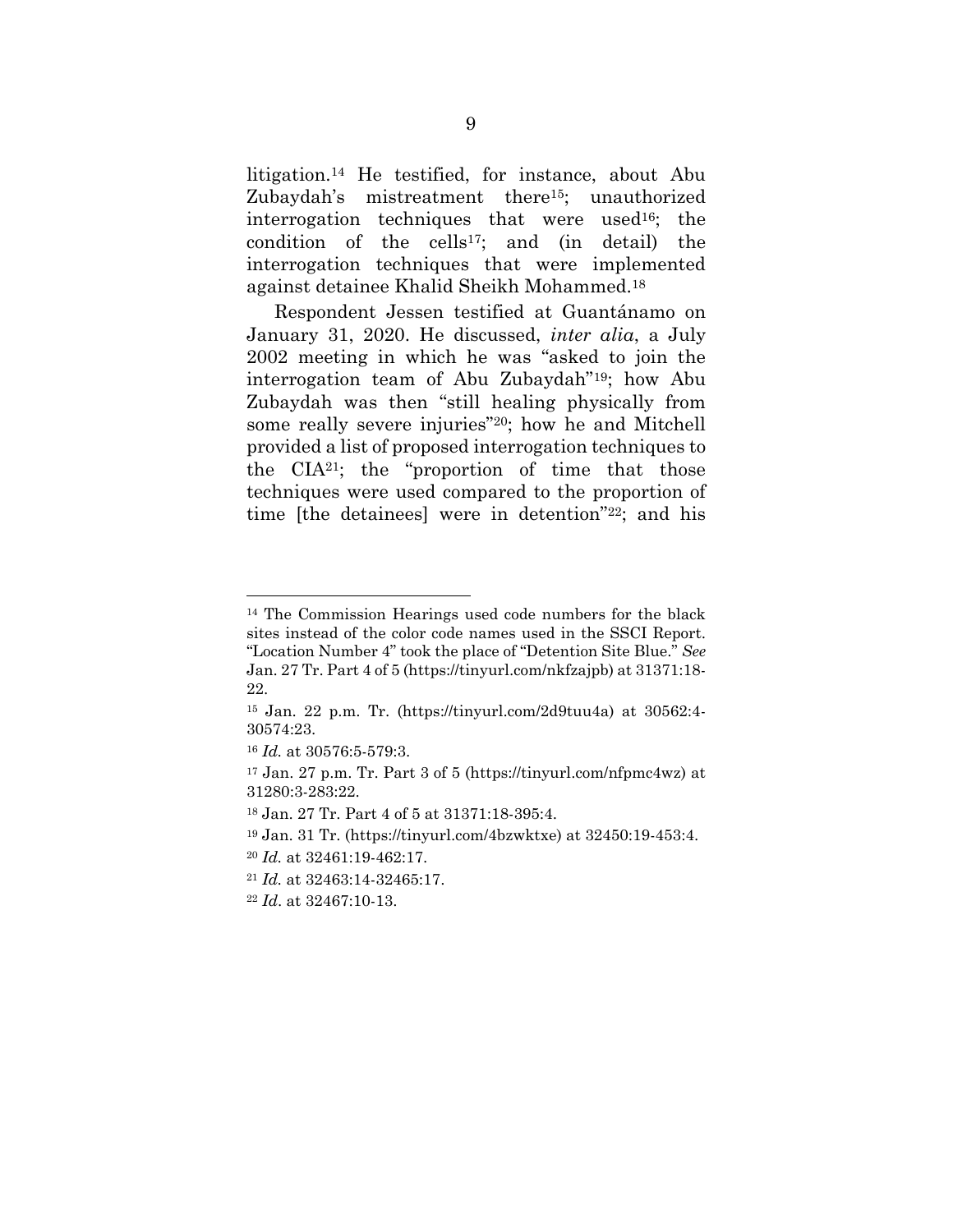perception that Abu Zubaydah "disliked" being waterboarded "very much."<sup>23</sup>

Mitchell and Jessen also testified about their observations at "Detention Site Cobalt." Mitchell described detainees "in various stages of clothing, chained in what looked … like horse stalls"<sup>24</sup> while Jessen testified about the timing of his visit<sup>25</sup>; the layout of the site; the small, windowless cells; the loud music that was played; and the smell of the facility. 26 Jessen also described an "indigenous guard force" that had administrative duties at Cobalt27; the interrogation there of detainee Gul Rahman<sup>28</sup> (who later died of hypothermia); and how he and Mitchell discussed improper conditions at the site after Mitchell arrived, including the need for heaters.<sup>29</sup> And both Mitchell and Jessen were shown photographs and permitted to testify whether they depicted Detention Site Cobalt.<sup>30</sup>

In addition, Mitchell authored a book detailing his experiences as an interrogator, which includes a disclaimer above the copyright notice stating that

<sup>23</sup> *Id.* at 32478:20-23.

<sup>24</sup> Jan. 22 a.m. Tr. at 30502:13-503:1.

<sup>25</sup> Jan. 31 Tr. at 32485:16-486:5. Jessen's testimony confirms that "Location Number 2" is the same as Detention Site Cobalt. *Id.* at 32488:17-489:7.

<sup>26</sup> *Id.* at 32492:15-495:5.

<sup>27</sup> *Id.* at 32510:17-20.

<sup>28</sup> *Id.* at 32517:8-519:1.

<sup>29</sup> *Id.* at 32522:4-524:9.

<sup>30</sup> Jan. 22 p.m. Tr. at 30527:19-30529:23; Jan. 31 Tr. at 32496:3- 497:16.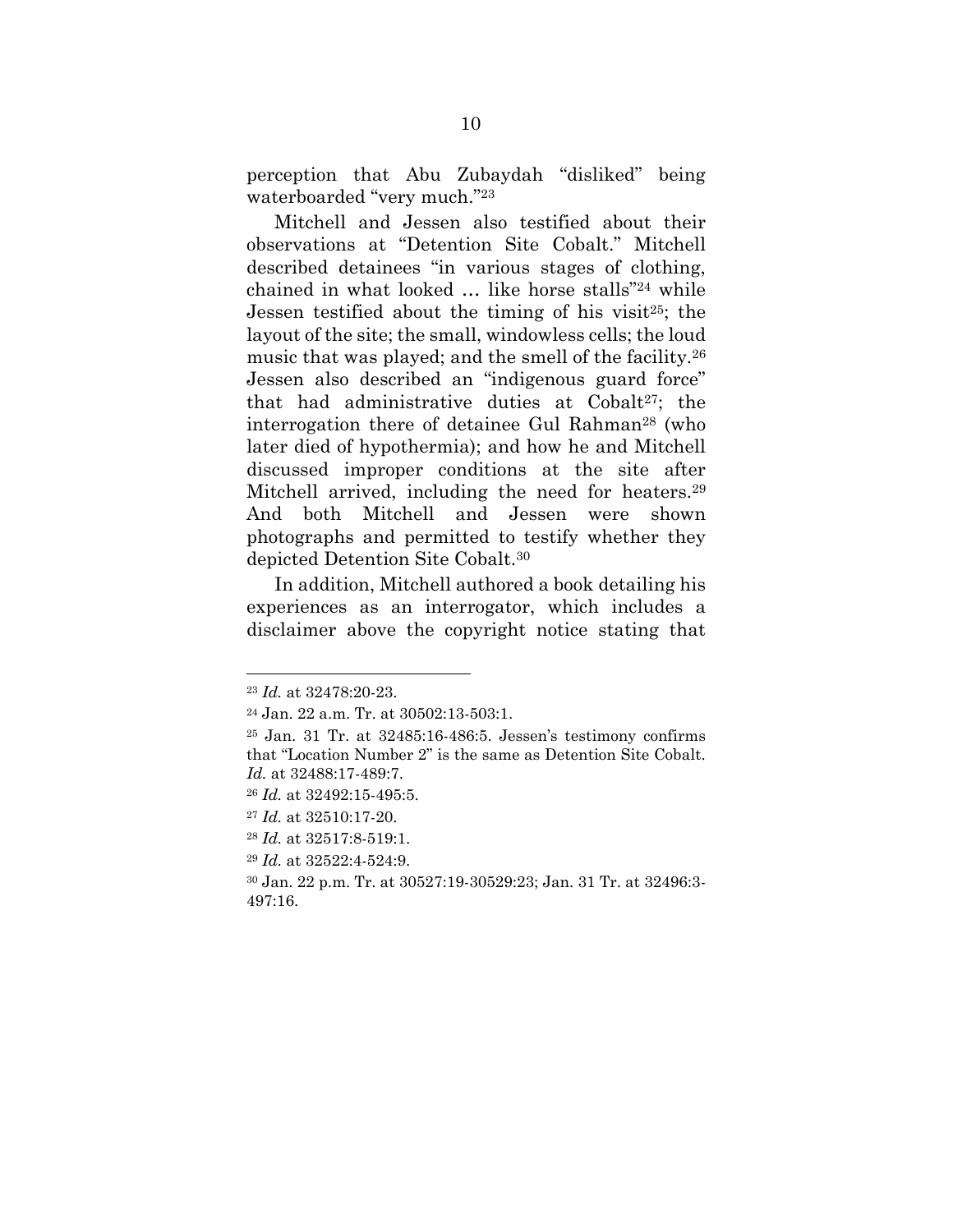"[a]ll statements of fact … are those of the author and do not reflect the official positions or views of the Central Intelligence Agency." It also states the book was published after CIA classification review.<sup>31</sup>

## <span id="page-18-0"></span>**C. Polish Investigation and Proceedings Before the European Court of Human Rights**

In 2010, based on abundant evidence that Abu Zubaydah had been detained in Poland, Respondent Joseph Margulies and other attorneys for Abu Zubaydah filed an application in Poland seeking to hold Polish nationals accountable for their complicity in Abu Zubaydah's unlawful detention and torture on Polish soil. They secured "injured-party" status for Abu Zubaydah in the ensuing investigation. C.A.E.R. 443, Judgment in *Husayn (Abu Zubaydah) v. Poland*, No. 7511/13, European Court of Human Rights ("ECHR Judgment") at ¶142. According to the Polish government, this meant "there existed a sufficient level of credibility," based on the evidence offered, "that an offence had been committed to the detriment of [Abu Zubaydah] in Poland." C.A.E.R. 543, ¶374.

The investigation produced no material progress for several years (*id.* at 577, ¶482), prompting Abu Zubaydah's attorneys to file an application to the ECHR, <sup>32</sup> where they alleged he was a victim of crimes

<span id="page-18-1"></span><sup>31</sup> James E. Mitchell, *Enhanced Interrogation: Inside the Minds and Motives of the Islamic Terrorists Trying to Destroy America* (2016).

<sup>32</sup> The ECHR's rulings are "[a]uthoritative in all countries that are members of the Council of Europe," and this Court has cited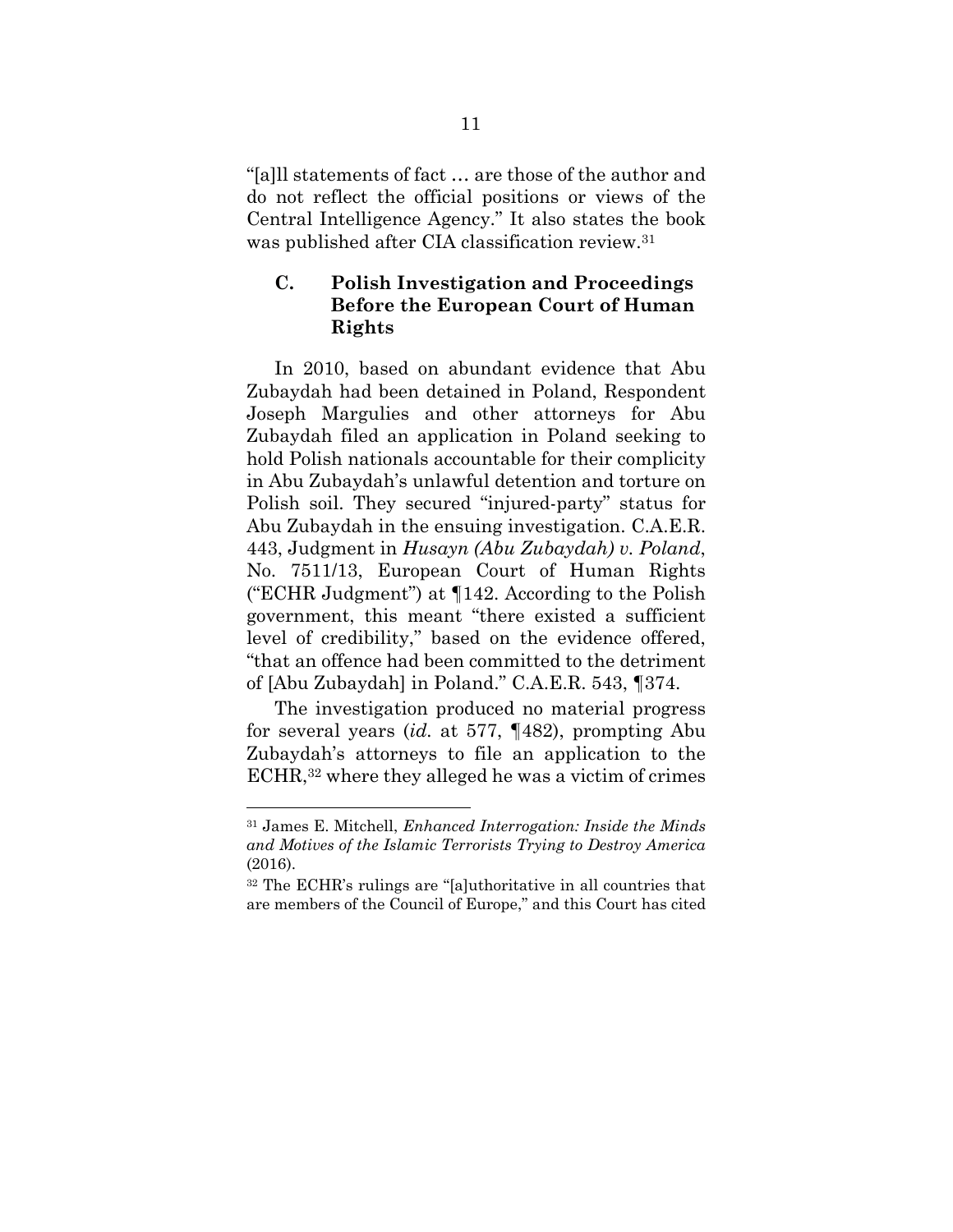in Poland and that Poland had breached its duty to investigate them (*id.* at 395-96, ¶¶1-3).

In July 2014, the court ruled in Abu Zubaydah's favor, finding "beyond a reasonable doubt" that he had been held *incommunicado* in a detention facility in Poland from December 2002 to September 2003. *Id.* at 558, ¶419. Additionally, the court found "abundant and coherent circumstantial evidence" leading to the "inevitab[le]" conclusion that "Poland knew of the nature and purposes of the CIA's activities on its territory at the material time," and that "Poland cooperated in the preparation and execution of the CIA rendition, secret detention and interrogation operations on its territory." *Id.* at 567, ¶444. The court cited, *inter alia*, a 2012 interview with Aleksander Kwaśniewski, the President of Poland from 1995 to 2005, who addressed allegations of a Polish black site as follows:

> Of course, everything took place with my knowledge. The President and the Prime Minister agreed to the intelligence cooperation with the Americans, because this was what was required by national interest. \* \* \*

> The decision to cooperate with the CIA carried a risk that the Americans would use

<span id="page-19-0"></span>the ECHR as persuasive authority on at least one occasion. *Lawrence v. Texas*, 539 U.S. 558, 573 (2003). The United States has "commend[ed] the Council of Europe for its efforts to get its members to … abid[e] by judgements handed down by the European Court of Human Rights*.*" Stmt. of Ambassador Gilmore, Dec. 10, 2020 (https://tinyurl.com/szuyj7yc).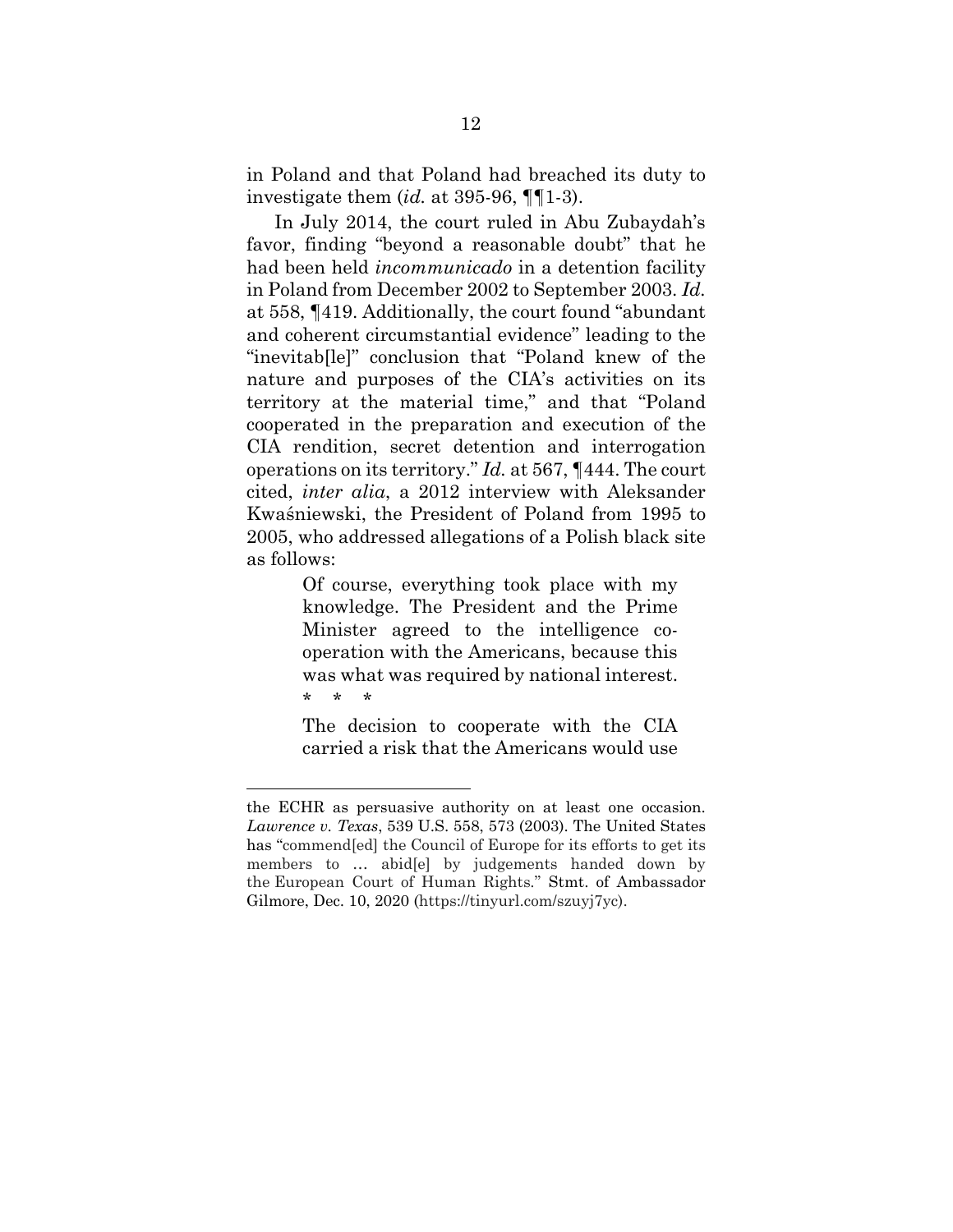inadmissible methods. But if a CIA agent brutally treated a prisoner in the Warsaw Marriott Hotel, would you charge the management of that hotel for the actions of that agent? We did not have knowledge of any torture.

*Id.* at 472, ¶234.

The ECHR also found that the Polish Government's investigation into the crimes committed against Abu Zubaydah had been deficient. *Id.* at 581, ¶493. Poland then renewed its investigation, which remains pending.<sup>33</sup> The Polish Government repeatedly sought evidence from the United States under a Mutual Legal Assistance Treaty ("MLAT"), including requests for Abu Zubaydah's testimony, but was rebuffed. C.A.E.R. 632-33.

The Polish prosecutor has invited Abu Zubaydah to submit evidence in the investigation, which is Abu Zubaydah's right under Polish law. *Id.* at 72-74. But Abu Zubaydah cannot offer his own testimony, as the survivor of a crime normally would, because the U.S. Government summarily decided nineteen years ago that he "should remain incommunicado for the remainder of his life." SSCI Report at 35; *see also*  C.A.E.R. 425, ¶80 ("A request for release of an

<sup>33</sup> Abu Zubaydah's Polish counsel have informed Respondents that Polish prosecutorial authorities recently discontinued part of their investigation relating to the Polish security agency. Abu Zubaydah's Polish counsel is appealing that decision as permitted under Polish law. The balance of the investigation continues.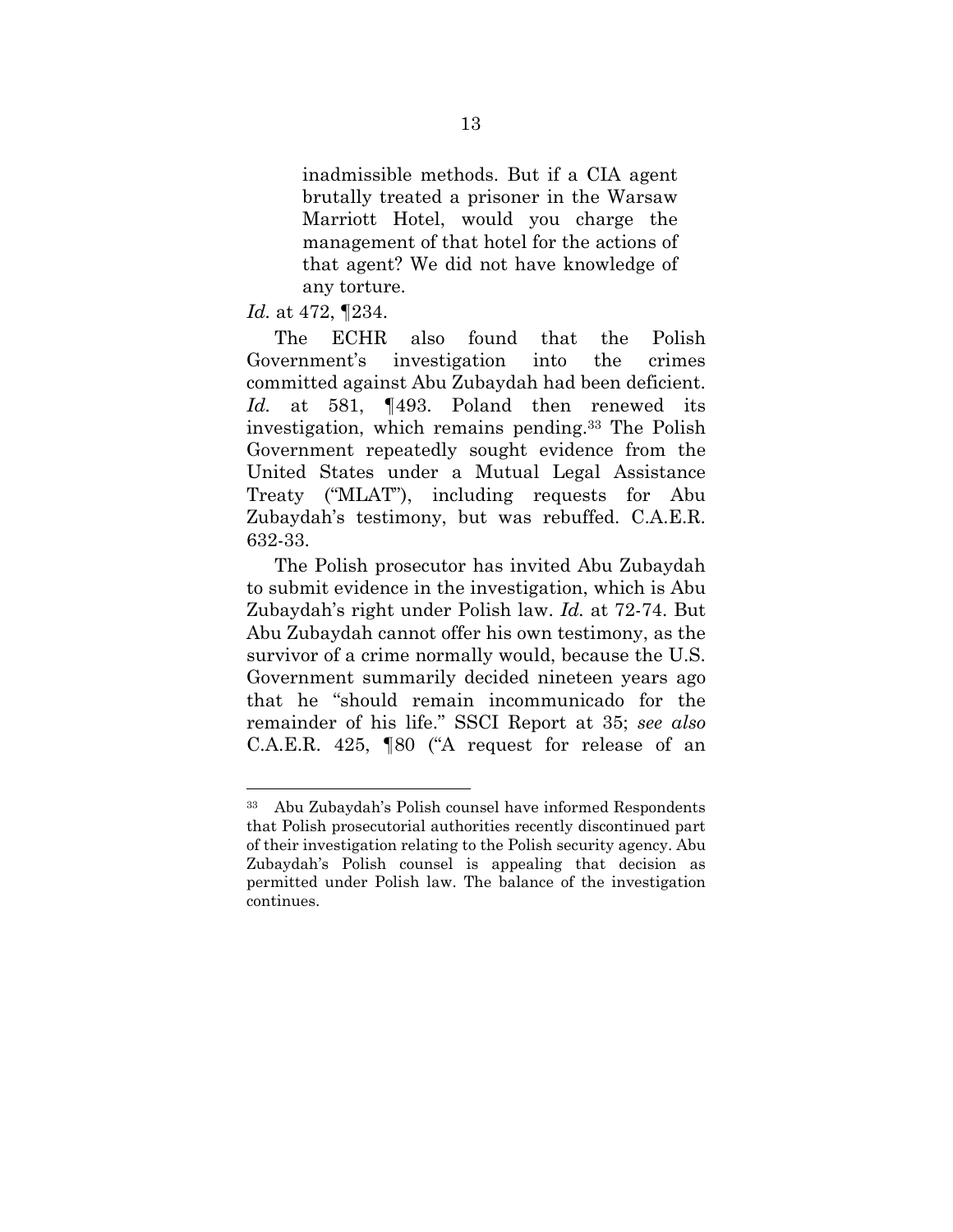affidavit from Abu Zubaydah had been pending before the US authorities for more than two years but, as was routinely the case, this request would involve the need for litigation in a US court.").

#### <span id="page-21-0"></span>**D. Proceedings in the District Court**

Because Mitchell and Jessen demonstrably possess relevant, nonprivileged information about what transpired at black sites, Abu Zubaydah and Mr. Margulies filed an application for discovery ("the Application") pursuant to §1782, seeking leave to serve subpoenas for documents and oral testimony on Mitchell and Jessen. Pet.App. 110a. Section 1782 authorizes a federal district court to order such discovery for use in foreign proceedings, "including criminal investigations conducted before formal accusation." 28 U.S.C. § 1782(a).

Importantly, the Application did not seek confirmation that a CIA black site existed in Poland; that fact is well known to Polish investigators. Respondents sought other, nonprivileged information that could aid in establishing whether a crime was committed under Polish law, such as the details of Abu Zubaydah's torture in Poland, his medical treatment, and the conditions of his confinement.<sup>34</sup> The Government has declassified this information (Br. at 3; Pet.App. 142a-43a), and Mitchell and Jessen

<sup>34</sup> *See* C.A.E.R. 171, Opp'n to Mot. to Quash ("Petitioners do not require Respondents Mitchell and Jessen to confirm what Polish prosecutorial authorities already believe to be true, and Petitioners can gain valuable information from execution of the subpoenas without encroaching on these matters.").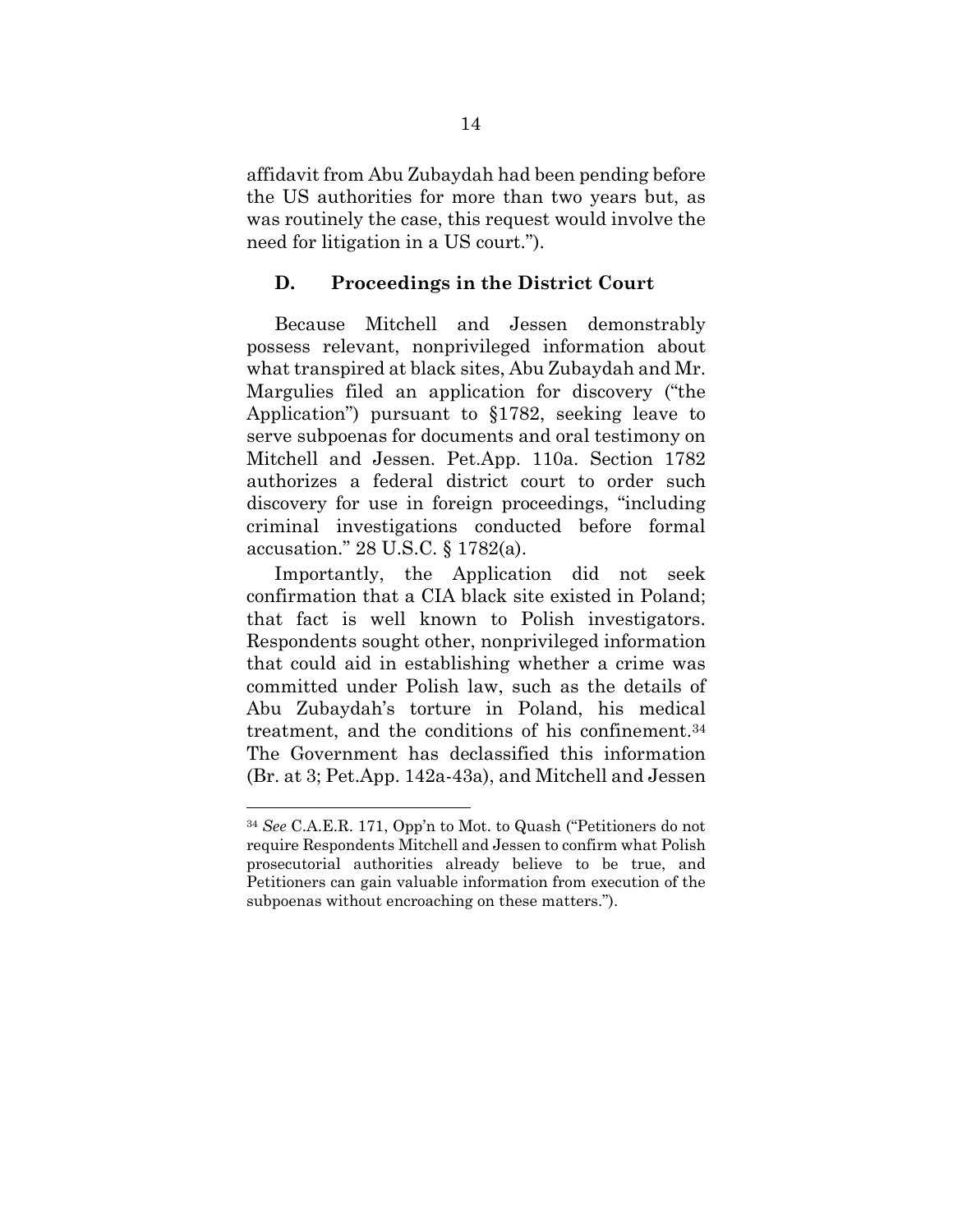have been permitted to testify about these categories of information in the past (Stmt. § B, *supra*).

<span id="page-22-0"></span>Mitchell and Jessen did not oppose the Application. Pet.App. 61a. The Government, however, filed a Statement of Interest, which conceded that the "minimum statutory elements" of §1782 were met (Pet.App. 65a), but argued that the Application should be denied under the discretionary factors this Court articulated in *Intel Corp. v. Advanced Micro Devices, Inc.*, 542 U.S. 241 (2004). <sup>35</sup> The Statement of Interest did not invoke the state secrets privilege. Instead, it "raised unspecified hypothetical concerns regarding privilege and classification of documents." Pet.App. 70a. The district court therefore "exercised its discretion and determined the *Intel* factors favor granting the Application." *Id*. The Government did not appeal that order.<sup>36</sup>

After the subpoenas were served, however, the Government moved to quash, arguing that the state secrets privilege required that they be quashed in their entirety. In support, the Government submitted a public declaration<sup>37</sup> by then-CIA Director Michael Pompeo, in which he argued that "[w]hether or not [a Polish] facility existed and whether or not the Polish Government provided assistance to the CIA remain classified facts that cannot be disclosed without significant harm to the national security." Pet.App.

<sup>35</sup> The *Intel* factors are discussed at pp. 50-55, *infra*.

<span id="page-22-1"></span><sup>36</sup> "[A]n order pursuant to §1782 is final and appealable." *In re Premises Located at 840 140th Ave. NE, Bellevue, Wash.*, 634 F.3d 557, 566 (9th Cir. 2011).

<sup>37</sup> The Government did not submit a classified declaration.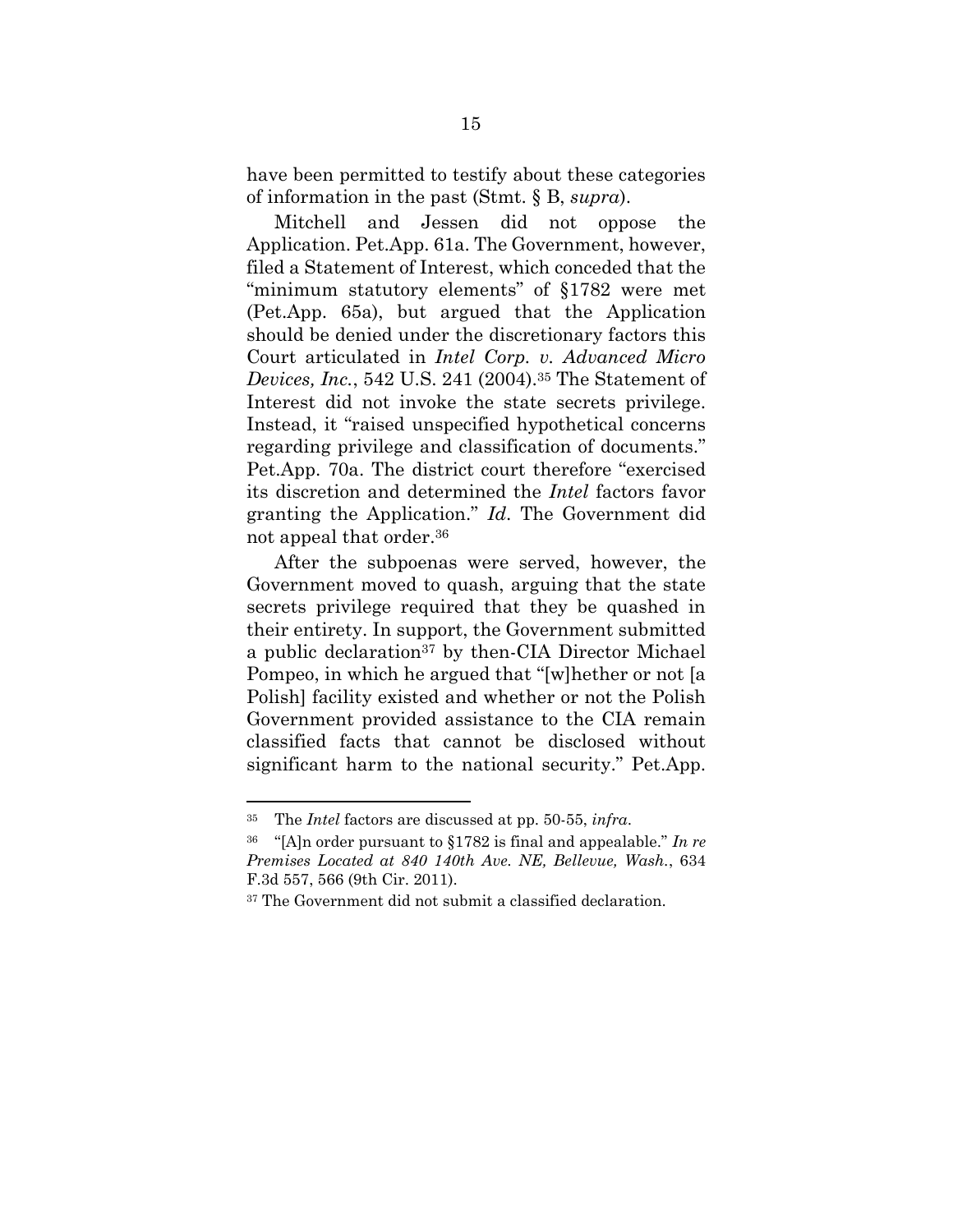129a. Pompeo acknowledged that "media, nongovernmental organizations, and former Polish government officials have publicly alleged that the CIA operated a detention facility in Poland," but attested that "[t]hese allegations do not constitute an official acknowledgment by the CIA." *Id.* 134a. Pompeo did not assert that discovery of nonprivileged information like that disclosed in *Salim* would be harmful.

Respondents opposed the motion, noting that it was "unnecessary for [Mitchell and Jessen] to confirm or deny that a secret CIA site existed in Poland, or that the Polish Government was complicit in its operation," since it would "advance the Polish investigation if [Respondents] are allowed to seek information about what transpired in and around the interrogations, and under what conditions." C.A.E.R. 157.

<span id="page-23-0"></span>The district court granted the Government's motion and quashed the subpoenas. In assessing the state-secrets claim, the court applied the three-part test articulated by the Ninth Circuit in *Mohamed v. Jeppesen Dataplan Inc.*, 614 F.3d 1070 (2010), which itself is a restatement of the principles established by this Court in *United States v. Reynolds*, 345 U.S. 1 (1953). The district court first determined that the Government had satisfied the procedural requirements for invoking the privilege. Pet.App. 45a-47a.

<span id="page-23-1"></span>The district court then addressed the factual predicate of the privilege claim. The court "[did] not find convincing the [Government's] claim that merely acknowledging, or denying, the fact the CIA was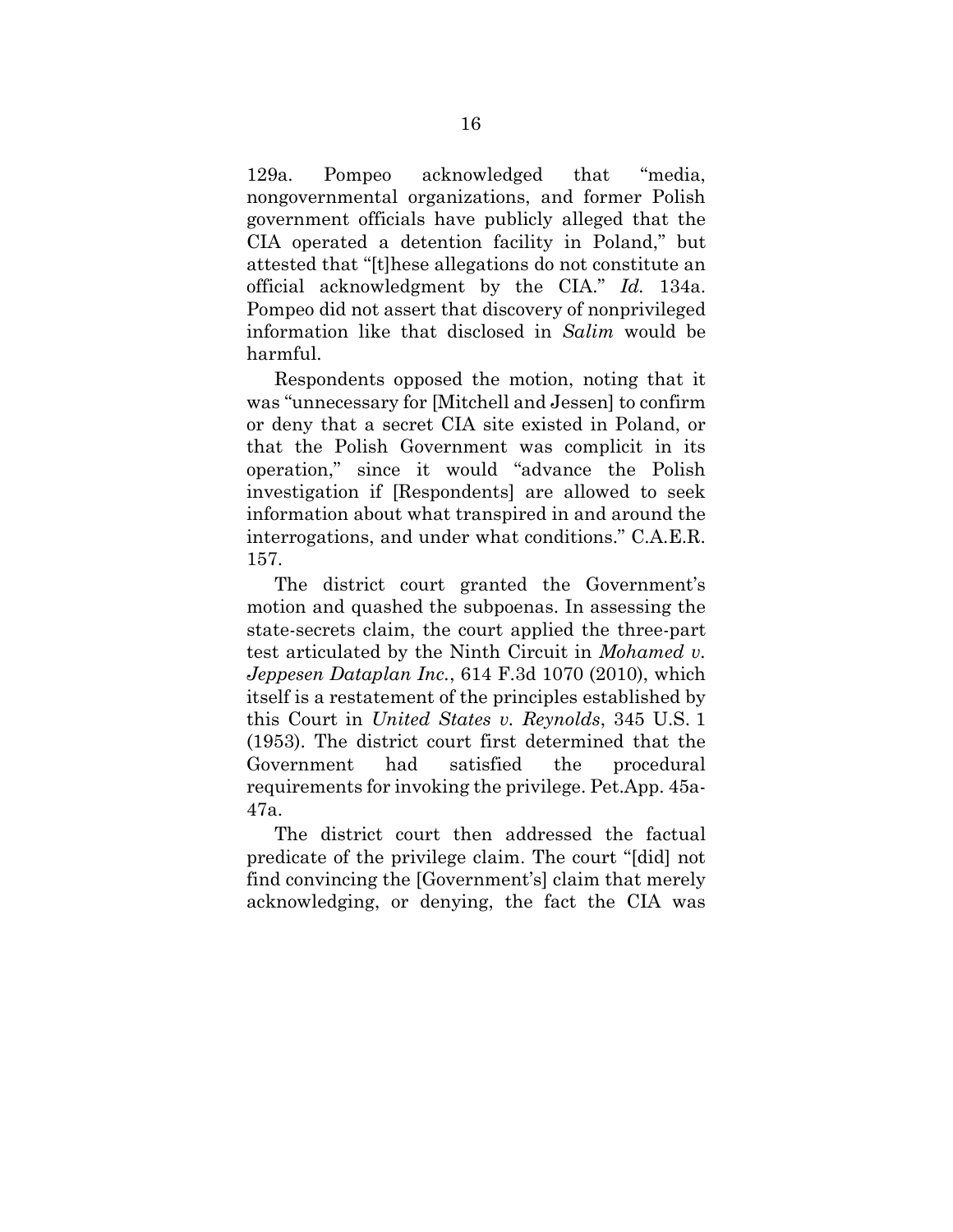involved with a facility in Poland poses an exceptionally grave risk to national security." *Id.* 52a. The court found that the presence of a CIA black site in Poland was a fact that the ECHR had found "beyond a reasonable doubt"; that Poland's President Kwaśniewski confirmed the site's existence; that the site was the subject of multiple governmental investigations in Poland and Europe; and that its existence had been widely reported in the media. *Id.*  52a-53a. The district court also acknowledged that "in *Salim*, Mitchell and Jessen were both deposed at length" about their experiences as CIA interrogators. *Id.* 54a.

However, the court determined that some of the information sought by Respondents would be privileged, including "operational details concerning the specifics of cooperation with a foreign government," and "the roles and identities of foreign individuals." *Id*. 55a-56a. Having made this determination, the court turned to the "three circumstances when the *Reynolds* privilege justifies terminating the case": (1) where the plaintiff cannot make its case without the privileged information; (2) where the defendant is deprived of evidence vital to its defense; or (3) where "litigating the case on the merits would present an unacceptable risk of disclosing state secrets because the privileged and nonprivileged evidence is 'inseparable.'" *Id.* 56a. The court determined that the first two circumstances were absent, since the action was a pure discovery matter without a plaintiff or defendant. *Id.*

But rather than determining whether the privileged and nonprivileged information were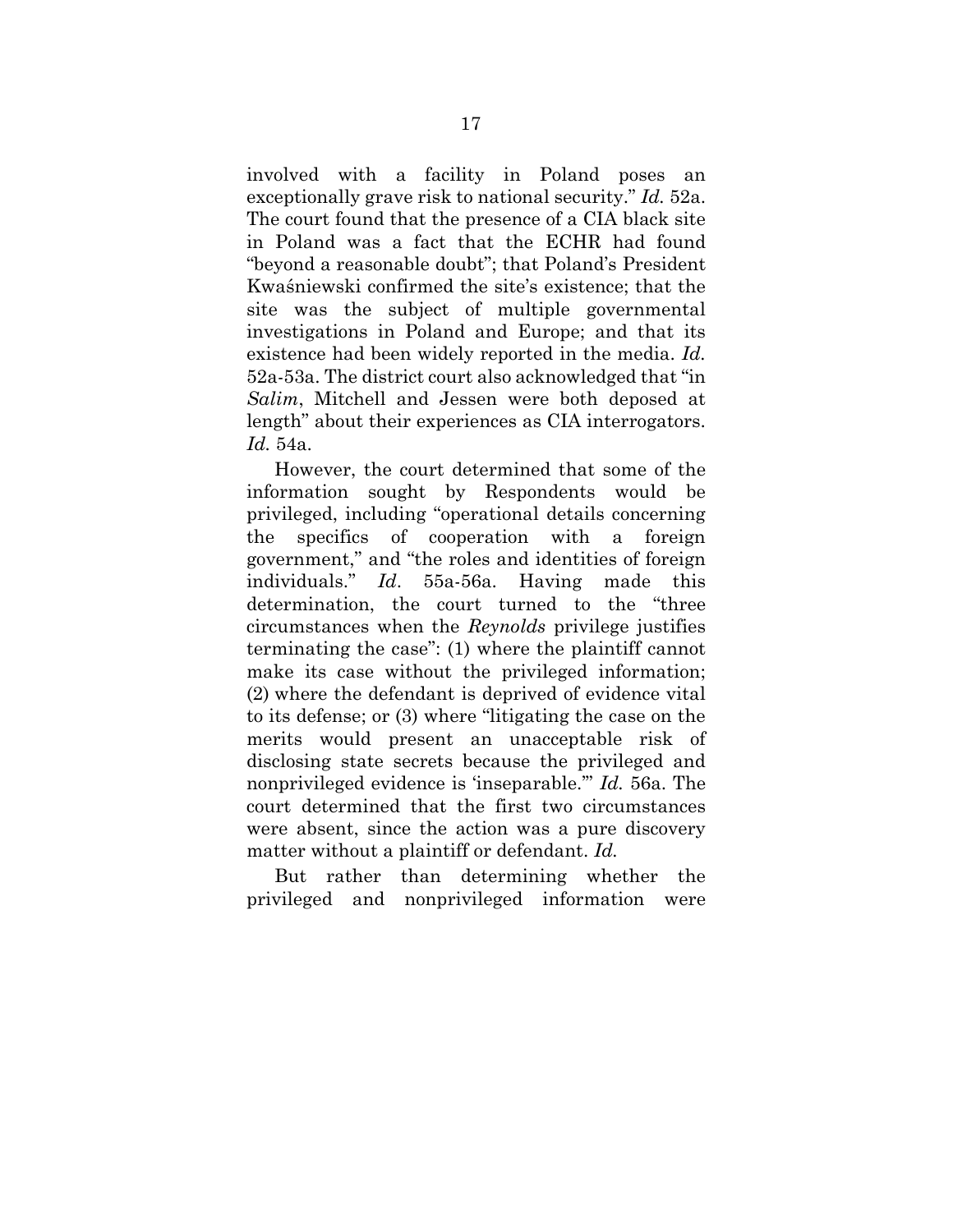"inseparable," the court opined that the nonprivileged information at issue "would not seem of much, if any, assistance to a Polish investigation." *Id.* 59a. The court then quashed the subpoenas. *Id.* 60a.

#### <span id="page-25-0"></span>**E. Proceedings in the Ninth Circuit**

Respondents appealed, arguing that under *Reynolds*, the district court should have attempted to disentangle privileged from nonprivileged matter before it considered dismissing the Application. The court of appeals therefore considered a "narrow but important question: whether the district court erred in quashing the subpoenas after concluding that not all the discovery sought was subject to the state secrets privilege." *Id.* 2a-3a.

The court answered that question in the affirmative and remanded for further proceedings. The court "agree[d] with the district court that much, although not all, of the information requested" was privileged, including information "about the identities and roles of foreign individuals involved with the detention facility." Pet.App. 20a. But "in light of the record," the court also "agree[d] with the district court that disclosure of certain basic facts would not cause grave harm to national security" (*id.* 18a), including "that the CIA operated a detention facility in Poland in the early 2000s; information about the use of interrogation techniques and conditions of confinement in that detention facility; and details of Abu Zubaydah's treatment there" (*id.* 20a-21a). The court reasoned that "in order to be a 'state secret,' a fact must first be a 'secret.'" *Id.* 18a. Invoking the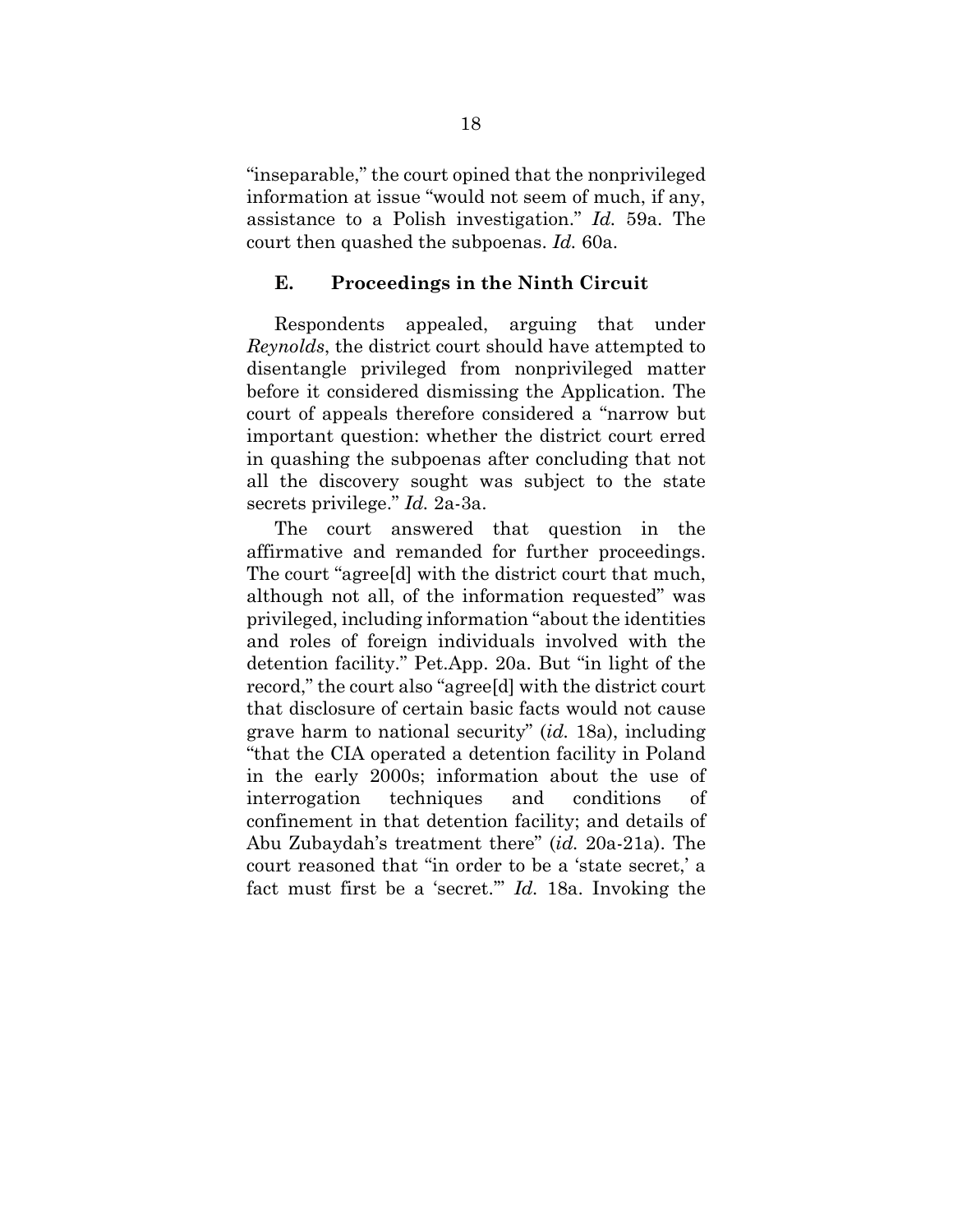privilege over matters of public notoriety would "not protect the disclosure of secret information, but rather prevent[] the discussion of already disclosed information in a particular case." *Id.* 19a.

The court accepted *arguendo* the Government's assertion that "the absence of official confirmation from the CIA is the key to preserving an important element of doubt about the veracity" of publicly available information regarding the CIA's activities. Id. 17a. But the Government had "failled to explain why discovery here could amount to such an 'official confirmation,'" since, "[a]s the district court found, neither Mitchell nor Jessen [who were private contractors] are agents of the government," and "[t]he government has not contested—and we will not disturb—that finding." *Id.* 17a-18a.<sup>38</sup>

The court then held that the district court erred in dismissing the action without first attempting to separate privileged from nonprivileged matter. *Id.* 21a-23a. "Mitchell and Jessen have already provided nonprivileged information similar to the information sought here in the *Salim* lawsuit … illustrating the viability of this disentanglement." *Id.* 26a. The court therefore remanded with instructions to attempt to separate protected from unprotected information, and directed the district court to dismiss if separation

<span id="page-26-0"></span><sup>38</sup> The district court made this ruling in rejecting the Government's alternative argument that this proceeding is an "action against the United States or its agents" within the jurisdiction-stripping provisions of 28 U.S.C. § 2241(e)(2). Pet.App. 38a-41a. The Government has abandoned that argument.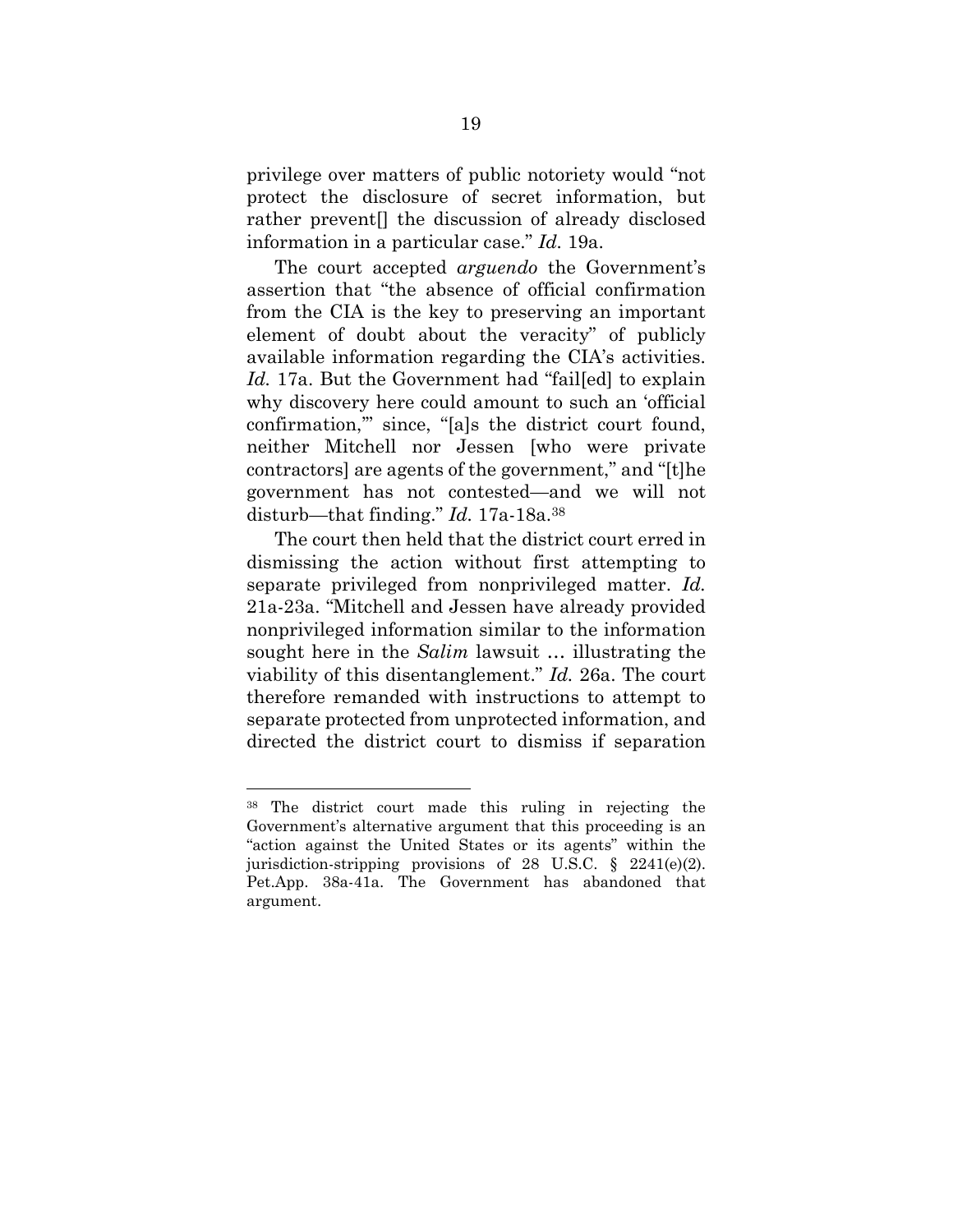proved impossible. *Id.* 27a-28a. Judge Gould dissented. *Id.* 29a-43a.

The Government unsuccessfully sought rehearing *en banc*. Concurring in the denial of rehearing, Judge Paez, who authored the panel majority's opinion, emphasized that the court's mandate "does not require the government to disclose information, and it certainly does not require the disclosure of state secrets." Pet.App. 73a. Indeed, it "does not compel the government to confirm or even acknowledge any alleged malfeasance abroad," and "critically, it does not direct the district court to compel discovery on remand if the court determines that nonprivileged materials cannot be disentangled from privileged materials." *Id*. "Instead, the majority opinion stands solely for the narrow and well-settled proposition that before a court dismisses a case on state secrets grounds, it must follow the three-step framework set forth in *Reynolds*," which includes an inquiry to determine "whether there is any feasible way to segregate the nonprivileged information from the privileged information." *Id.* 73a-74a. Judge Bress, joined by eleven other judges, dissented. *Id.* 86a-109a.

<span id="page-27-0"></span>The Government petitioned for certiorari, and this Court granted review.

#### **SUMMARY OF ARGUMENT**

The state secrets privilege, as applicable here, is an evidentiary rule that excludes privileged evidence from discovery. It does not exclude nonprivileged evidence. As such, *Reynolds* and its progeny have carefully defined the contours of the privilege to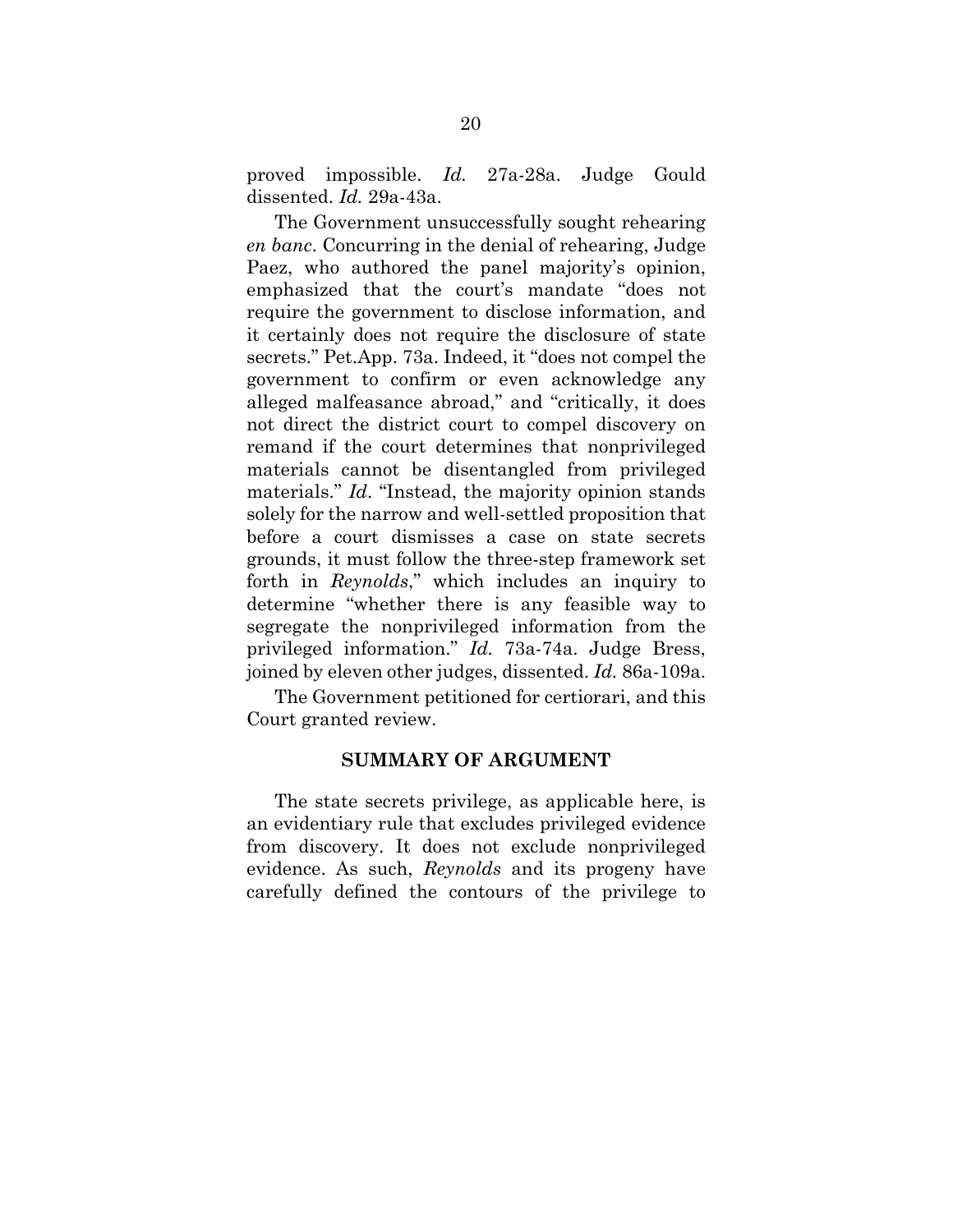ensure there is no greater infringement on the interests of justice than national security demands. This requires courts to scrutinize the Government's privilege assertions and to permit discovery of nonprivileged information. In conducting this analysis, courts properly defer to the Executive's assessment that the disclosure of *secret* information will harm national security. But there is no special executive branch knowledge, and therefore no reason for deference, on the factual question of whether information is secret; or on the judicial question of how the matter should proceed when a discovery request seeks both privileged and nonprivileged information.

The court of appeals correctly applied these principles. It critically examined the Government's privilege claim and upheld most of it, deferring to the judgment of former-CIA Director Pompeo on the question of whether disclosure of actual secrets—like the identities of Polish nationals—would harm national security. But the court recognized that a subset of information was not privileged, including Abu Zubaydah's conditions of confinement and the details of his interrogation, as well as the publicly known, repeatedly confirmed historical fact that a CIA black site existed in Poland. And although the Government argues that "official confirmation" of this historical fact would work unique harms, the court of appeals properly held that "official confirmation" is not at issue here, because the witnesses are not agents of the Government and cannot speak on its behalf. Under settled law, the court of appeals was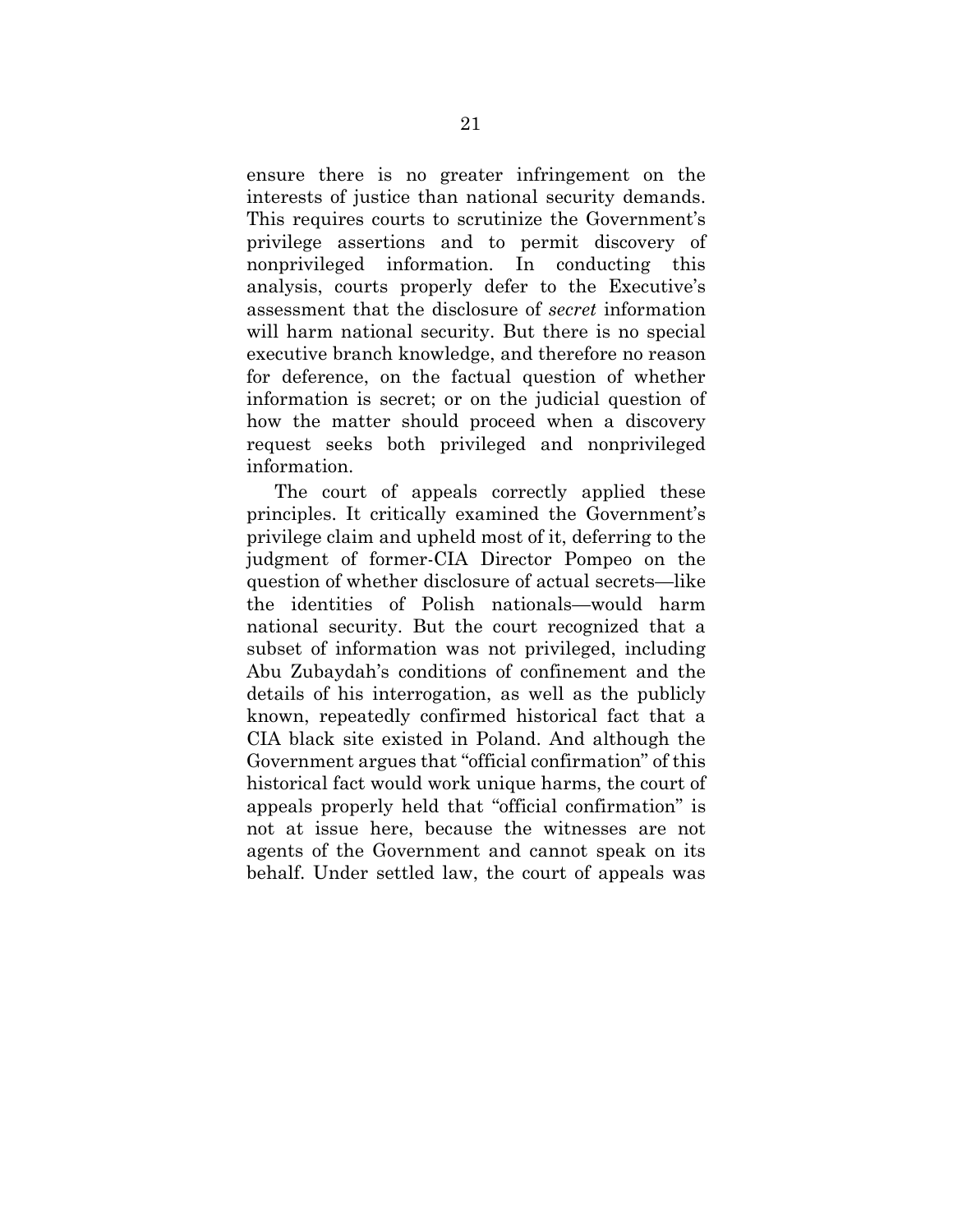correct to reverse and remand to the district court for further proceedings.

The Government incorrectly portrays that decision as a failure of deference. Yet the Government offers no workable principle to limit the degree of deference it demands. To the contrary, the Government's argument would produce absolute deference, which would impermissibly transfer judicial control over the evidence in particular cases from Article III judges to Article II officers. This Court has consistently warned of the dangers inherent in such an approach. The Court should affirm the court of appeals and leave in place a rule that has served the Nation for nearly seventy years.

The Government's alternative argument—that the district court "would have" abused its discretion under §1782 by permitting discovery to proceed—was neither presented nor fairly included in the Petition and should be rejected for that reason alone. It also mischaracterizes the procedural posture by ignoring that the district court undertook a §1782 discretionary analysis only when *granting* the discovery Application, not when quashing the subpoenas. In its order granting the Application, the district court assessed the discretionary factors under *Intel* and found they weighed in favor of discovery, rejecting the Government's contrary arguments. The Government now ignores all of this, effectively asking this Court to review *de novo* whether discovery was properly granted under §1782, without reference to the actual arguments presented to the district court and the court's treatment of those arguments.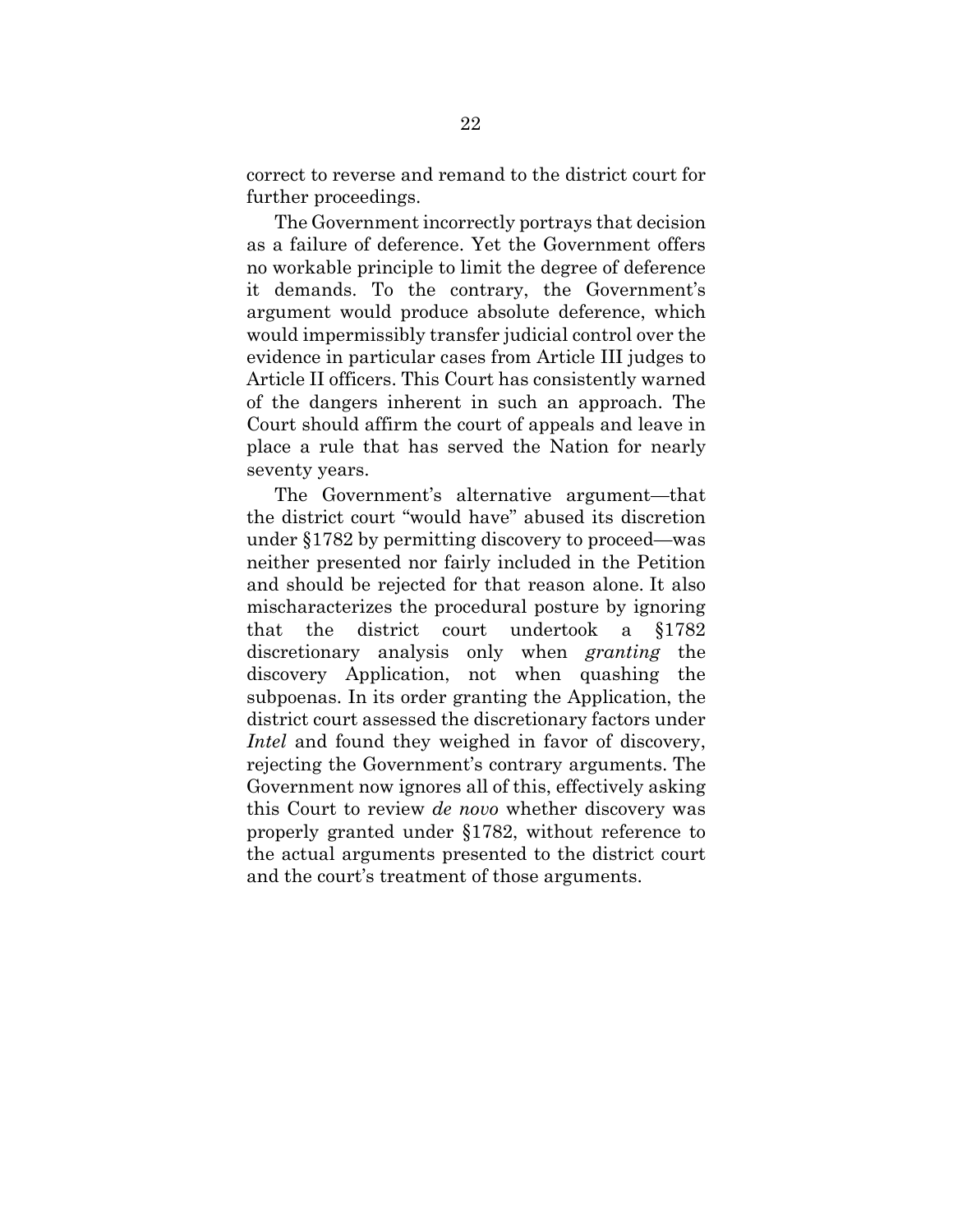#### **ARGUMENT**

<span id="page-30-1"></span><span id="page-30-0"></span>**I. The Court of Appeals Correctly Reversed the District Court's Dismissal of the Application, Which Seeks Discovery of Nonprivileged Information.**

The Government may invoke the state secrets privilege if the release of information will imperil national security. Like any evidentiary privilege, however, the reach of the state secrets privilege extends no wider than necessary to achieve its purpose, lest the privilege become a blank check for the Government to withhold embarrassing or criminal information.

For this reason, "[t]he court itself must determine whether the circumstances are appropriate for the claim of privilege," to ensure that "[j]udicial control over the evidence in a case [is not] abdicated to the caprice of executive officers." *Reynolds*, 345 U.S. at 8- 10. Anything less would encourage "intolerable abuses" by conveying to the Executive that courts will defer even to dubious assertions of the privilege. *Id.* at 8.

As the court of appeals recognized, *Reynolds* proceeded in three steps. Pet.App. 13a. It ascertained whether procedural requirements for invoking the privilege had been satisfied; made an independent determination whether the information was privileged; and, having found privilege, allowed proceedings to continue without the privileged matter. *Reynolds*, 345 U.S. at 8-12. In determining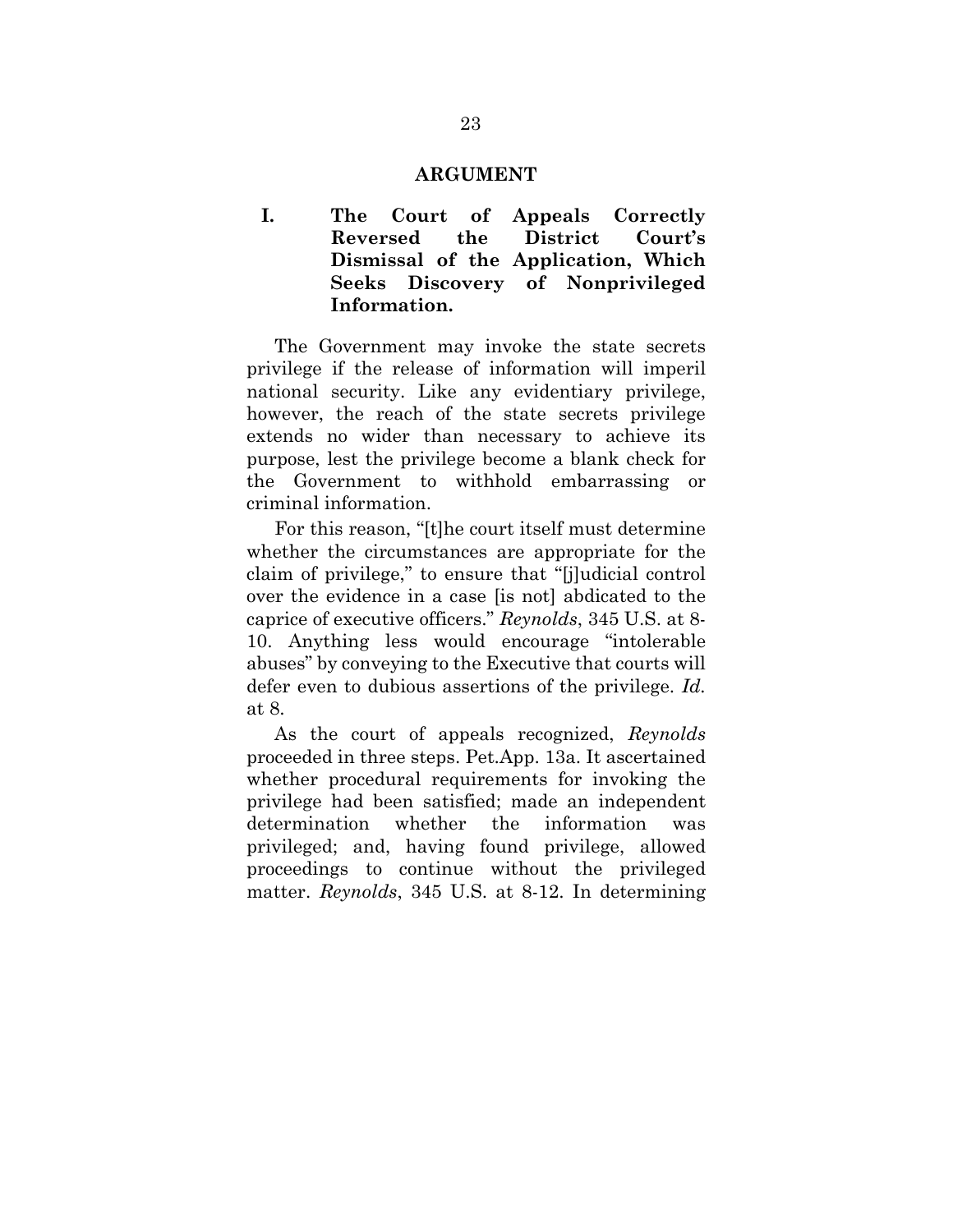"how far the court should probe in satisfying itself that the occasion for invoking the privilege is appropriate," *Reynolds* stressed that "[w]here there is a strong showing of necessity, the claim of privilege should not be lightly accepted." *Id.* at 11-12.

<span id="page-31-3"></span><span id="page-31-0"></span>For nearly seventy years, lower courts have applied *Reynolds* faithfully to strike "an appropriate balance … between protecting national security matters and preserving an open court system." *Abilt v. CIA*, 848 F.3d 305, 311 (4th Cir. 2017) (quoting *Al– Haramain Islamic Found., Inc. v. Bush*, 507 F.3d 1190, 1203 (9th Cir. 2007)). They accomplish this by "critically [] examin[ing]" the Government's privilege assertions, to "ensure that the state secrets privilege is asserted no more frequently and sweepingly than necessary." *Ellsberg v. Mitchell*, 709 F.2d 51, 58 (D.C. Cir. 1983). Accordingly, and consistent with *Reynolds*, "the privilege may not be used to shield any material not strictly necessary to prevent injury to national security." *Id.* at 57.<sup>39</sup> "Any other rule would permit the Government to [assert privilege over] documents just to avoid their production even though there is need for their production and no true need for secrecy." *ACLU v. Brown*, 619 F.2d 1170, 1173 (7th Cir. 1980).<sup>40</sup> Therefore, in cases (like this one) where only

<span id="page-31-5"></span><span id="page-31-4"></span><span id="page-31-2"></span><span id="page-31-1"></span><sup>39</sup> *Accord Abilt*, 848 F.3d at 312; *Mohamed*, 614 F.3d at 1082; *Crater Corp. v. Lucent Techs., Inc.*, 423 F.3d 1260, 1265 (Fed. Cir. 2005); *In re Grand Jury Subpoena*, 218 F. Supp. 2d 544, 552 (S.D.N.Y. 2002).

<sup>40</sup> Earlier case law is similar. *Reynolds* itself cited decisions in which litigation continued notwithstanding the assertion of state secrets privileges. 345 U.S. at 7, n.11 (citing*, inter alia, Firth Sterling Steel Co. v. Bethlehem Steel Co.*, 199 F. 353 (E.D.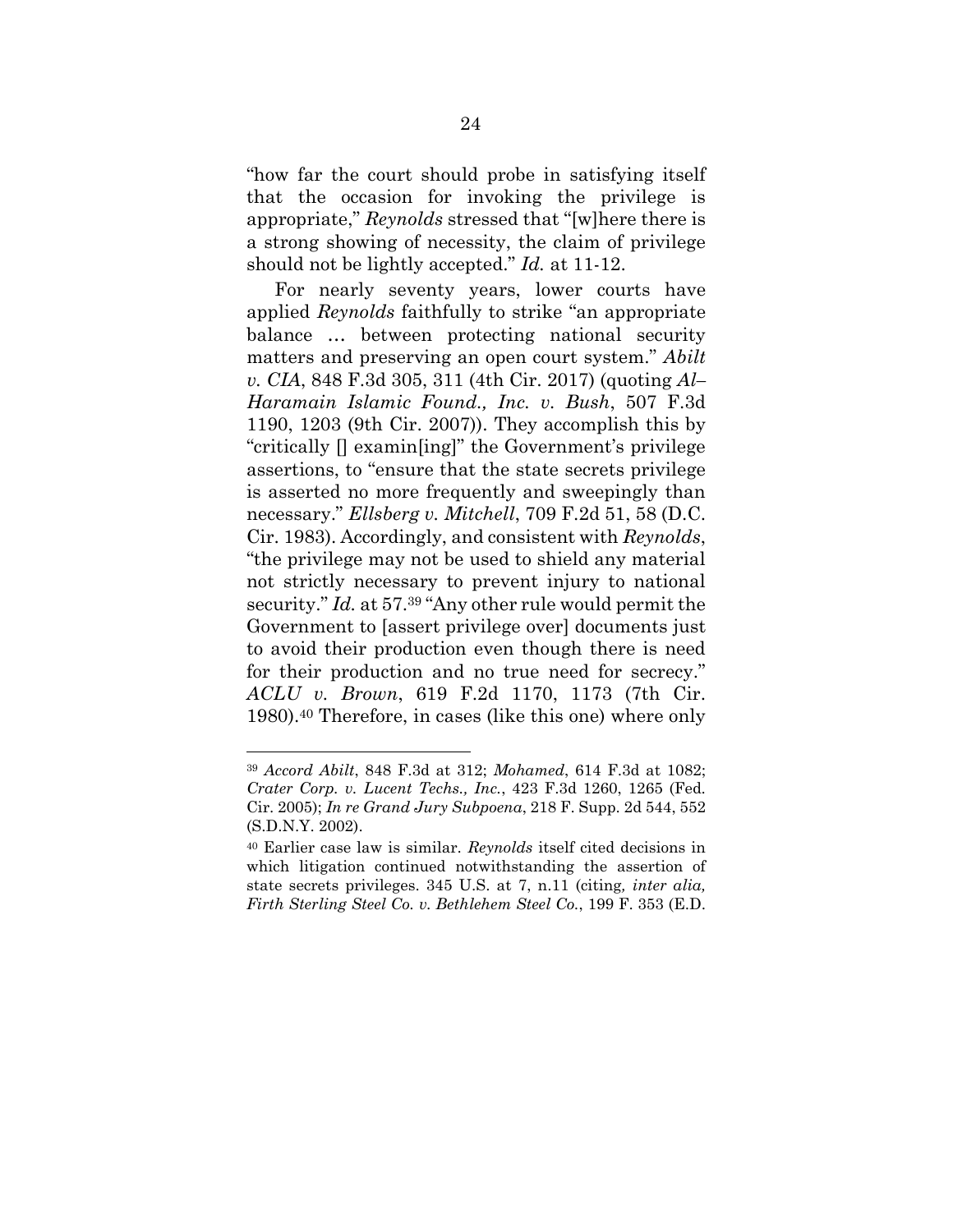<span id="page-32-0"></span>some of the information at issue is privileged, courts have required that "whenever possible, sensitive information must be disentangled from nonsensitive information to allow for the release of the latter." *Mohamed*, 614 F.3d at 1082 (quoting *Ellsberg*, 709 F.2d at 57). Some lower courts, including the Ninth Circuit, recognize a narrow exception to this rule in cases (unlike this one) where nonprivileged evidence is "inseparable" from privileged matter. *Mohamed,* 614 F.3d at 1083-84.<sup>41</sup>

The court of appeals correctly applied these principles. Pet.App. 11a-27a. It specifically "acknowedg[ed] the need to defer to the Executive on matters of foreign policy and national security" (*id.* 14a), and "agree[d] with the district court that much, although not all, of the information requested by Petitioners is covered by the state secrets privilege," including information regarding the "identities and roles of foreign individuals involved with the detention facility, operational details about the facility, and any contracts made with Polish government officials or private persons residing in

Pa. 1912) (in patent dispute, ordering military secrets expunged from record but case continued); *Bank Line Ltd. v. United States*, 68 F. Supp. 587 (S.D.N.Y. 1946) (declining to vacate court's prior order that military crash report be produced, where "no reasons of national security [were] involved"), *aff'd* 163 F.2d 133 (2d Cir. 1947); *Cresmer v. United States*, 9 F.R.D. 203 (E.D.N.Y. 1949) (rejecting privilege claim after in camera review showed naval crash report contained no state secrets)).

<sup>41</sup> As discussed in the next section, prior testimony by Mitchell and Jessen demonstrates that privileged and nonprivileged matter can be readily segregated here.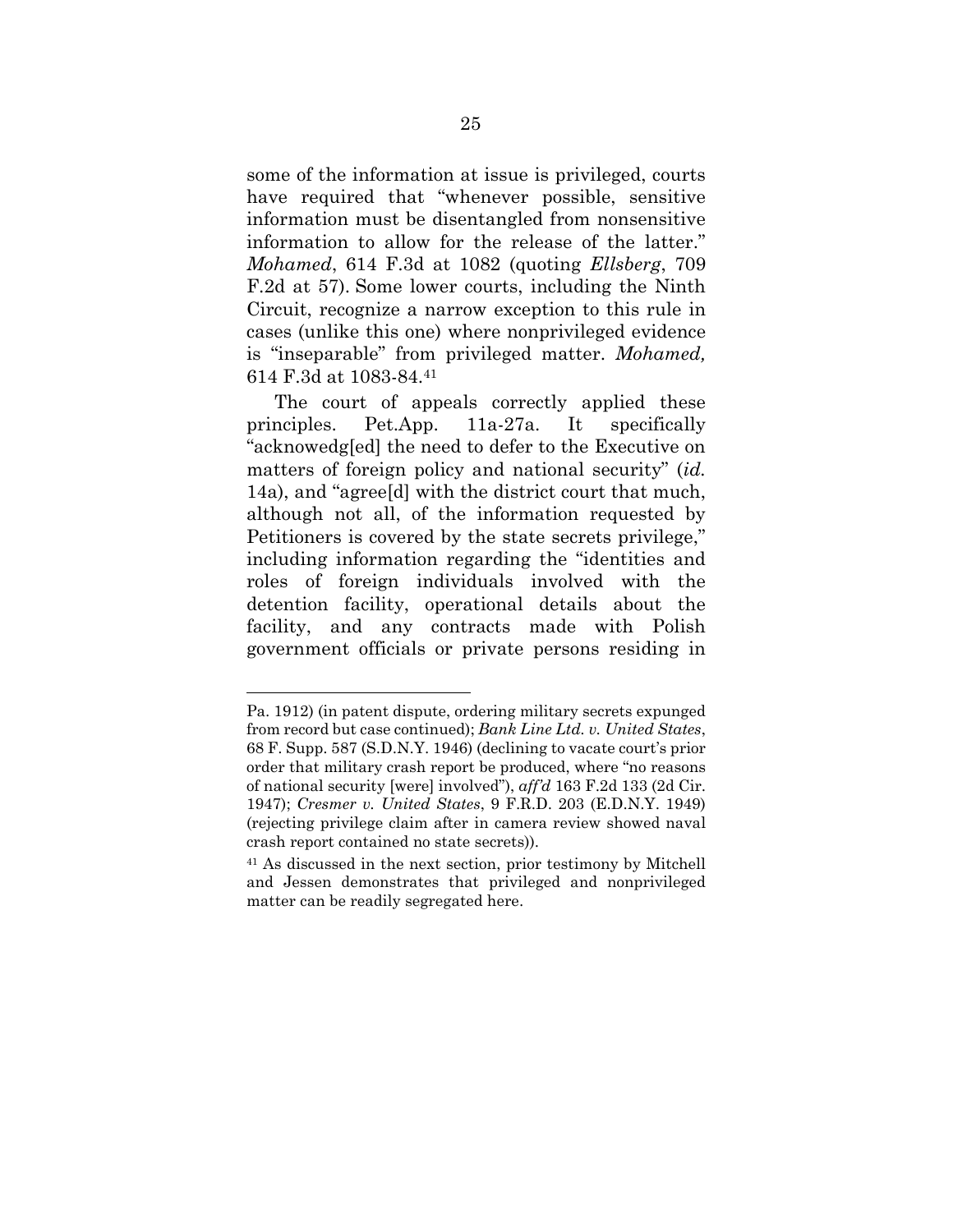Poland." *Id.* 20a. The court deferred to the CIA Director's assessment of whether disclosure of these matters would be harmful. *Id.*

But the court properly declined to defer to three of the Government's arguments: that discovery could not proceed as to nonprivileged information; that the historical and widely-known fact of a Polish black site is a state secret; and that confirmation of this historical fact by Mitchell and Jessen would amount to "official confirmation" by the Government. *Id.* 17a-27a. These arguments do not derive from any specialized executive-branch knowledge regarding national security. They are legal arguments, and deferring to them would have ceded to the Executive the court's "duty … 'to say what the law is' with respect to the claim of privilege." *United States v. Nixon*, 418 U.S. 683, 705 (1974) (quoting *Marbury v. Madison*, 1 Cranch 137, 177 (1803)).

<span id="page-33-2"></span><span id="page-33-1"></span><span id="page-33-0"></span>**A. As They Have Done Twice Before, Mitchell and Jessen Can Testify to What They Saw, Did, and Heard at Black Sites, Without Mentioning Their Locations.**

The Government dedicates most of its brief to arguing that the historical fact of a Polish black site is a state secret. Br. at 21-42. But Respondents have argued from the outset that they do not require confirmation of what Polish prosecutorial authorities already know. C.A.E.R. 157 (Opp'n to Mot. to Quash). Respondents seek other, nonprivileged information: *e.g.*, whether Mitchell and Jessen were at the same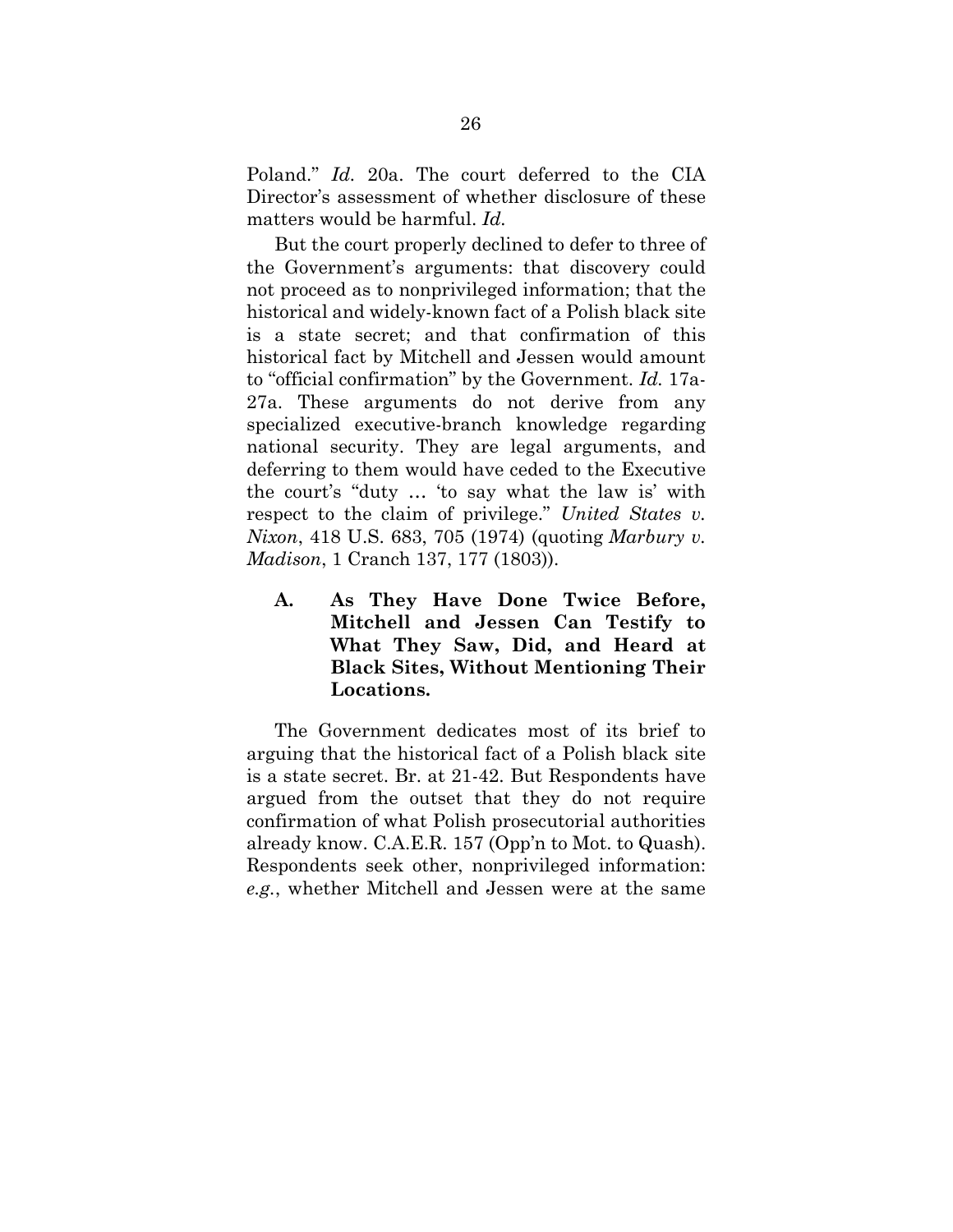black site as Abu Zubaydah at any point between December 5, 2002 and September 22, 2003 (when Abu Zubaydah was detained in Poland); whether they interacted with Abu Zubaydah during that period; what interrogation techniques were applied to Abu Zubaydah then; and Abu Zubaydah's conditions of confinement, feeding regime, and medical treatment during that time.

The Government does not claim any of these topics are privileged. Br. at 3 ("[T]he United States has declassified a significant amount of information regarding the former CIA program, including the details of Abu Zubaydah's treatment while in CIA custody, which included the use of enhanced interrogation techniques."); C.A.E.R. 234-35 (Pompeo Decl. from *Salim*) ("[T]he enhanced interrogation techniques employed with respect to specific detainees in the program, and their conditions of confinement, are no longer classified."). Thus, contrary to the Government's repeated implication, the information Respondents seek is not all "classified." Br. at 18, 19, 26.

The Government has twice permitted Mitchell and Jessen to testify about these categories of unclassified information—a material fact the Government altogether omits from its brief. This prior testimony included some of what they observed at the site at issue here and what they did to Abu Zubaydah elsewhere. *See* Stmt. § B. <sup>42</sup> The parties in these prior

<sup>42</sup> In this prior testimony, Mitchell and Jessen were not questioned regarding what happened to Abu Zubaydah at the Polish black site (a.k.a. "Detention Site Blue"). Thus, the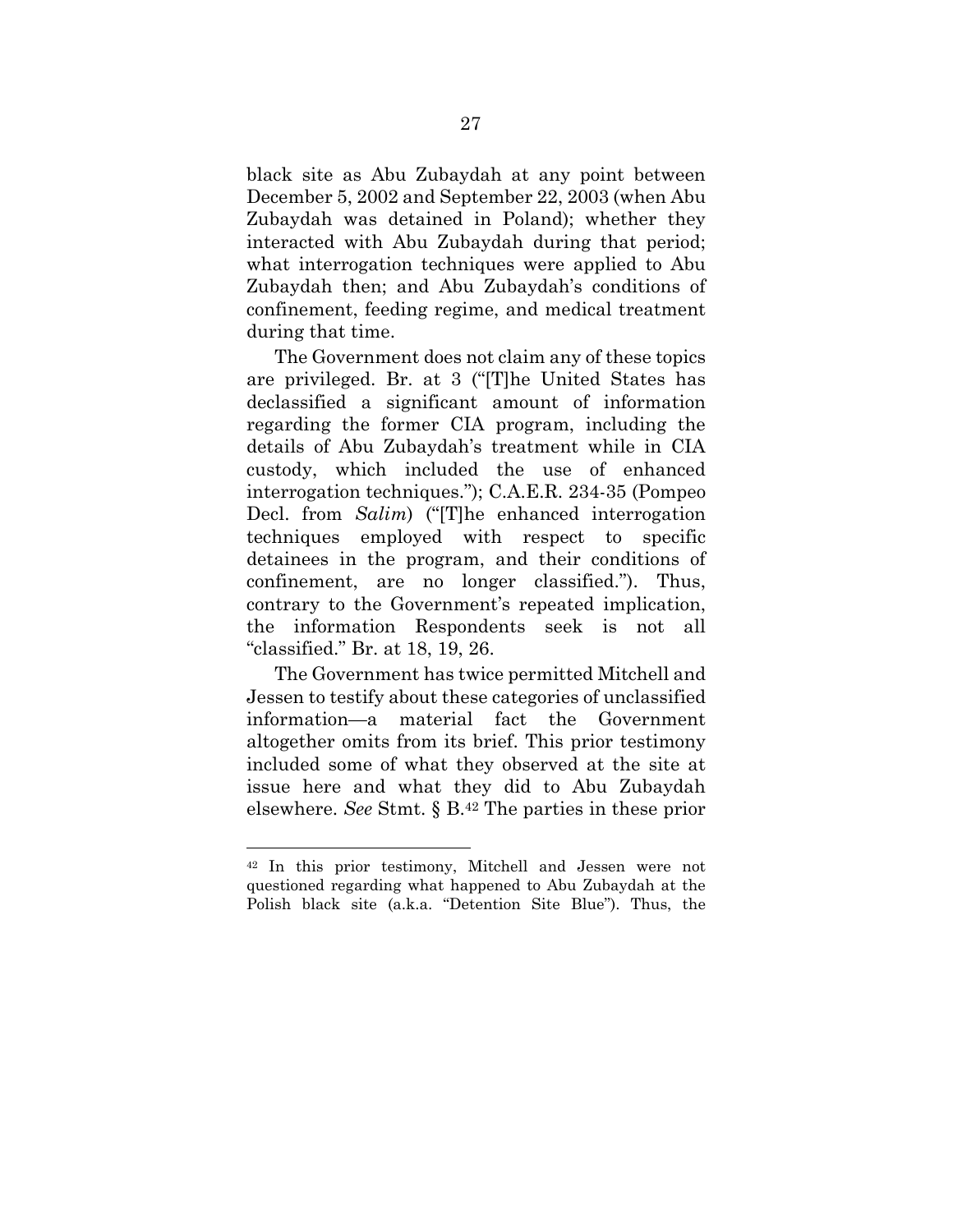cases—following the lead of the SSCI Report—used code names to disguise the locations of black sites. *Id.* As they have before, Mitchell and Jessen can testify here without saying where they were at the time.

For instance, in *Salim*, Mitchell was permitted to testify about: interrogation methods used on Abu Zubaydah, including sleep deprivation and "dietary manipulation"; nurses sneaking food to Abu Zubaydah; how Abu Zubaydah was "rendered to Detention Site Green" in March 2002; how he whimpered, wept, and vomited during his torture; and how the CIA ordered Mitchell to continue waterboarding Abu Zubaydah even after Mitchell wanted to stop. C.A.E.R. 114-49. There could be no harm to national security from Respondents seeking comparable details of Abu Zubaydah's treatment at "Detention Site Blue" without identifying any geographic location.

Similarly, Jessen testified in *Salim* about the timing of his visit to "Detention Site Cobalt" and his observations of the conditions there, including as relevant to the death of Gul Rahman. *See generally id.* 106-12. There is no reason Jessen cannot provide similar testimony here.

More recently, Mitchell and Jessen provided lengthy testimony at hearings in Guantánamo, including limited testimony about what occurred at "Detention Site Blue." Stmt. § B, *supra*.

An analogy demonstrates the utility of such discovery to Polish prosecutors. "Detention Site

testimony Respondents seek here would provide new information.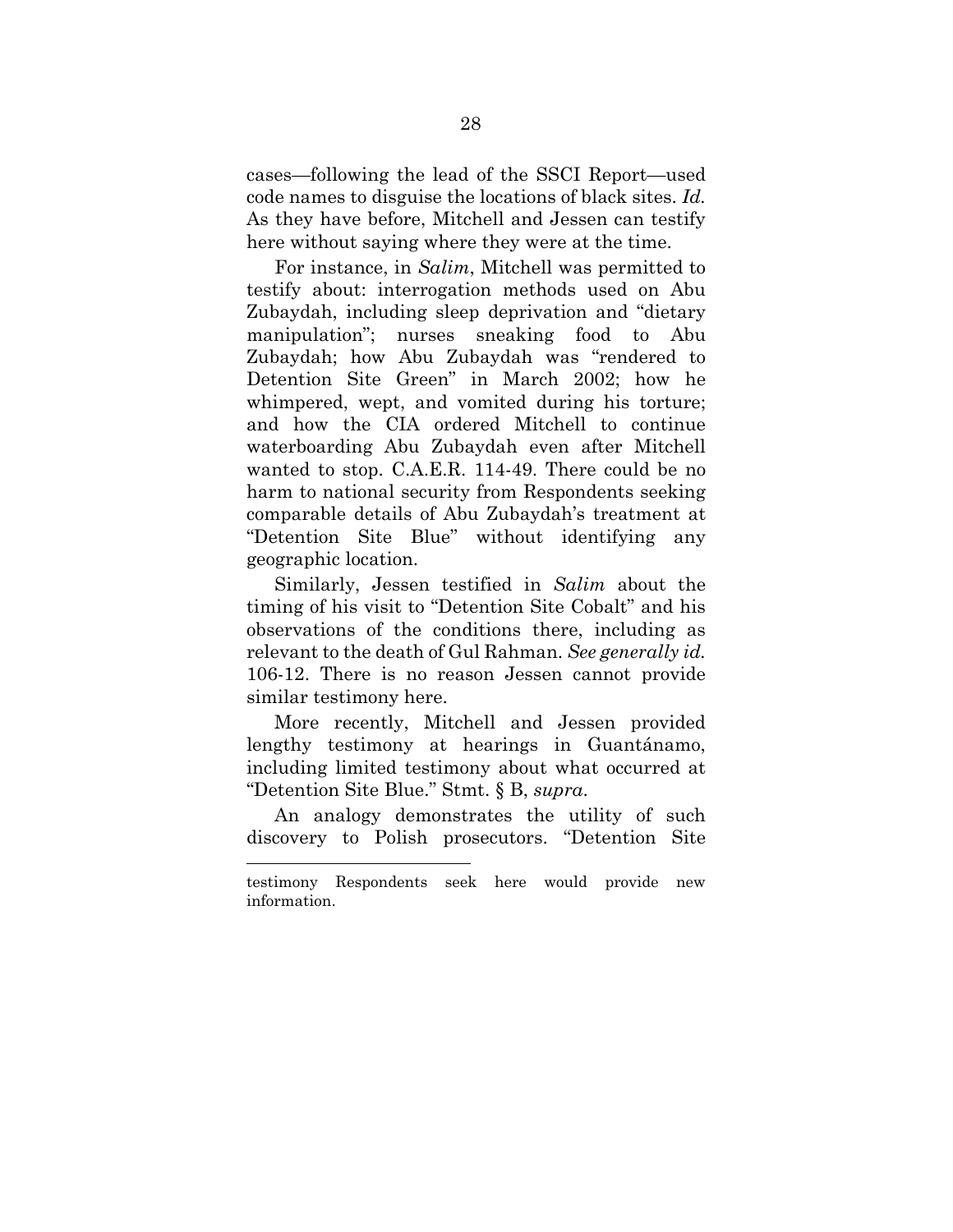Cobalt" is publicly known to have been in Afghanistan, although the CIA has never officially confirmed this fact. C.A.E.R. 151-54. If an Afghan prosecutor were investigating Gul Rahman's death in CIA custody, Jessen's testimony about conditions at Cobalt would be valuable evidence, if the prosecutor knew independently that Cobalt was in Afghanistan. Similarly, because Polish prosecutors already know Abu Zubaydah was in Poland from December 2002 to September 2003, any testimony about what happened to him during that period would be probative, even if the witnesses do not independently confirm the locations of the events they testify about. This is precisely the kind of testimony that Mitchell and Jessen have been permitted to provide on two prior occasions. What was not privileged before cannot be privileged now.

The Government says nothing to this argument, falling back on the contention that Respondents seek exclusively privileged information. They do not. Therefore, under *Reynolds*, the district court should have attempted to segregate privileged from nonprivileged matter before dismissing the Application entirely. Its failure to do so was error, as the court of appeals correctly held.

## <span id="page-36-0"></span>**B. The Historical Fact of a Polish Black Site Is Not a State Secret.**

<span id="page-36-1"></span>The court of appeals properly held that "to be a 'state secret,' a fact must first be a 'secret.'" Pet.App. 18a; *see also* Charles Alan Wright & Arthur R. Miller, 26 Fed. Prac. & Proc. Evid. § 5665 (1st ed.) ("[T]he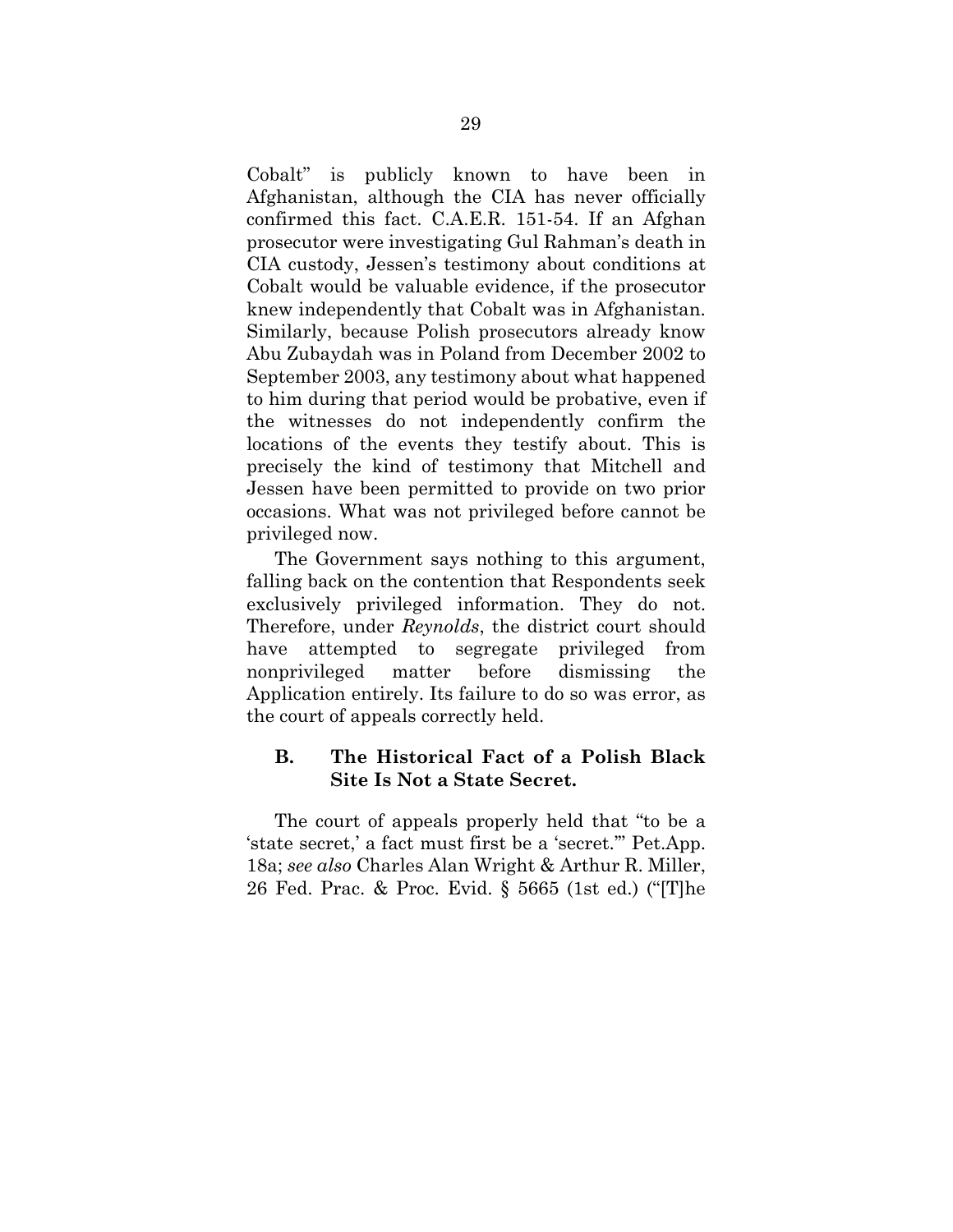secrecy required for the privilege can be destroyed without regard to who made or authorized the disclosure.").<sup>43</sup> And here, the fact that the CIA operated a black site in Poland is no secret. Thus, even if Mitchell and Jessen were to utter the words, "and it happened in Poland," that would not disclose a state secret. It would merely repeat what has already been definitely established.

The ECHR Judgment sets out copious evidence of the Polish black site, including declassified CIA reports, flight records, Polish governmental records, eyewitness testimony, and "coherent, clear and categorical expert evidence explaining in detail the chronology of the events occurring in [Abu Zubaydah's] case." C.A.E.R. 556, ¶415. The recitation of this evidence spans over a hundred pages. *Id.* 406-

<span id="page-37-4"></span><span id="page-37-3"></span><span id="page-37-2"></span><span id="page-37-1"></span><span id="page-37-0"></span><sup>43</sup> *Accord Al-Haramain Islamic Foundation, Inc. v. Bush*, 507 F.3d 1190, 1197-98 (9th Cir. 2007) (existence of Terrorist Surveillance Program was no longer state secret following official statements by President, Attorney General, and other officials), *superseded on other grounds*, 705 F.3d 845 (9th Cir. 2012): *Spock v. United States*, 464 F. Supp. 510, 518-20 (S.D.N.Y. 1978) (sustaining privilege, but refusing to dismiss case, where purportedly secret information had been reported in the press and other facts at issue were concededly not secret); *Hepting v. AT&T Corp.*, 439 F. Supp. 2d 974, 994 (N.D. Cal. 2006) ("[T]he very subject matter of this action is hardly a secret. … [P]ublic disclosures by the government and AT&T indicate that AT&T is assisting the government to implement some kind of surveillance program."); *cf*. *Kewanee Oil Co. v. Bicron Corp*., 416 U.S. 470, 475 (1974) ("The subject of a trade secret must be secret, and must not be of public knowledge."); *Olaplex, Inc. v. L'Oreal USA, Inc.*, 2021 WL 1811722, at \*5 (Fed. Cir. May 6, 2021) ("Whether a trade secret exists is generally a question of fact.").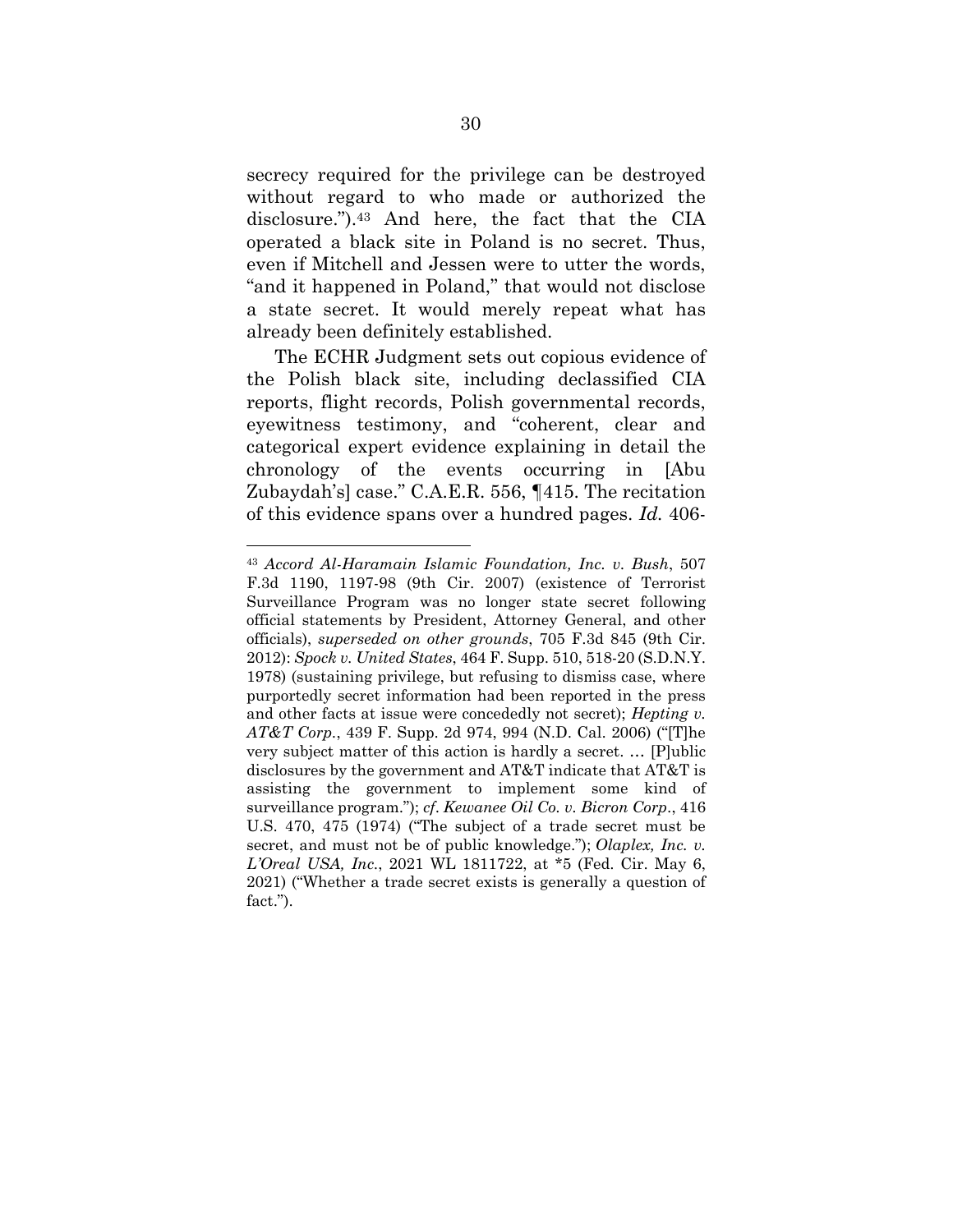529. And although the Government now criticizes the ECHR's findings, it was the Government that placed the ECHR Judgment into the record below (*id.* 380) inviting, if not compelling, the lower courts to take notice of its content.

The lower courts were thus presented with substantial evidence, including the ECHR's detailed findings reciting all of the voluminous evidence before it. *See, e.g.*, Pet.App. 53a (district court cites passages of ECHR Judgment). They learned, for example, that a plane that was "conclusively identified as the rendition aircraft used for transportation of [CIA detainees] at the material time" landed in Szymany, Poland on December 5, 2002, with eight passengers and four crew, and departed less than an hour later with no passengers and four crew—a fact officially confirmed by the Polish Border Guard. C.A.E.R. 553- 56, ¶¶406-414.<sup>44</sup> Its flight path was traced back to Bangkok, the site of Abu Zubaydah's initial detention and torture. *Id.* at 552-54, ¶¶403-04, 408. This landing was followed by "five further landings of the N379P (the 'Guantánamo express'), the most notorious CIA rendition plane," and culminated with the landing of another CIA rendition plane on

<sup>44</sup> The court noted "abundant evidence identifying [the aircraft at issue] as rendition planes used by the CIA for the transportation of detainees," including "flight plan messages by Eurocontrol and information provided by the Polish Border Guard and the Polish Air Navigation Services Agency [], which was released and subsequently analyzed in depth in the course of the international inquiries concerning the CIA secret detentions and renditions." ¶407 (citing evidence at ¶¶95-96, 252, 265, 281-86, 310 & 312).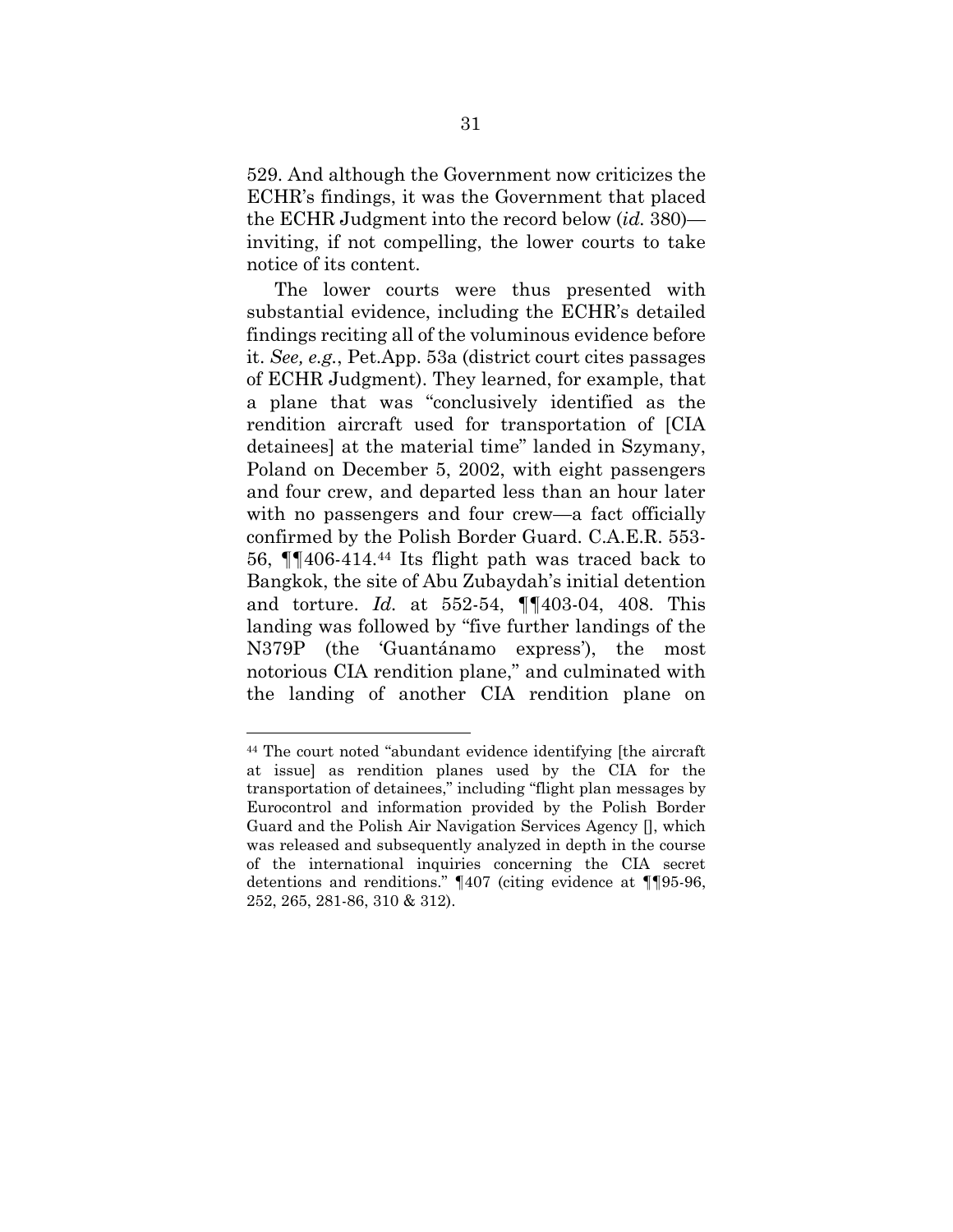September 22, 2003—"the date indicated by [Abu Zubaydah] for his transfer from Poland, confirmed by the experts as the date of his transfer out of Poland and identified by them as the date on which the black site [] in Poland had been closed." *Id.* at 556, ¶414. "[N]o other CIA-associated aircraft" was recorded in Szymany after that date. *Id.*

The ECHR also heard testimony from Swiss Senator Dick Marty, who prepared several investigative reports commissioned by the Council of Europe about the black sites (the "Marty Reports"). The 2007 Marty Report reported "clear and detailed confirmation from our own sources, in both the American intelligence services and the countries concerned, that [Poland and Romania] did host secret detention centres under a special CIA programme." *Id.* at 476-77, ¶246. The report described eyewitness accounts of how, when rendition aircraft arrived in Szymany, "[a] 'landing team' comprising American officials waited at the edge of the runway, in two or three vans with their engines often running." *Id*. at 482-83, ¶254. The aircraft would taxi to the far end of the runway, out of sight of the control tower, where the vans would meet it. *Id.* After a brief pause, the vans would quickly leave the airport through the front security gate, without stopping, while the guards "turned [their] eyes away." *Id*.; *see also id.* at 505-09, ¶¶287-296 (citing Szymany airport manager's eyewitness testimony corroborating these details).

Thus, the ECHR's findings were not "based on … adverse inferences," as the Government contends, nor do they comprise "public speculation" that leaves open an "element of doubt." Br. at 30, 35, 36. They are the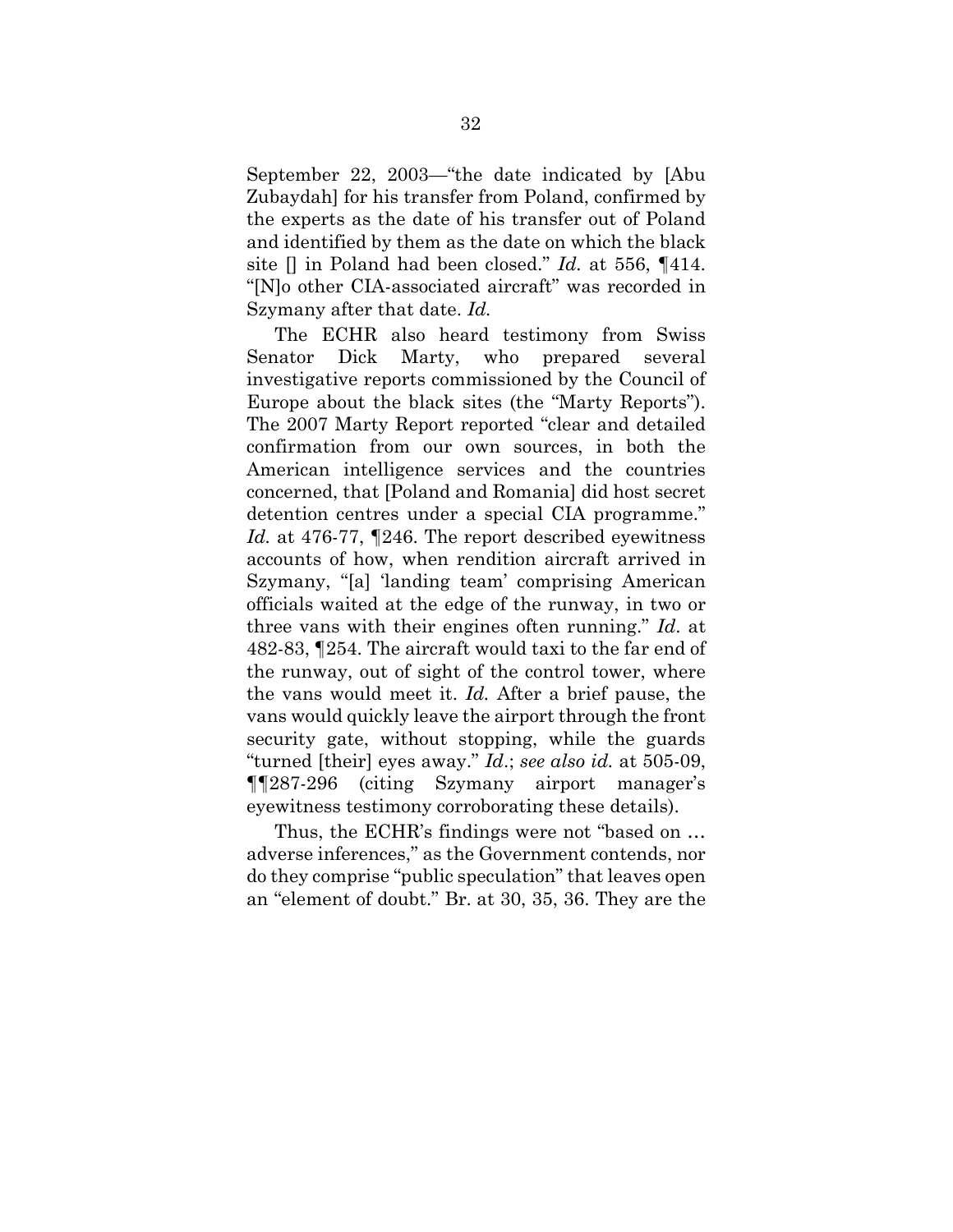refined product of a core judicial function. And the Government's criticism of the ECHR's standard of proof, *id*. at 35-36, is a distraction.<sup>45</sup> By any standard of proof, the overwhelming evidence establishes that a CIA black site existed in Poland.

The site's existence was separately confirmed by Aleksander Kwaśniewski, Poland's President from 1995 to 2005. In 2012, he reversed prior denials and acknowledged that he personally authorized the black site: "Of course, everything took place with my knowledge. The President and the Prime Minister agreed to the intelligence co-operation with the Americans, because this was what was required by national interest." C.A.E.R. 472, ¶234. In 2014, Kwaśniewski again confirmed the site's existence, adding that "Poland took steps to end the activity at this site and the activity was stopped at some point."<sup>46</sup>

The Polish Government further confirmed the site's existence when it represented to the ECHR that its investigation "involved many and various offences, some of them so serious that they were not subject to the statute of limitation," and stated that "as of September 2012 the prosecution had already taken evidence from 62 persons. The case file comprised 43 volumes of documentary evidence." C.A.E.R. 572, ¶¶461-62.

<sup>45</sup> The ECHR explained what it meant when it made its findings "beyond a reasonable doubt," and did not imply that its standard was less demanding than other courts'. C.A.E.R. 549, ¶394.

<sup>46</sup> *Poland's secret CIA prisons: Kwasniewski admits he knew*, BBC NEWS (Dec. 10, 2014), https://tinyurl.com/3yhus2v2.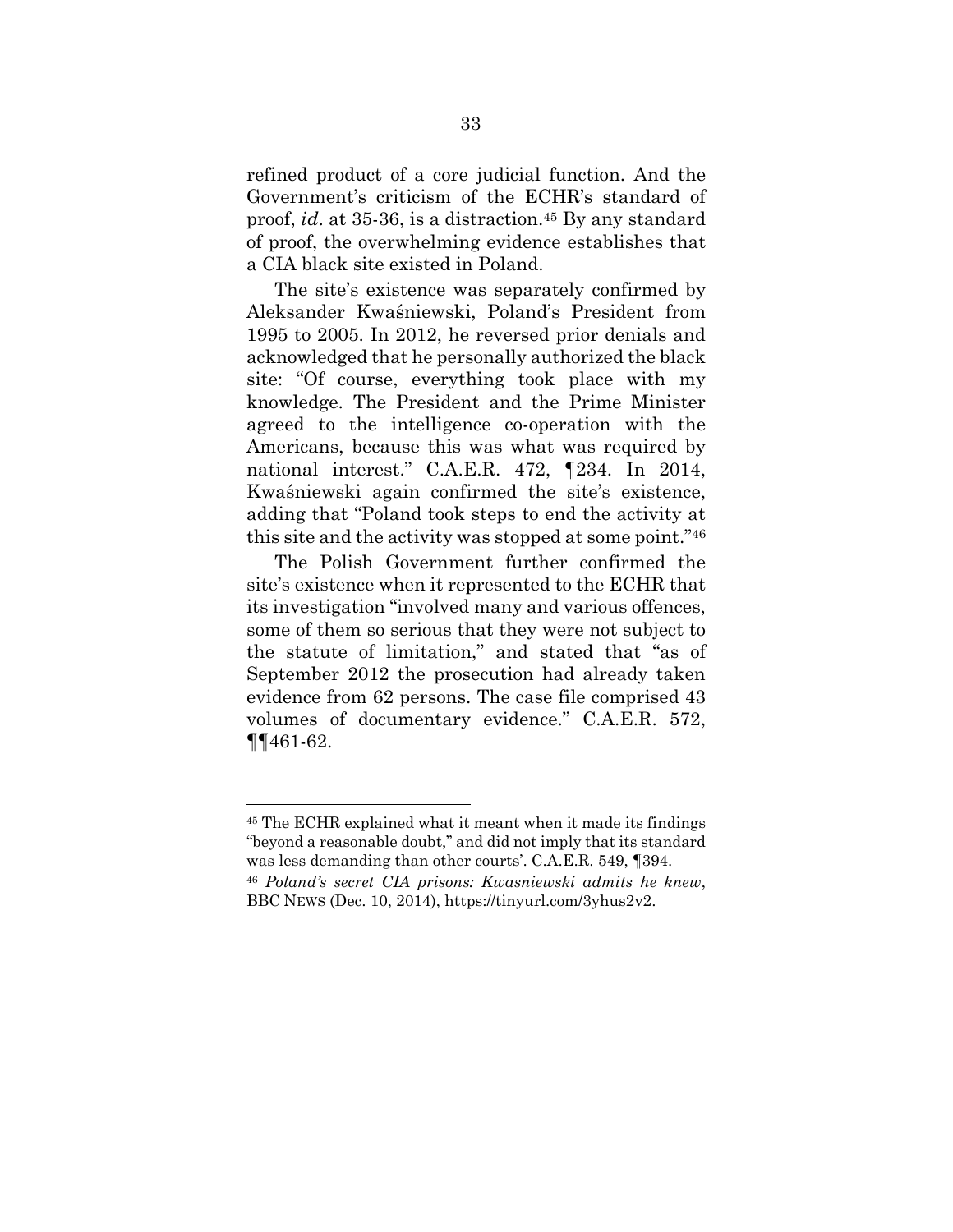Given this ample foundation, both the district court and the court of appeals found as a matter of fact that a black site existed in Poland, and that its existence was widely known.<sup>47</sup> The district court found the Polish site was "the subject of governmental investigations in Poland and Europe going back to 2005 and 2007," "acknowledged" by the former President of Poland, and "fairly widely reported in media." Pet.App. 52a-53a. The court of appeals agreed, "in light of the record," that "certain basic facts" had been well-established and widely reported, including "that the CIA detained Abu Zubaydah in Poland." Pet.App. 18a-19a; *see also id*. 20a-21a ("[W]e also agree with the district court that a subset of information is not … a state secret," including "that the CIA operated a detention facility in Poland in the early 2000s.").

<span id="page-41-1"></span>Absent clear error, these factual findings cannot be disturbed, *Bourjaily*, 483 U.S. at 181, especially when they represent the concurrent findings of two lower courts. *Exxon Co., U.S.A. v. Sofec, Inc.*, 517 U.S. 830, 841 (1996) (the Court "cannot undertake to review concurrent findings of fact by two courts below in the absence of a very obvious and exceptional showing of error") (citation omitted); *Glossip v. Gross*, 576 U.S. 863, 882 (2015) ("[T]his Court will not lightly overturn the concurrent findings of the two lower

<span id="page-41-3"></span><span id="page-41-2"></span><span id="page-41-0"></span><sup>47</sup> Under Federal Rule of Evidence 104(a), "[t]he court must decide any preliminary question about whether … a privilege exists." That factual determination is reviewed for clear error. *Bourjaily v. United States*, 483 U.S. 171, 181 (1987).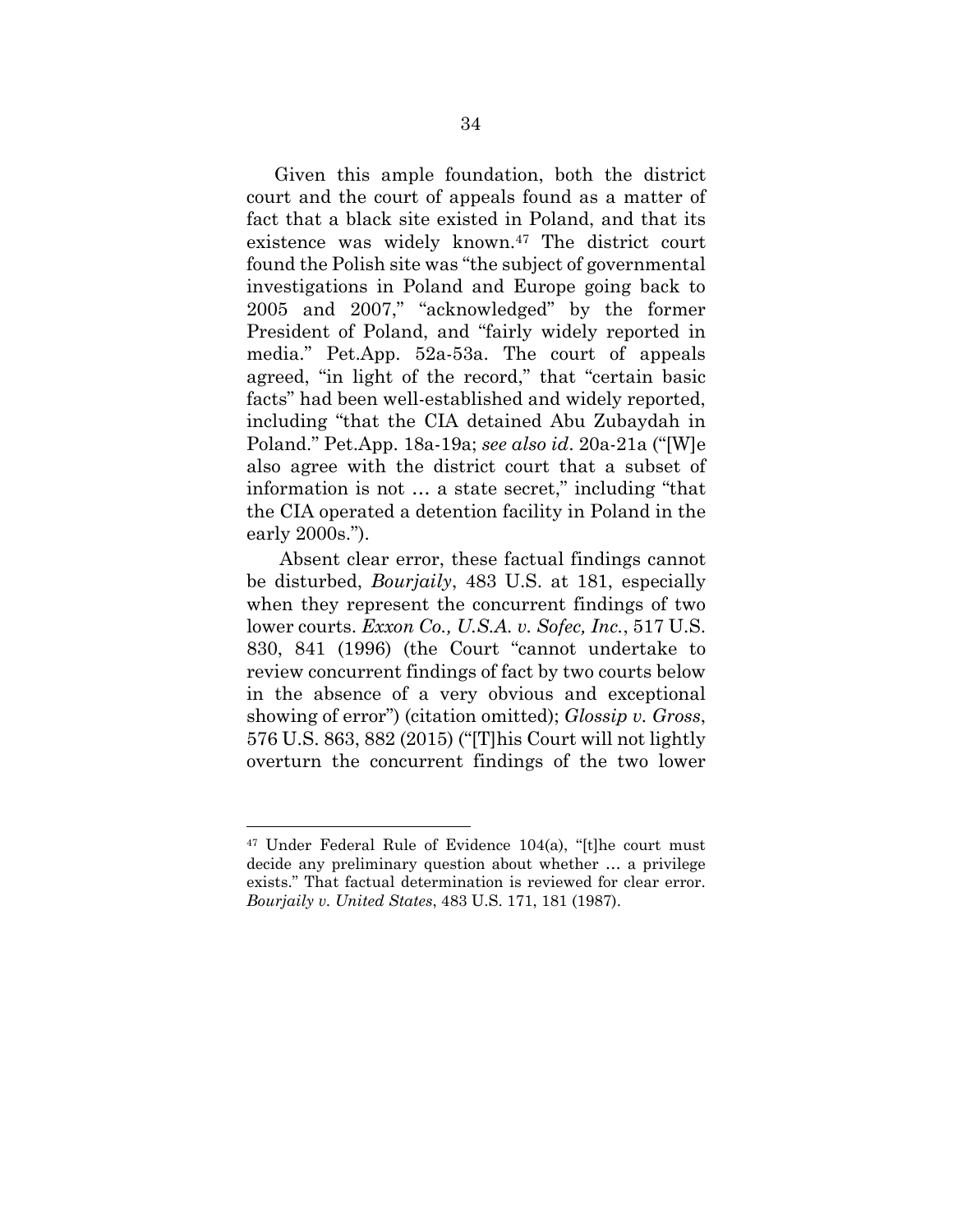courts.") (internal quotation marks and citation omitted).

The Government does not confront these findings. Instead, it argues they can be brushed aside because, in the "world of clandestine operations," spies leave false trails to mislead their adversaries. Br. at 32. The implication is that the many courts and investigators who found a site in Poland may have been duped; that the CIA seeded, years in advance, the evidence that courts and investigators later uncovered; that the former Polish president was complicit in this duplicity when he admitted the existence of a Polish black site; and that Polish prosecutors spent years compiling "43 volumes of documentary evidence" (C.A.E.R. 572) regarding a site that never existed. Setting aside that the Government did not present this argument to either court below, it offers no plausible reason for creating such a fiction.

<span id="page-42-1"></span><span id="page-42-0"></span>To support its argument, the Government cites *Military Audit Project v. Casey*, 656 F.2d 724 (D.C. Cir. 1981) (Br. at 32)—a *sui generis* FOIA case that provides no guidance here. "[M]uch of the discussion in [*Casey*] concerned … the possibility that the CIA might have invented a 'fallback cover story' for the [Glomar Explorer] project."<sup>48</sup> *Johnson v. CIA*, 2018 WL 833940, at \*4 (S.D.N.Y. Jan. 30, 2018). But here, "there is no 'fallback cover story' that the CIA is trying to protect." *Id.* Domestic and international courts have found as a matter of fact that there was a black

<sup>48</sup> The Government later admitted that the implausible fiction of secrecy it asked the *Casey* court to subscribe to was just that. Br. at 34, n.5.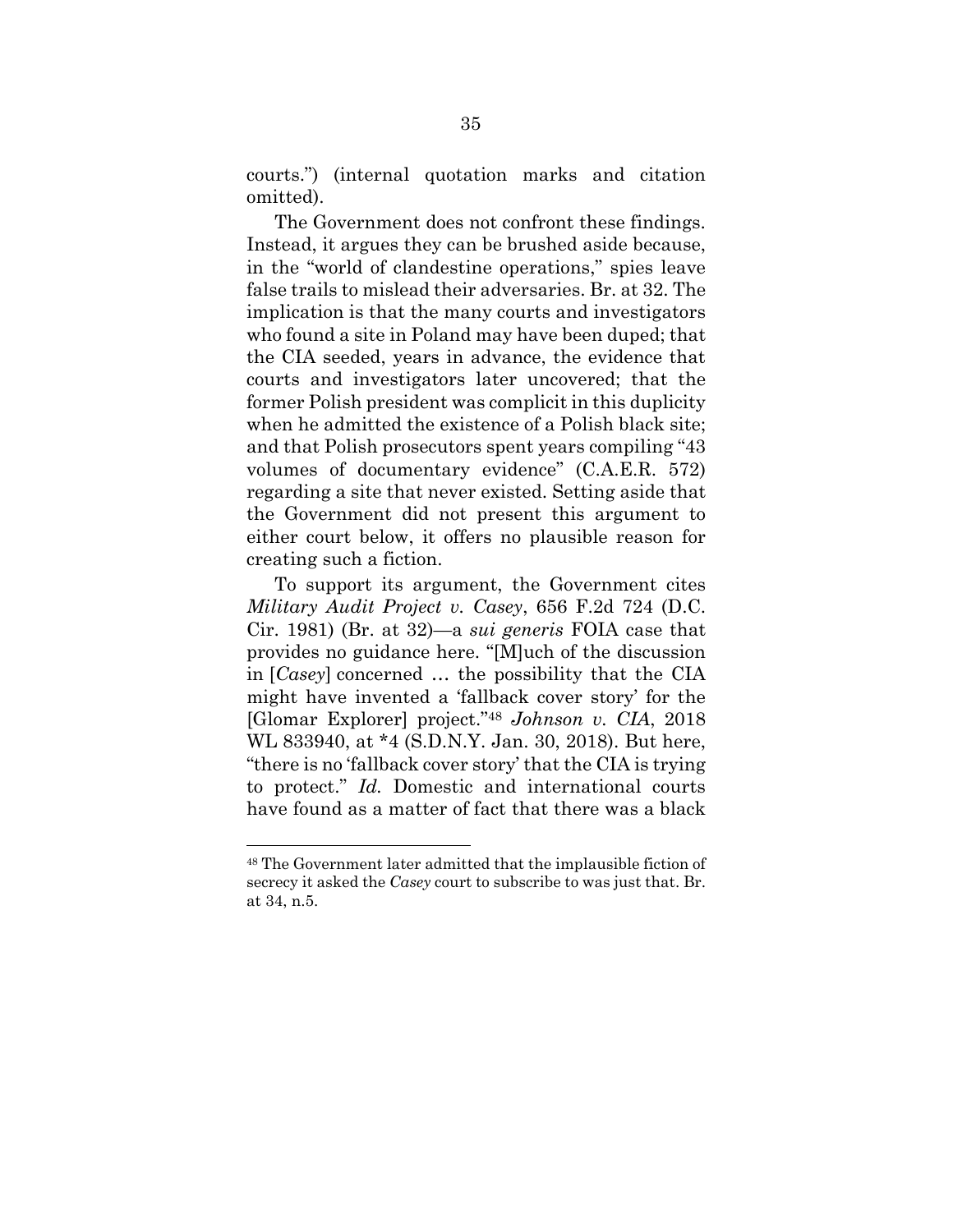site in Poland; the Polish government is under court order to investigate its nationals' conduct there; and the notion that all this is happening as part of a CIA exercise in misdirection is too fantastic to be credited.<sup>49</sup>

<span id="page-43-3"></span><span id="page-43-1"></span>By insisting that the Polish black site is a "secret," the Government asks this Court "to give [its] imprimatur to a fiction of deniability that no reasonable person would regard as plausible." *ACLU v. CIA*, 710 F.3d 422, 431 (D.C. Cir. 2013). But "[t]here comes a point where this Court should not be ignorant as judges of what [they] know as men" and women. *Watts v. Indiana,* 338 U.S. 49, 52 (1949) (opinion of Frankfurter, J.). To sustain the Government's privilege assertion would not protect "secret" information or benefit the public interest. At best, it would create perverse incentives for future misconduct; at worst, it would give the Executive unfettered power to impose its own version of history on the courts.

## <span id="page-43-0"></span>**C. Mitchell and Jessen Cannot "Officially Confirm or Deny" Anything.**

The Government argues there is "a critical difference between official and unofficial disclosures."

<span id="page-43-2"></span><sup>49</sup> Moreover, *Casey* is distinguishable because there the Government had already "compl[ied] with the [discovery] requests to the maximum extent consistent with national security by releasing, for example, over two thousand pages of documents." *Casey*, 656 F.2d at 745. *Casey* thus exemplifies the course the court of appeals directed the district court to follow on remand here.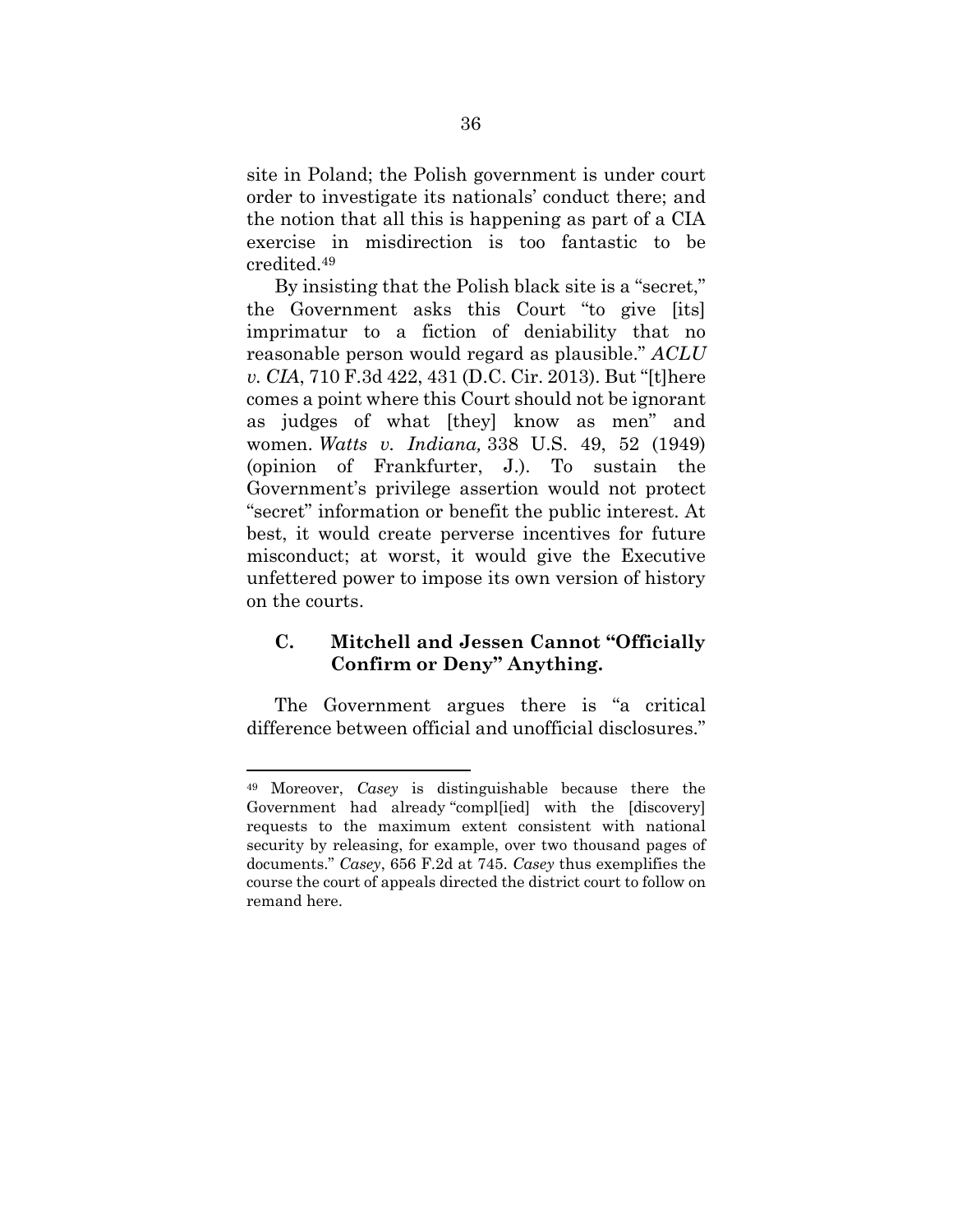Br. at 30 (quoting *Fitzgibbon* v. *CIA*, 911 F.2d 755, 765 (D.C. Cir. 1990)). Director Pompeo's declaration similarly contends that "the concept of official acknowledgement is important to the protection of the CIA's intelligence mission," and while "the CIA obviously cannot control" what others say or do, "the CIA cannot officially acknowledge allegations that would confirm or deny the existence of a classified intelligence relationship with a foreign government." Pet.App. 134a-35a.

<span id="page-44-1"></span><span id="page-44-0"></span>The court of appeals did not question this principle, but properly rejected its application, for two reasons. First, the CIA is not being asked to testify two private individuals are—and the Government has "fail[ed] to explain why discovery here could amount to … 'official confirmation.'" *Id.* 17a. The district court found that "neither Mitchell nor Jessen are agents of the government" (*id.* 18a) and the Government does not contest that finding on appeal. *See supra* at 19, n.38. "As private parties, Mitchell's and Jessen's disclosures are not equivalent to the United States confirming or denying anything." Pet*.*App. 18a. Their testimony would merely provide *unofficial*  confirmation of what is already public knowledge. *See Casey*, 656 F.2d at 743-44 (accepting Government's argument that admissions of former CIA Director with firsthand knowledge of Glomar Explorer Project were "'not an official governmental pronouncement' because [the former director] was not an agency official at the time [his] book was published"); *Hudson River Sloop Clearwater, Inc. v. Dep't of Navy*, 891 F.2d 414, 421 (2d Cir. 1989) (statements by retired admiral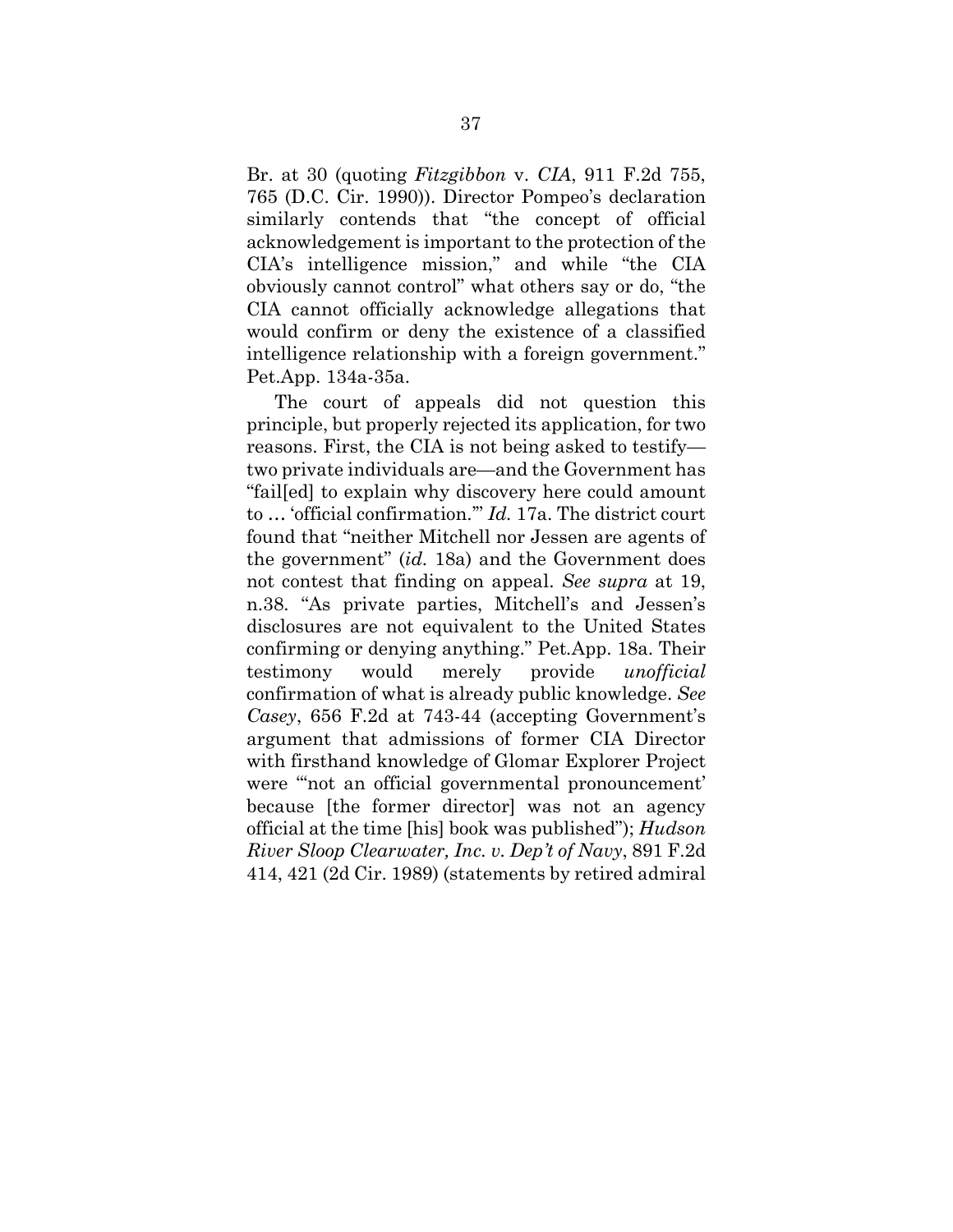"cannot effect an official disclosure of information since he is no longer an active naval officer").

The Government urges that it must be able to assure foreign counterparts that it will keep secrets not only through its agents, but through its contractors as well. This stands to reason when there are non-public facts to conceal. But here, the Government's expressed concern is not to protect undisclosed information, but to avoid *attribution to itself*. Mitchell and Jessen have no power to effect that.<sup>50</sup>

Second, the harm the Government warns of does not follow logically from the testimony sought. As the district court recognized, "given the notoriety" of public disclosures about the Polish black site, "there must logically come a point at which they have become so widely and credibly recognized as true that confirmation or denial cannot exacerbate the harm already done." Pet.App. 49a (quoting Opp'n to Mot. to Quash). This is precisely why the district court "d[id] not find convincing the claim that merely acknowledging, or denying, the fact the CIA was involved with a facility in Poland poses an

<sup>50</sup> The CIA evidently recognized this when it allowed Mitchell's book, *Enhanced Interrogation*, to be published after passing classification review, under a disclaimer that its statements of fact "are those of the author and do not reflect the official positions or views of the Central Intelligence Agency." *Supra* at 11.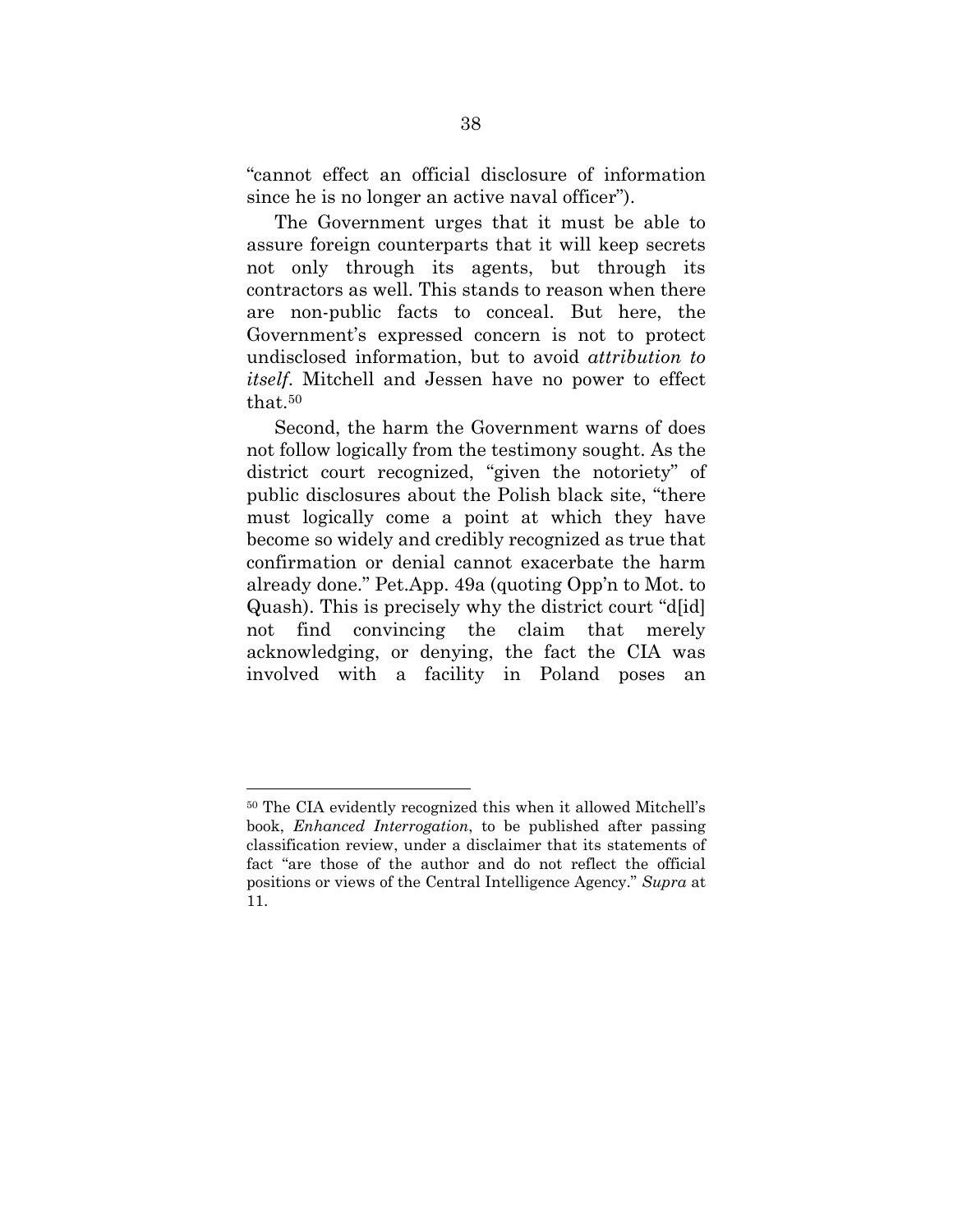exceptionally grave risk to national security." Pet.App. 52a.<sup>51</sup>

Deference to the Government's plausible explanations may be appropriate, but if judicial review is to have meaning, courts must be allowed to doubt explanations that make no sense.

## <span id="page-46-1"></span><span id="page-46-0"></span>**D. Under** *Reynolds***, Abu Zubaydah's Strong Showing of Necessity Required More Careful Judicial Review.**

Following the lead of *United States v. Burr*, the Court in *Reynolds* recognized that a privilege claim is weakest when the need for the information is greatest. *Reynolds*, 345 U.S. at 11 ("Where there is a strong showing of necessity, the claim of privilege should not be lightly accepted .…"); *United States v. Burr*, 25 F. Cas. 30, 37 (C.C.D. Va. 1807) (evidence would be suppressed unless "immediately and essentially applicable to the point" at issue)*.* <sup>52</sup> In *Reynolds*, necessity was "greatly minimized" because the plaintiffs could obtain the evidence they sought by other means. *Id.*

<span id="page-46-2"></span>This case presents the opposite situation. Abu Zubaydah seeks evidence of crimes committed against him. He has no other means by which to gather this

<sup>51</sup> The court of appeals did not address this conclusion of the district court, because it found official confirmation was not at issue. Pet.App. 17a, n.15.

<span id="page-46-4"></span><span id="page-46-3"></span><sup>52</sup> *See also, e.g.*, *Ellsberg*, 709 F.2d 51 at 58-59 (acknowledging the role of necessity in assessing privilege claim); *Doe v. CIA*, 576 F.3d 95, 104 (2d. Cir. 2009) (same); *Brown*, 619 F.2d at 1173 (same).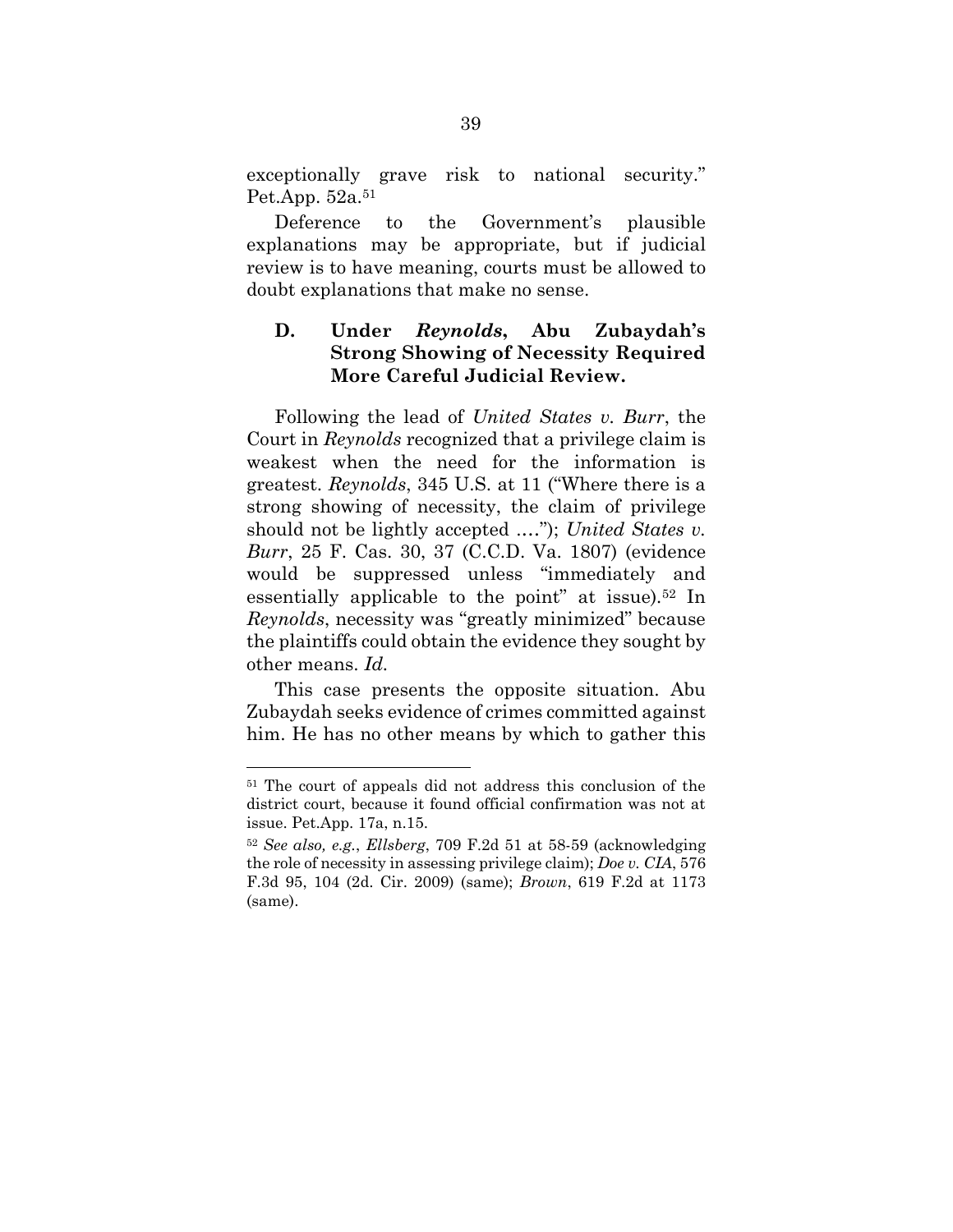evidence, nor does the Government contend otherwise. He cannot testify, as any survivor of a crime would, because the Government summarily decided nearly twenty years ago that he would remain *incommunicado* for the rest of his life to keep him from publicly disclosing his torture. SSCI Report at 35. His attorneys cannot communicate information on his behalf without CIA pre-clearance. *See* C.A.E.R. 669 (Margulies Decl.). Poland's repeated requests for his testimony have been rejected. *Id.* 632-33. Thus, he seeks an alternative avenue by presenting evidence from witnesses who undisputedly have first-hand knowledge of those crimes—whom the Government twice before *freely permitted* to testify regarding his treatment at black sites. A greater showing of necessity can scarcely be imagined.

## <span id="page-47-0"></span>**E. There Is No Heightened Risk from Transmitting Nonprivileged Information Abroad.**

As the court of appeals recognized, the fact that evidence is destined for Poland has no bearing on whether it is privileged:

> A state secret … is a state secret in any forum, domestic or foreign. The crux of the question is whether "there is a reasonable danger that compulsion of the evidence will expose … matters which, in the interest of national security, should not be divulged."

Pet.App. 21a n.17 (quoting *Reynolds*, 345 U.S. at 10). The Government is therefore mistaken in contending that its privilege assertions are entitled to "enhanced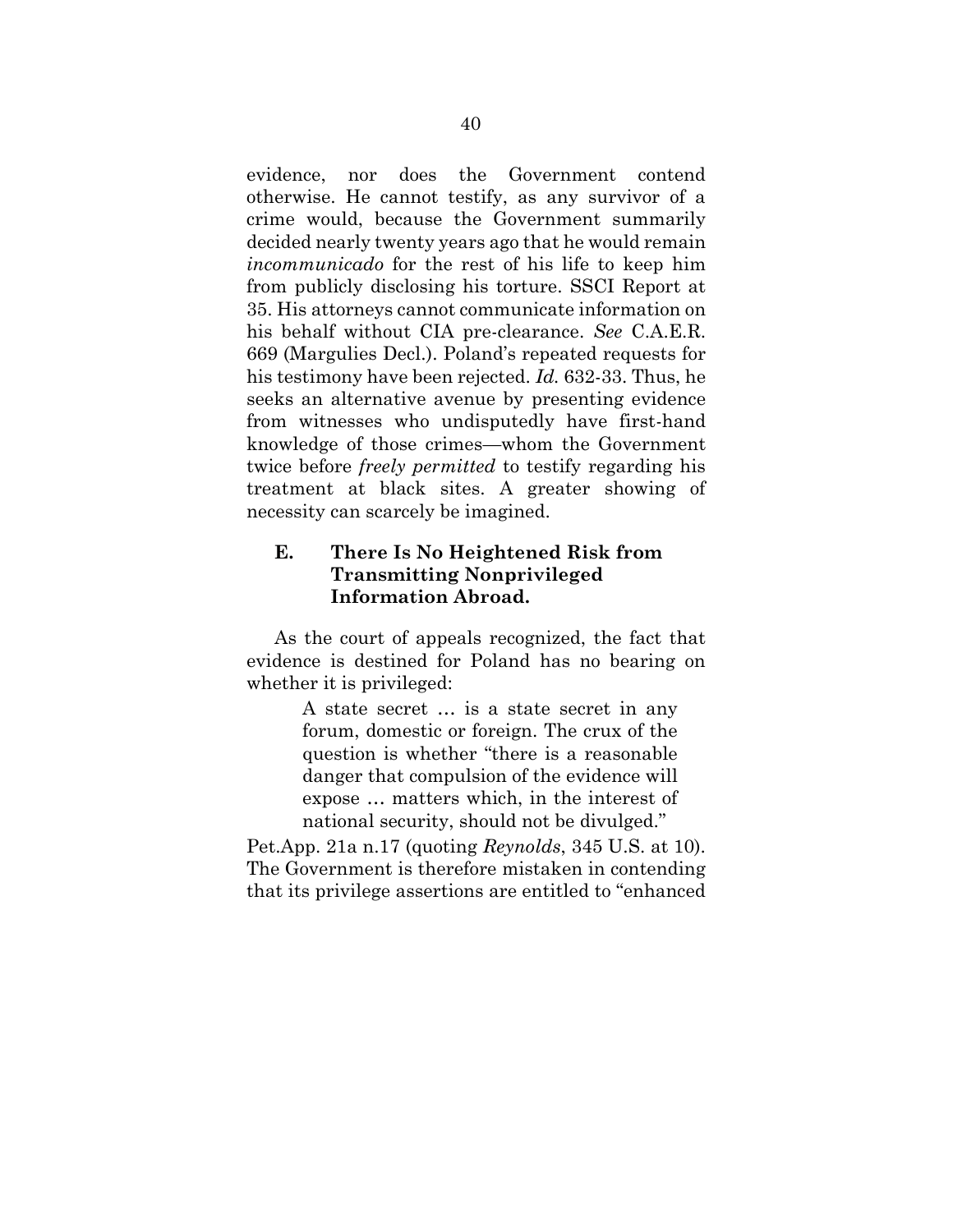deference" in this setting. Br. at 39. The intended use of evidence is irrelevant to whether it is privileged.

Nor is there any heightened risk arising from transmitting nonprivileged evidence overseas, "out of control of a domestic court." *Id*. Court proceedings are presumptively public. The deposition transcripts of Mitchell and Jessen in *Salim* were promptly published by the U.S. media. Mitchell's and Jessen's testimony at Guantánamo was in open court. The Government itself published transcripts of that testimony online. All this nonprivileged information is now "out of the control of a domestic court." Anyone in the world can access and use it as they deem fit. At any rate, as an *added* control here, any testimony will be subject to the supervision of a domestic court before anything is sent abroad. There is nothing perilous in this, and no reason to expand the state secrets doctrine in cases where nonprivileged information will be transmitted to prosecutors abroad.

## <span id="page-48-0"></span>**II. There Is No Basis for Replacing the**  *Reynolds* **Doctrine with a Standard of Blind Deference, as the Government Seems to Suggest.**

The Government portrays the court of appeals' decision as a failure of deference due the Executive. But what the Government seeks is to convert a longstanding standard of measured deference into practical immunity from judicial review. This would be a drastic departure from precedent and would upend the balance of powers set out in the Constitution.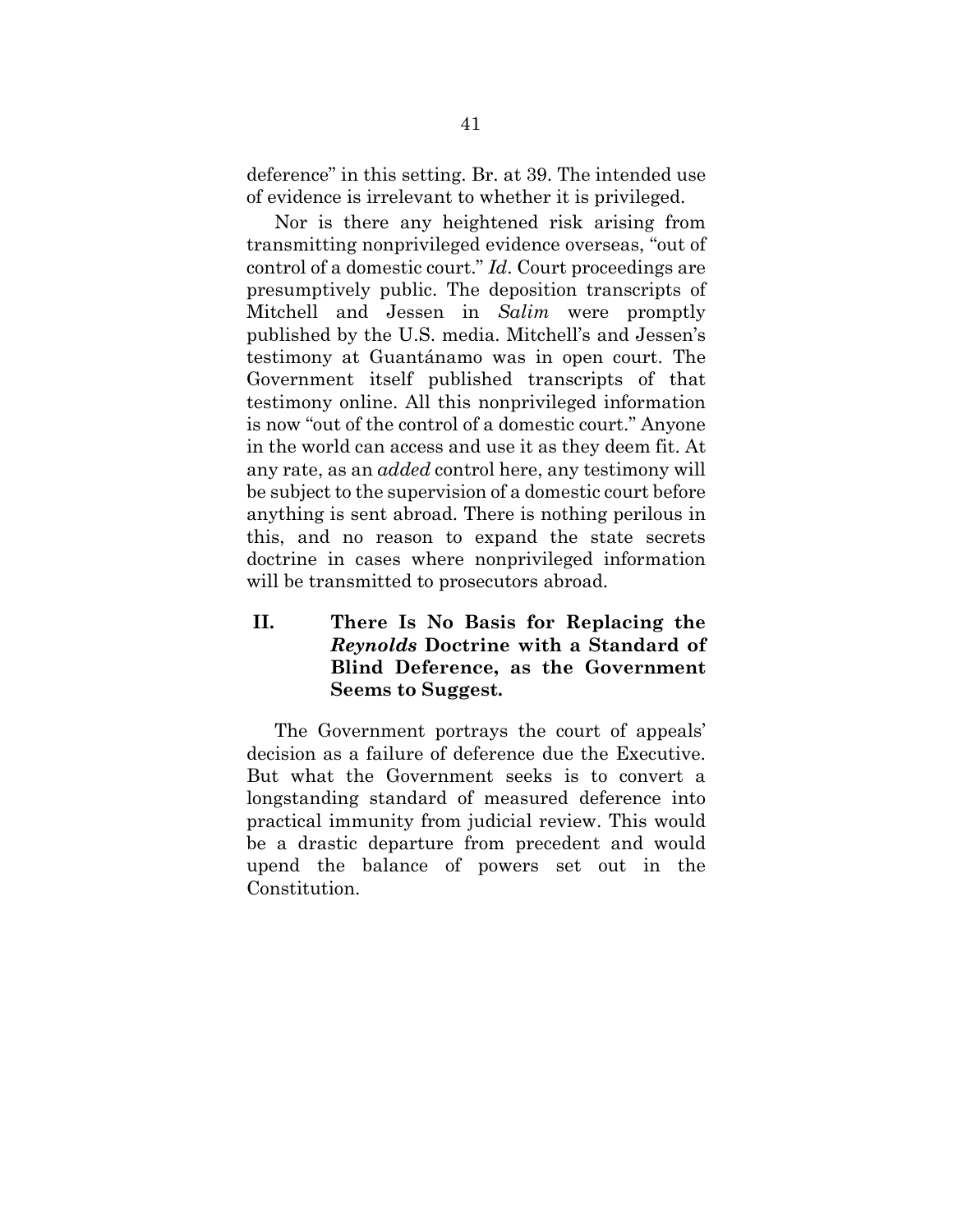This Court has always insisted on more. Since the days of John Marshall, the Justices of this Court have recognized that where the Executive asserts that "disclosure of [evidence] would endanger the public safety," the proper course is for the court to look behind the privilege claim and suppress only that "which it would be imprudent to disclose." *Burr*, 25 F. Cas. at 37. In *Burr*, the Chief Justice acknowledged that the President might withhold information to protect public safety, but required him to "state the particular reasons" for doing so; then the court, paying "all proper respect" to those reasons, would decide whether to compel disclosure. *United States v. Burr*, 25 F.Cas. 187, 192 (No. 14694) (C.C.D. Va. 1807); *see also Trump v. Vance*, 140 S.Ct. 2412, 2422 (2020) ("Marshall also rejected the prosecution's argument that the President was immune from a subpoena *duces tecum* because executive papers might contain state secrets.").

<span id="page-49-1"></span><span id="page-49-0"></span>Almost a century-and-a-half later, the Court, citing *Burr*, reaffirmed that "[j]udicial control over the evidence in a case cannot be abdicated to the caprice of executive officers." *Reynolds*, 345 U.S. at 9-10. Accordingly, the "court itself must determine whether the circumstances are appropriate for the claim of privilege," and uphold the privilege only "if the court is ultimately satisfied that military secrets are at stake." *Id*. at 8, 11.

To be "satisfied that military secrets are at stake," such that interests in justice must give way, courts must afford review that is meaningful. In doing so, courts properly accord deference to the Executive on whether harm to national security will result from the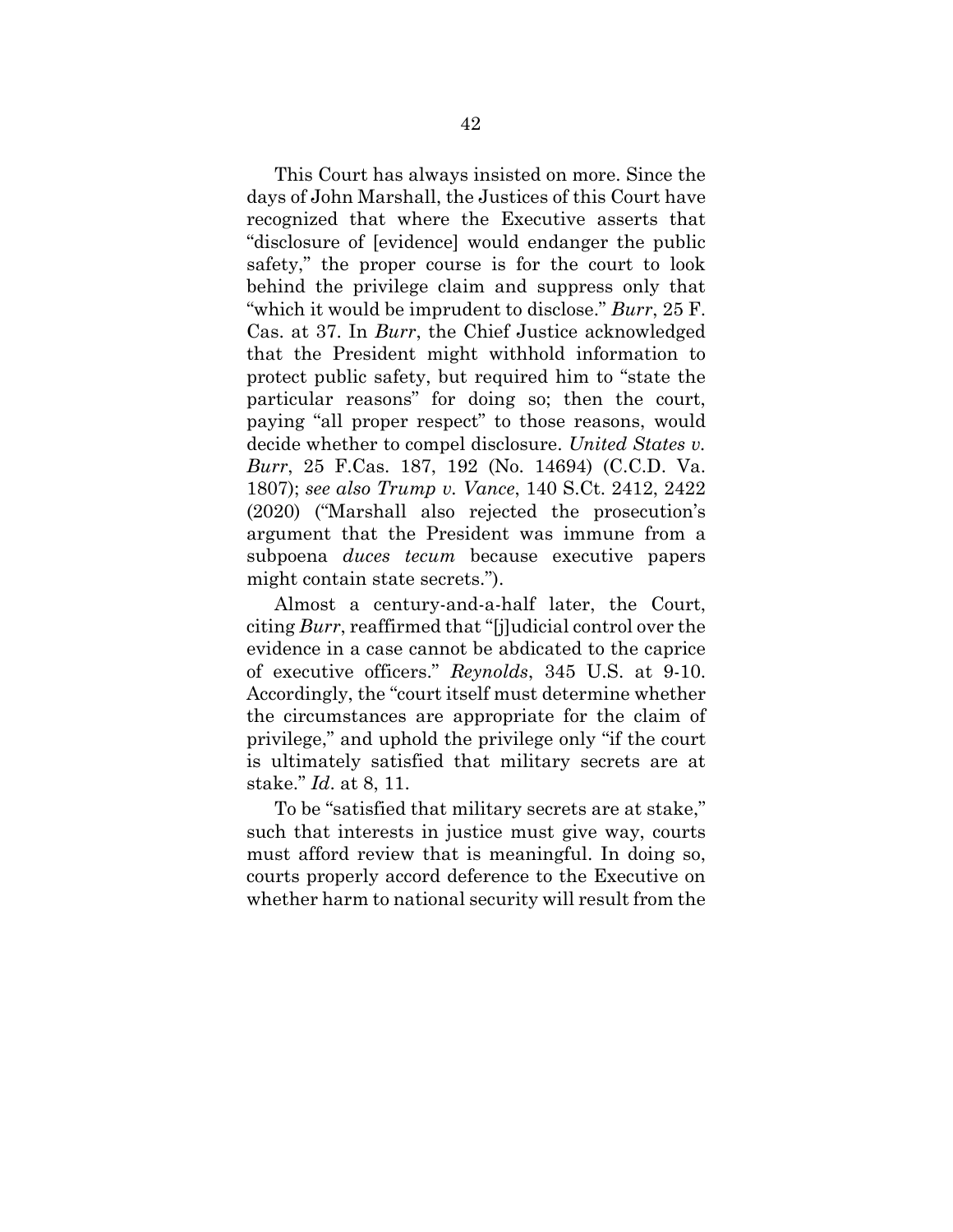disclosure of secret information—for this is an area in which courts are ill-suited to second-guess the Executive's assertions. The court of appeals gave such deference here. Pet.App. 20a. But there is no reason for deference on the antecedent question of whether a secret actually exists, or on the subsequent question of how the case should proceed when the court finds that some, but not all, of the information at issue is privileged. The Judiciary is as well situated as the Executive to determine, based on evidence, whether a fact is secret. And determining how the case should proceed is a core judicial function, abdication of which would violate separation of powers principles enshrined in our Constitution.

This Court's jurisprudence underscores these principles. Even in cases involving the military authority entrusted to the Executive, the Court has rejected arguments that executive action should entirely escape judicial oversight. As far back as *Ex parte Milligan*, the Court rejected the proposition that civilian courts had no role in reviewing the Executive's commitment of a prisoner to trial by a military commission. 71 U.S. 2 (1866). The Court observed that even in time of war, when "the passions of men are aroused and the restraints of law are weakened, if not discarded[,] these safeguards need, and should receive, the watchful care of those entrusted with the guardianship of the Constitution and the laws." *Id.* at 124. And, in *Hamdi v. Rumsfeld*, the Court again rejected the contention that courts' limited institutional capabilities in military matters required judicial acquiescence. 542 U.S. 507, 527-32 (2004) (plurality opinion). The Government argued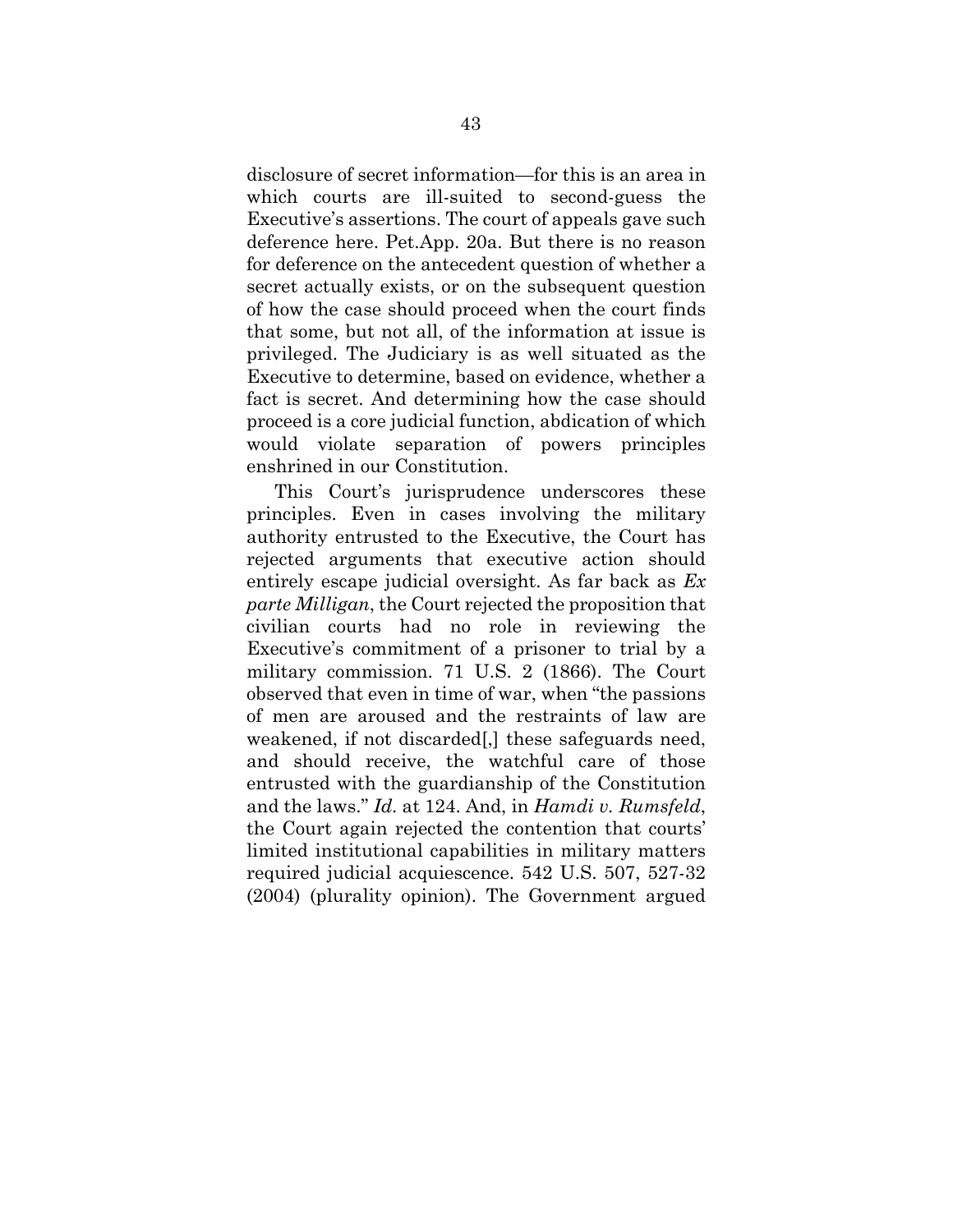that "courts should review [the Executive's] determination that a citizen is an enemy combatant under a very deferential 'some evidence' standard." *Id.* at 527. Rejecting that argument, the Court stressed, "[w]hatever power the United States Constitution envisions for the Executive ... in times of conflict, it most assuredly envisions a role for all three branches when individual liberties are at stake." *Id*. at 536. 53

History teaches that Executive power, left unchecked, will "lead to intolerable abuses." *Reynolds*, 345 U.S. at 8. <sup>54</sup> This very case arises from the Executive's attempt to evade judicial oversight: the Government established foreign black sites to evade "U.S. court jurisdiction" and public scrutiny. SSCI Report at 22. This led to conduct the Founders would have recognized as an abuse of power, <sup>55</sup> which

<span id="page-51-3"></span><span id="page-51-1"></span><span id="page-51-0"></span><sup>53</sup> *Accord Boumediene v. Bush*, 553 U.S. 723, 765 (2008) (complete deference "would permit a striking anomaly in our system of government, leading to a regime in which Congress and the President, not this Court, say 'what the law is'") (quoting *Marbury*, 1 Cranch at 177); *Ziglar v. Abbasi*, 137 S.Ct. 1843, 1862 (2017) ("[N]ational-security concerns must not become a talisman used to ward off inconvenient claims—a 'label' used to 'cover a multitude of sins.'") (quoting *Mitchell v. Forsyth*, 472 U.S. 511, 523 (1985)).

<span id="page-51-2"></span><sup>54</sup> *Accord* THE FEDERALIST No. 51 (Madison) ("If men were angels, no government would be necessary. If angels were to govern men, neither external nor internal controls on government would be necessary. … [B]ut experience has taught mankind the necessity of auxiliary precautions.").

<sup>55</sup> THE FEDERALIST No. 84 (Hamilton) ("To bereave a man of life … without accusation or trial, would be so gross and notorious an act of despotism as must convey the alarm of tyranny throughout the whole nation; but confinement of the person, by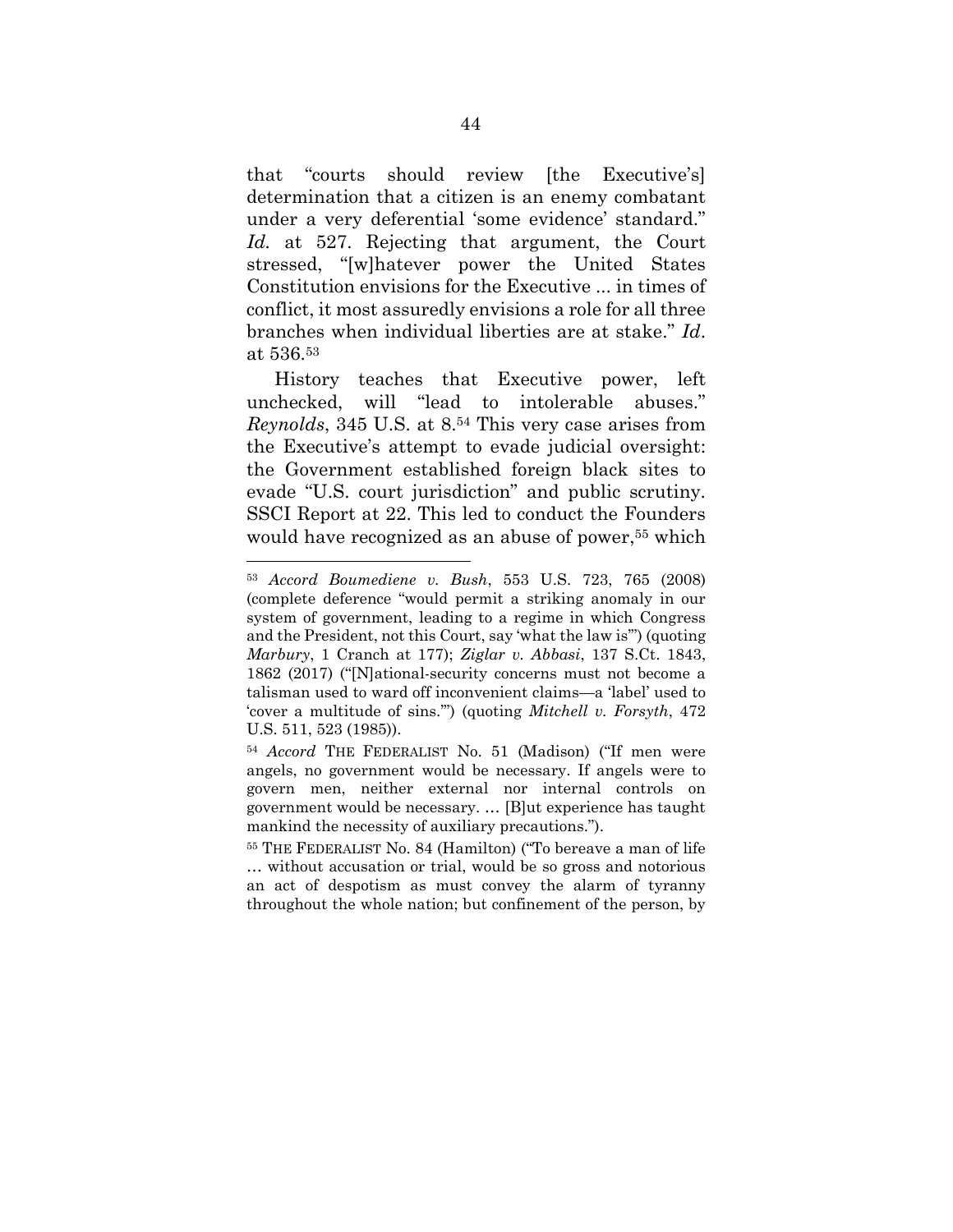improper assertions of the state secrets privilege can only compound. The courts' role, as gatekeeper of the evidence, is to ensure that the privilege sweeps no more broadly than national security requires. Thus, in both *Reynolds* and *Burr*, the courts found the proper course would be to exclude state secrets from evidence but allow proceedings to go forward.

<span id="page-52-1"></span><span id="page-52-0"></span>Here, the court of appeals applied a three-part test derived directly from *Reynolds* and the Ninth Circuit's prior decision in *Mohamed*, fulfilling its duty to provide meaningful judicial review. Pet.App. 13a. When the Government opposed certiorari in *Mohamed*, it described this test as "correctly appl[ying] established legal principles," and "not [in] conflict with any decision of this Court or any other court of appeals." *Mohamed v. Jeppesen Dataplan Inc.*, No. 10-778, United States' Opp'n to Pet. for Cert. at 10-11. The Government praised the court of appeals' "detailed and searching judicial review under *Reynolds* … which included the court's careful and *skeptical* examination" of the privilege claim. *Id.* at 22 (emphasis added, internal quotation marks and alterations omitted); *see also id.* (endorsing statement that "an appropriate dose of 'skepticism' [is] warranted where 'serious government wrongdoing' is alleged"). The Government acknowledged that these "legal principles recognized in *Reynolds* date back to the earliest days of the Republic … and they have been repeatedly affirmed in decisions since that

secretly hurrying him to jail, where his sufferings are unknown or forgotten, is a less public, a less striking, and therefore a more dangerous engine of arbitrary government.").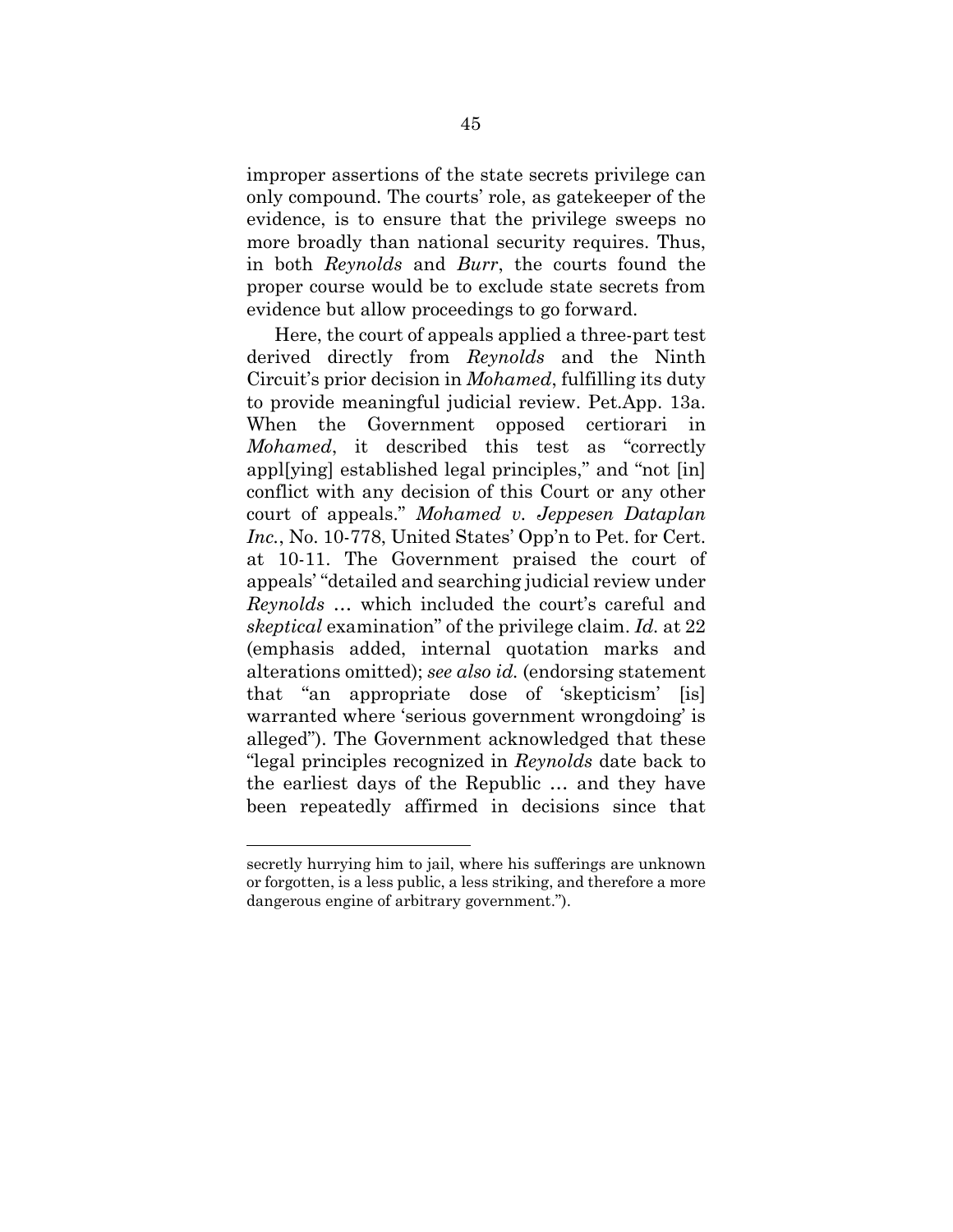time." *Id.* at 24. Those are precisely the principles the court of appeals applied in this case.

Thus, when the Government, contradicting its prior statements to the Court, criticizes the panel majority's "skeptical" review (Br. at 25, 35), its true complaint is not with the level of deference given, but with the fact that its privilege claims were questioned at all. The Government offers no principle to limit the degree of deference it demands. Br. at 22 ("utmost deference"); at 25 ("great deference"); at 39 ("enhanced deference"); at 42 ("more, not less deference"). Instead, the Government would eviscerate *Reynolds* and shield its privilege assertions from any review. This demotes the judiciary's role to mere ceremony. Even in cases, like this one, where discovery of nonprivileged information is demonstrably feasible, the Government would demand judicial acquiescence—not only in assessing whether the privilege applies (the second step of the Ninth Circuit's analysis), but also in determining how the matter should proceed (the third step).

The Court should not rewrite the law, as the Government's argument would require. It should reaffirm the principles crystallized in *Reynolds* and applied consistently by the lower courts. That the privilege analysis was resolved against the Government this time is not a reason to abandon two hundred years of jurisprudence. It simply confirms that the judicial review demanded by *Reynolds* is meaningful.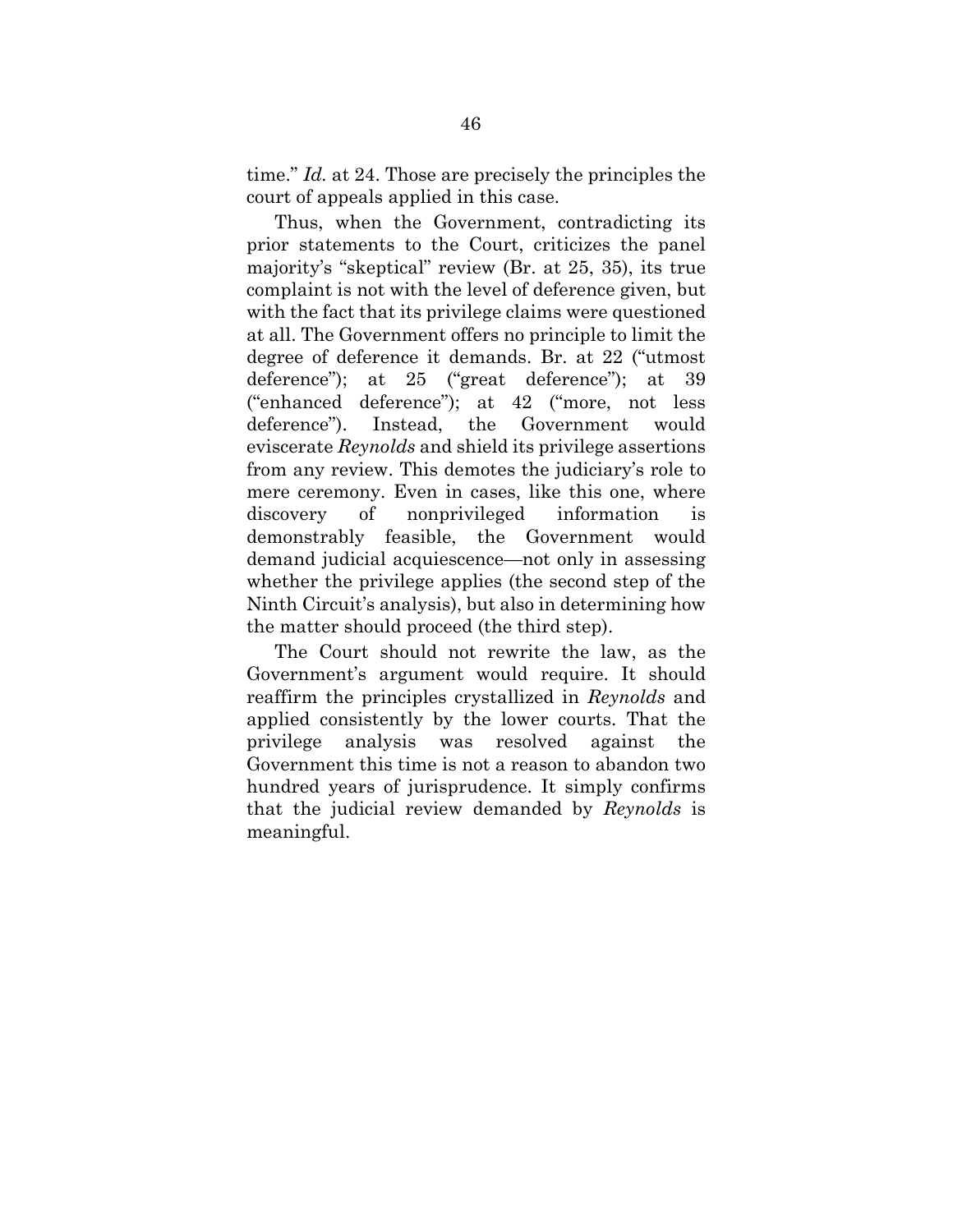## <span id="page-54-0"></span>**III. The Government's Abuse-of-Discretion Argument Is Not Properly Before this Court and, In Any Event, Is Without Merit.**

Finally, the Government argues that the Court may affirm the district court based on reasons "independent" of the state secrets privilege. Br. at 42. It suggests the district court "would have" abused its discretion if it had granted Respondents' application to issue subpoenas pursuant to §1782, under the four factors set forth in *Intel*, 542 U.S. at 264. Br. at 42-43. This argument was not presented in the petition or the motion to quash. It is therefore not properly before the Court.

The Government's argument also mischaracterizes the district court proceedings. The Government overlooks the fact that the district court *granted* the Application after resolving the *Intel* factors *against* the Government. Afterwards, the district court entered a separate order, holding that the state secrets privilege "necessitate[d]" dismissal of the Application. Pet.App. 60a. This was an error of law concerning state secrets, not a discretionary act concerning *Intel*. It was therefore properly reviewed *de novo* by the court of appeals.

In any event, the district court did not abuse its discretion in resolving the *Intel* factors against the Government. For this additional reason, the Government's abuse-of-discretion argument should be rejected.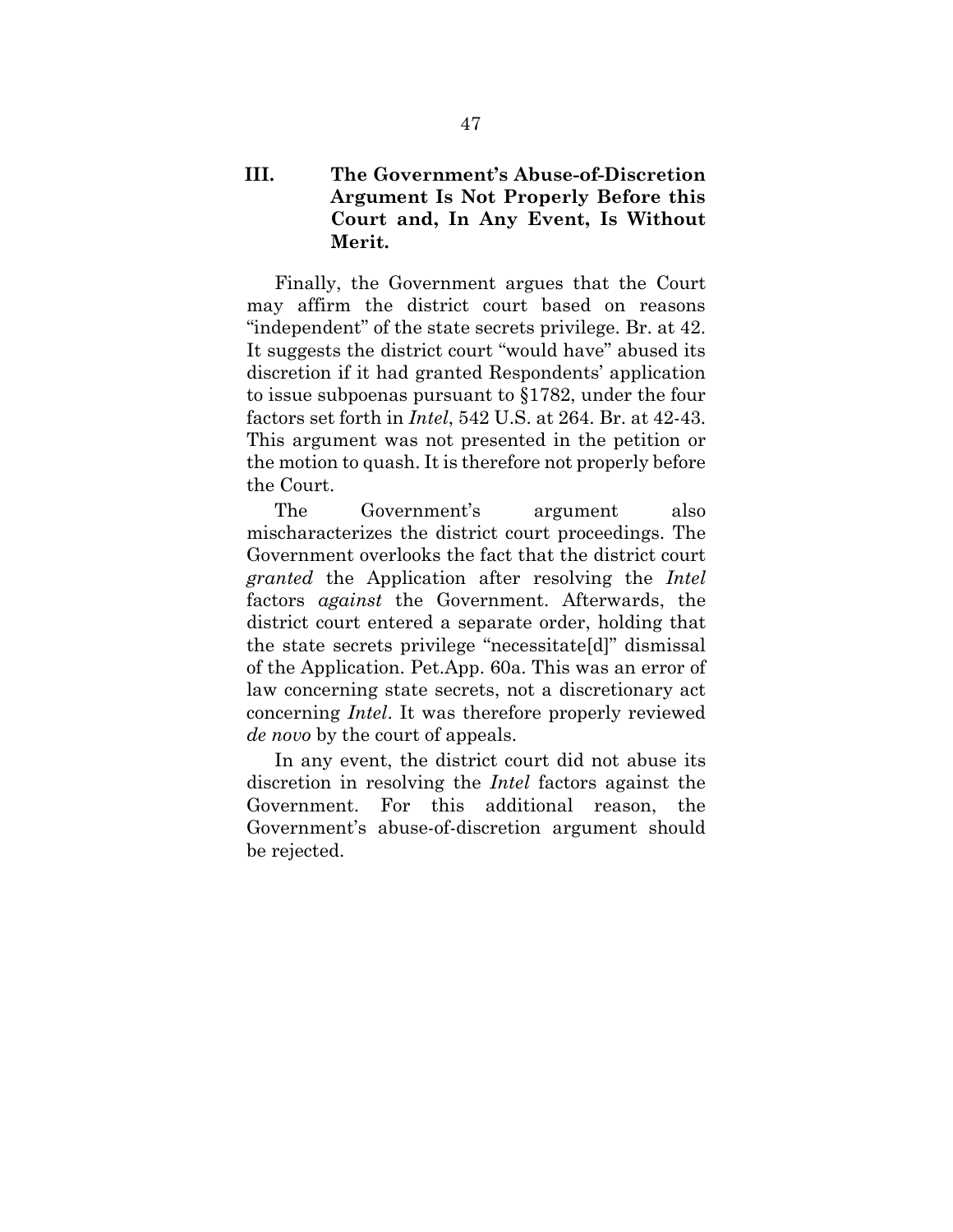### <span id="page-55-0"></span>**A. The Government's New Argument Was Not Raised in Its Petition for Writ of Certiorari or in the District Court.**

The Government's abuse-of-discretion argument is not "fairly included" in the question presented or the petition. S. Ct. R. 14.1. Neither the question presented nor anything else in the Government's petition makes mention of an "abuse of discretion" under *Intel*. Instead, the question presented in the petition asks how the state secrets privilege should apply. Pet. iii-iv.

The district court considered the *Intel* factors only when granting the Application, an order the Government did not appeal. After the subpoenas issued, the Government moved to quash them "because the subpoenas seek privileged information protected from disclosure by the state secrets privilege." C.A.E.R. 182. But the Government's motion to quash did not mention *Intel*, the *Intel* factors, or the district court's discretion under §1782. C.A.E.R. 181-207. Rather, the Government argued that "the state secrets privilege bars the discovery sought by Abu Zubaydah." *Id.* at 187.

Attempting to excuse its failure to preserve this argument, the Government asserts that it "had no occasion to appeal the district court's initial order" because the district court had "deemed it 'premature' to complete its *Intel* analysis" and made its discovery order subject to further proceedings on any motion to quash. Br. at 48. But that misses the point. When the Government did move to quash, it did not ask the district court to revisit the *Intel* factors. Thus, the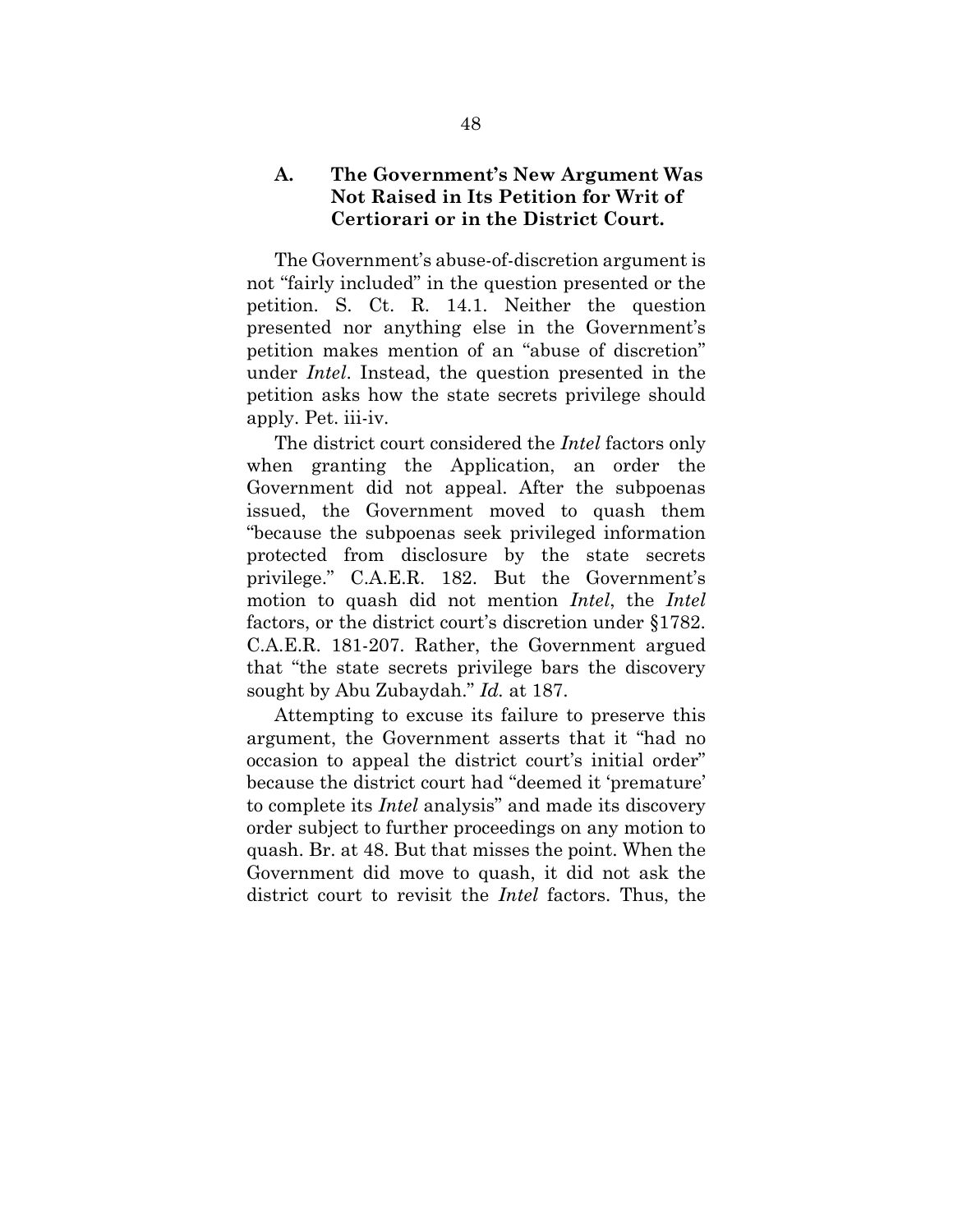Government's alternative argument is not properly before this Court.

## <span id="page-56-0"></span>**B. The Government's Abuse-of-Discretion Argument Mischaracterizes the District Court Proceedings.**

The Government argues that the district court "ultimately refused to issue an order" compelling discovery under §1782. Br. at 42. This is simply incorrect. The district court *granted* the Application and issued an order permitting Respondents to serve the subpoenas. The Government then brought a separate motion, unrelated to the *Intel* factors and §1782, that sought to quash the subpoenas based on the state secrets privilege.

The court of appeals properly rejected the Government's argument that the district court's dispositive order could be "affirmed as an exercise of discretion to deny section 1782 discovery requests":

> [T]he district court exercised its discretion to *grant* the section 1782 application after applying the Intel factors. That order is not on appeal. Moreover, the order that was appealed was not a discretionary one. The district court concluded that it was required by the state secrets privilege to quash the subpoenas.

Pet.App. 11a, n.13 (emphasis in original)*.* The district court's ruling on the state secrets privilege was an erroneous conclusion of law under *Reynolds*, and therefore a reversible error. *Id.* 3a. There is no abuseof-discretion issue presented by that ruling.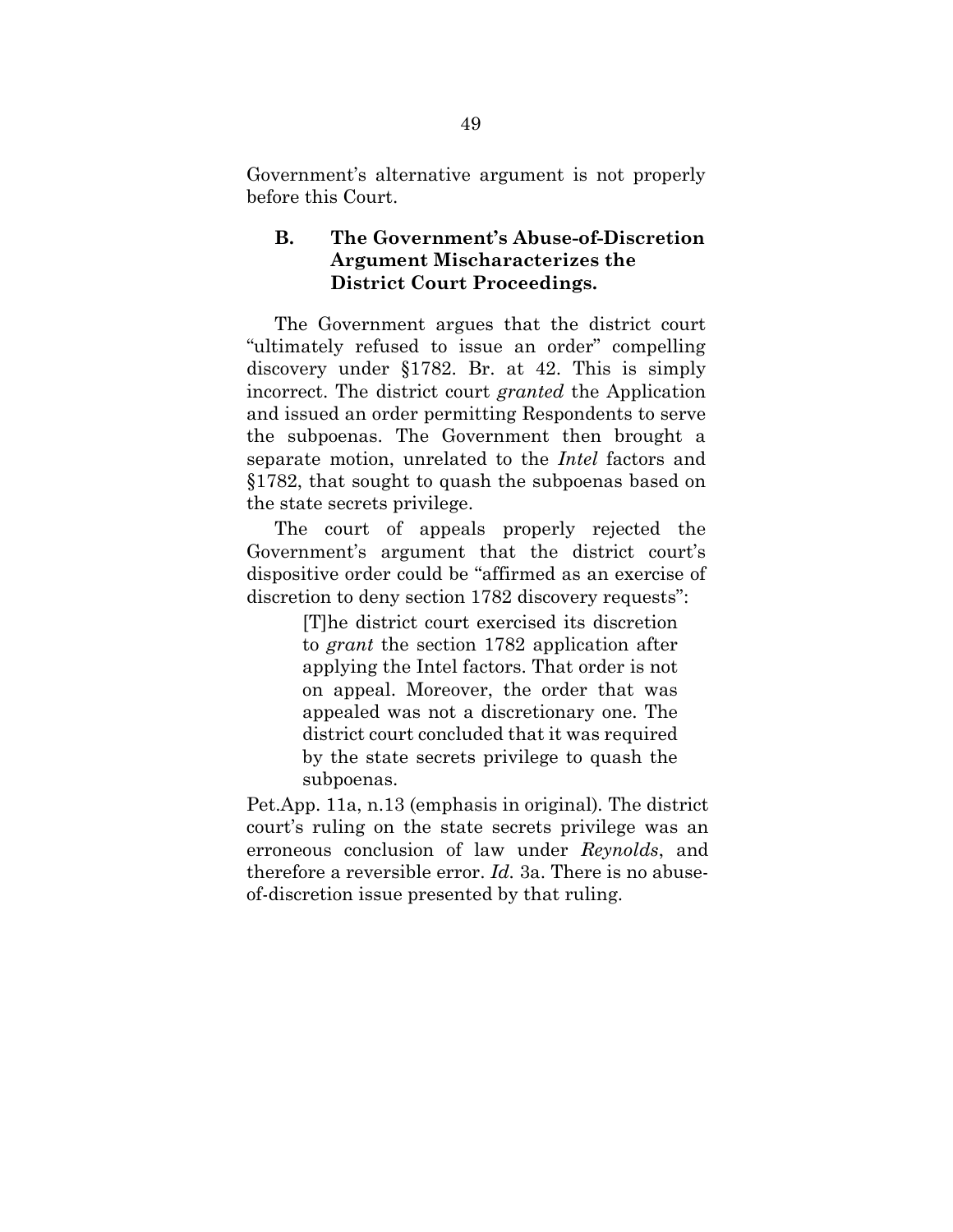### <span id="page-57-0"></span>**C. In Any Event, There Was No Abuse of Discretion by the District Court.**

The Government's abuse-of-discretion argument also fails on its merits. It ignores what the district court actually decided in its *Intel* analysis (Pet.App. 61a-71a), instead inviting this Court to undertake the analysis *de novo*. This turns the standard of review on its head, and is improper—especially because examining what the district court actually decided demonstrates there was no abuse of discretion.

The district court resolved the first *Intel* factor whether "the person from whom discovery is sought is a participant in the foreign proceeding"—in Respondents' favor. Pet.App. 66a. The Government now concedes that this factor cuts in favor of discovery. Br. at 43. Therefore, the district court's finding on this factor was not an abuse of discretion.

As to the second factor—the receptivity of the foreign government to U.S. judicial assistance (*Intel*, 542 U.S. at 264)—the district court rejected the Government's argument, which "focuse[d] solely on the [MLAT] process and [was] not convincing." Pet.App. 67a. The court noted that "[t]he fact the Polish government has sought information through the treaty process, and been denied by the United States Government further demonstrates the Polish government would be receptive to receiving the information. The second factor [therefore] weigh[s] in favor of granting the Application." *Id*.

Without acknowledging this finding, the Government raises a new argument that it did not present to either court below. The Government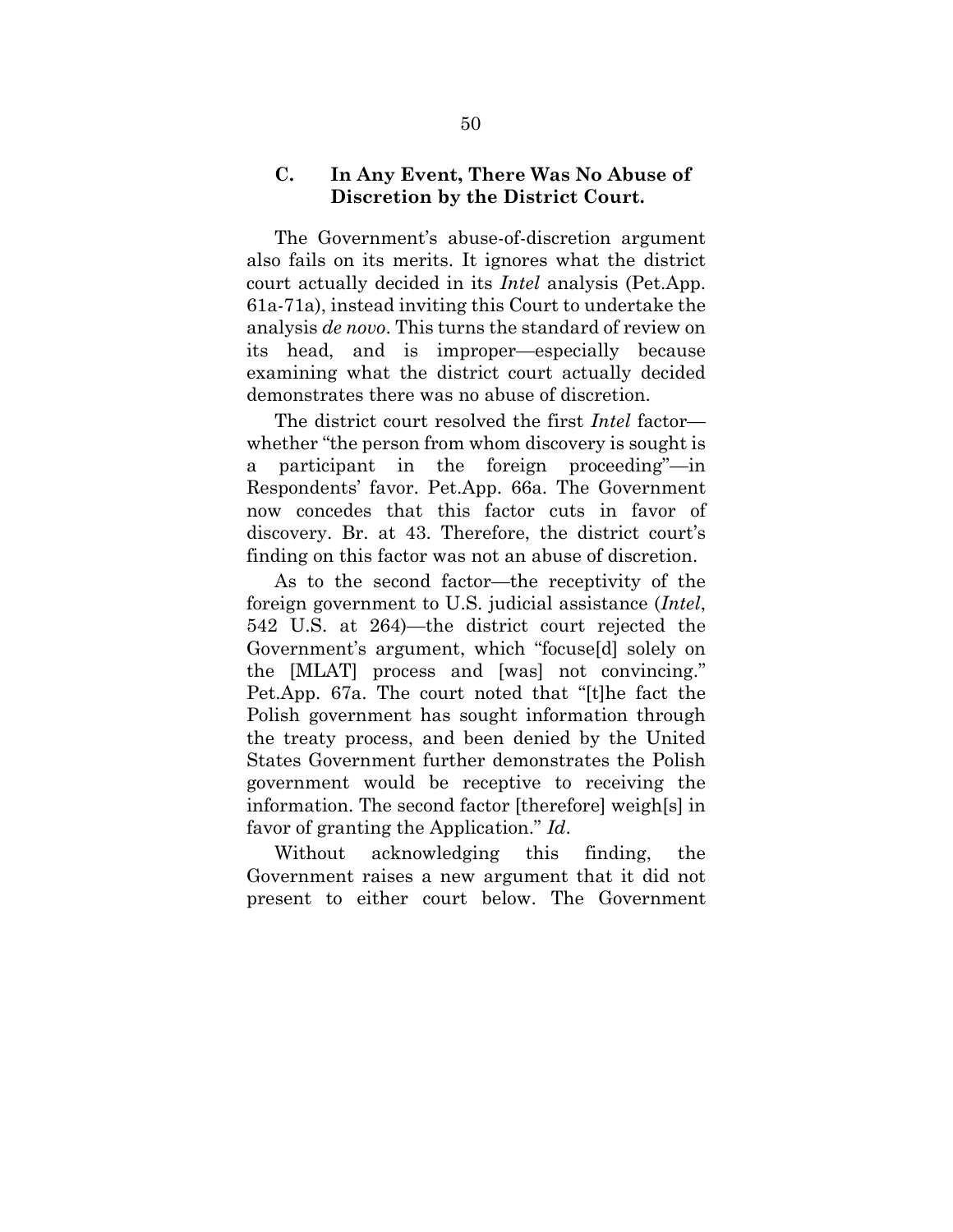asserts this factor weighs against discovery because in 2011, Poland's then-president refused to relieve Poland's former president of his "secrecy duty" regarding the black site. Br. at 44. In fact, Poland's former president confirmed a Polish black site the next year, in 2012. What happened in 2011 is beside the point. But in any case, the district court cannot be said to have abused its discretion by failing to accept arguments the Government *did not make*.

The district court found that the third *Intel* factor—whether the application is an attempt to circumvent foreign proof-gathering restrictions or other policies of a foreign country or the United States—"cuts both ways":

> There is nothing in the materials filed with the court to indicate the Application seeks to circumvent Poland's proof-gathering restrictions or policies of Poland. Rather, Zubaydah, as the Government concedes, has been invited to participate in the foreign proceeding. … Further, the Polish government's repeated treaty requests indicate granting the Application would not offend the policies of Poland, but rather, would be welcome.

#### Pet.App. 67a.

The Government argues that the Application is an attempt to "evade limitations in … the bilateral MLAT with Poland" (Br. at 44), but the Government ignores that the district court rejected the contention that the MLAT displaced Respondents' rights under §1782—and rightly so. The U.S.-Poland MLAT does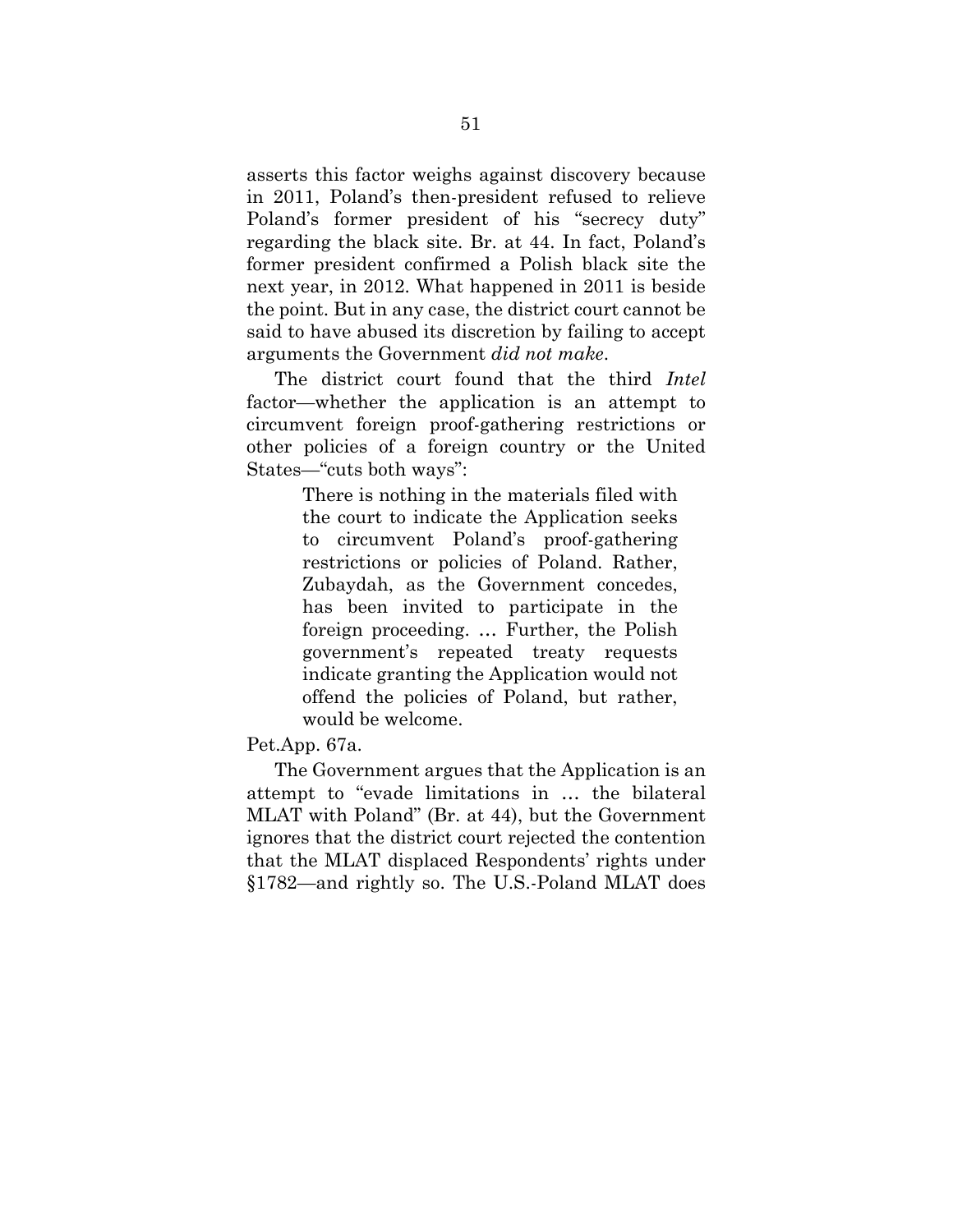not deprive private individuals of their right to seek discovery under §1782. It is a treaty governing mutual requests for assistance by the contracting governments. By its terms, the MLAT is "intended solely for mutual legal assistance between [Poland and the U.S.]," and does not "give rise to a right on the part of any private person to obtain, suppress, or exclude any evidence." U.S.-Poland MLAT, art. 1(4), July 10, 1996, S. Treaty Doc. No. 105-12, 1996 WL 905552.

Abu Zubaydah is not the Polish government. He is not acting on behalf of the Polish government. He is an individual seeking discovery in furtherance of his personal right under Polish law to submit evidence regarding crimes committed against him. He cannot provide his own testimony because the United States is holding him *incommunicado* indefinitely and without charges, a perverse state of affairs that is unprecedented in our history.

<span id="page-59-1"></span><span id="page-59-0"></span>Like all private individuals, Abu Zubaydah may seek discovery under §1782, even if the foreign state could also seek the same information through an MLAT request. *See Weber v. Finker*, 554 F.3d 1379, 1383-84 (11th Cir. 2009) (U.S.-Switzerland MLAT did not displace §1782 rights of individual seeking information for use in Swiss proceeding); *Whitney v. Robertson*, 124 U.S. 190, 194 (1888) ("When [a treaty and a statute] relate to the same subject, the courts will always endeavor to construe them so as to give effect to both …."). Thus, the third *Intel* factor does not preclude discovery—at most, it "cuts both ways," as the district court found.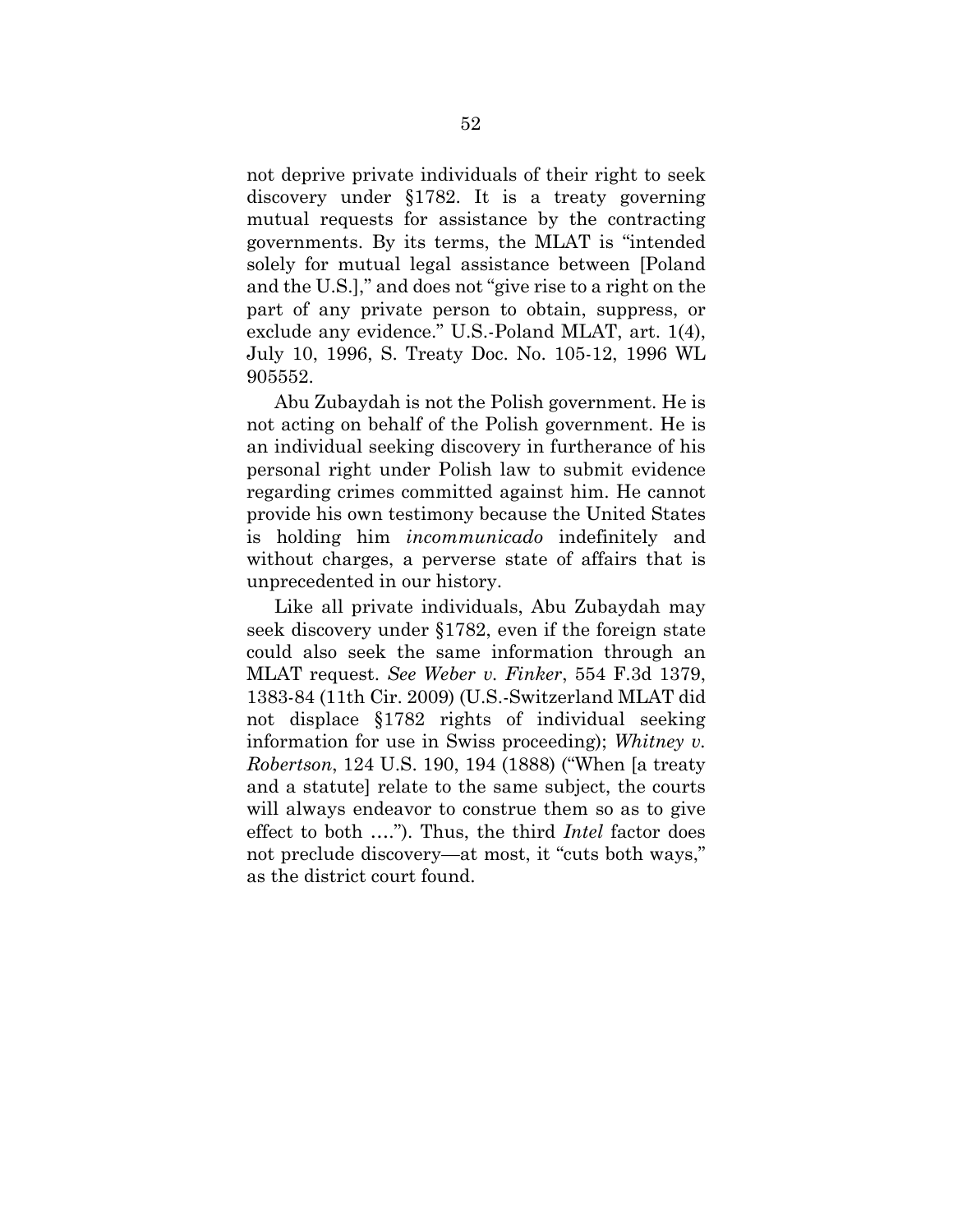As to the final *Intel* factor—whether discovery is unduly intrusive or burdensome—the court noted that Mitchell and Jessen (not the Government) were the targets of the discovery requests, and they had previously argued before the same judge that discovery in this area "was not unduly burdensome." Pet.App. 69a. Additionally, the Government did not assert the state secrets privilege, instead raising "unspecified hypothetical concerns regarding privilege and classification." *Id.* 70a. Therefore, the district court found determination of this factor "premature." *Id.* 68a. But it concluded that issuance of the subpoenas was warranted by the weight of the *Intel* factors: "The court has exercised its discretion and determined the *Intel* factors favor granting the Application for Discovery." *Id.* 70a. That ruling, which the Government did not appeal, offers no alternative grounds for reversing the court of appeals' decision.

The Government's argument is a paradox. It contends this Court should reverse the court of appeals and affirm the district court's judgment under an abuse of discretion standard. Yet the Government ignores and contradicts what the district court actually held in exercising its discretion inviting this Court to undertake *de novo* review, without regard to what the district court actually decided or the arguments the parties presented. If, as the Government apparently believes, the district court's *Intel* analysis was incomplete or premature, the proper remedy would be what the court of appeals actually ordered: to remand for further proceedings,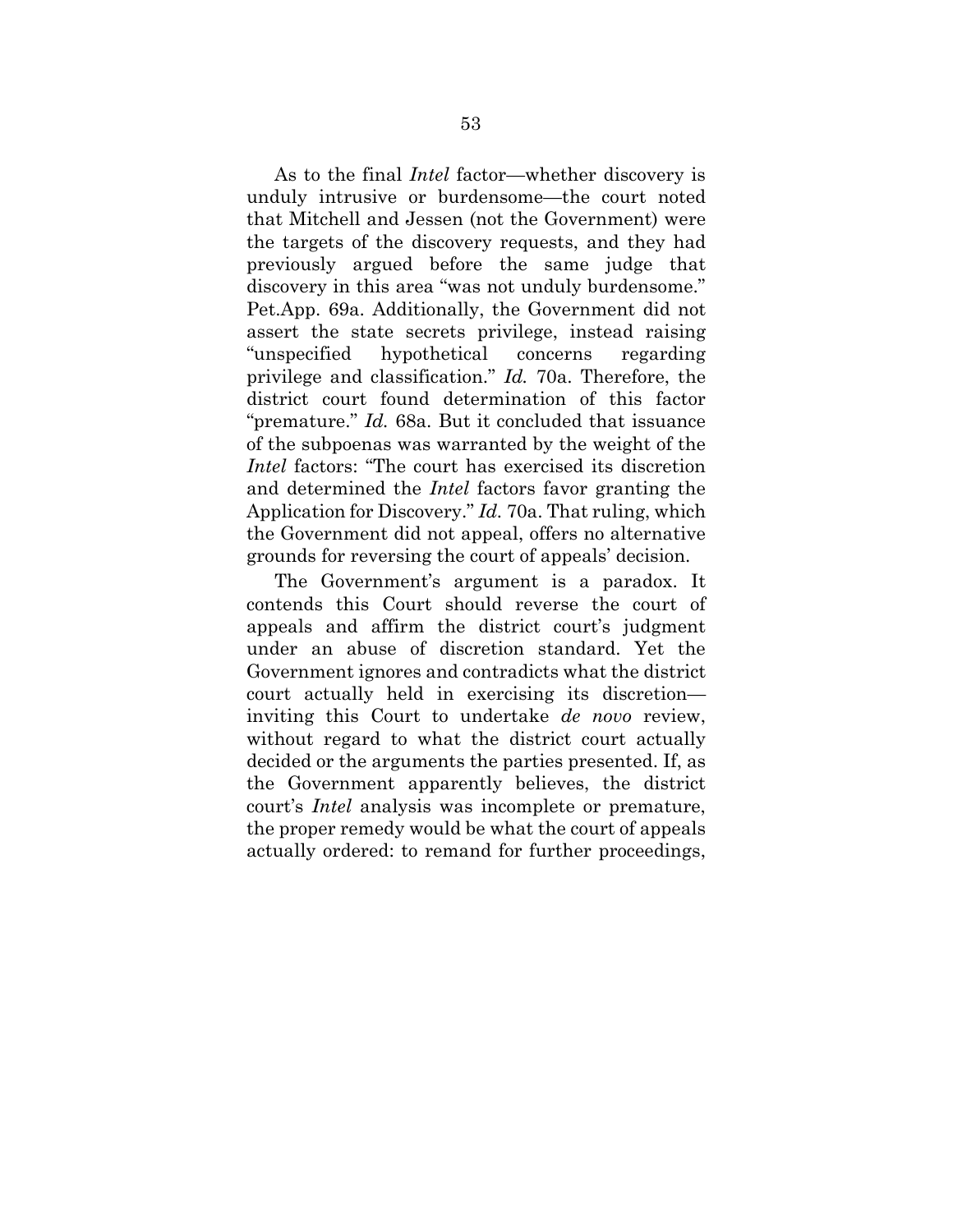not to undertake that analysis for the first time in this Court, based on arguments not presented below. 56

\* \* \*

<span id="page-61-0"></span><sup>56</sup> *See Ansonia v. Bd. of Educ. v. Philbrook,* 479 U.S. 60, 71 (1986) (judgment of court of appeals remanding case to district court should be affirmed so that district court may make necessary factual findings).